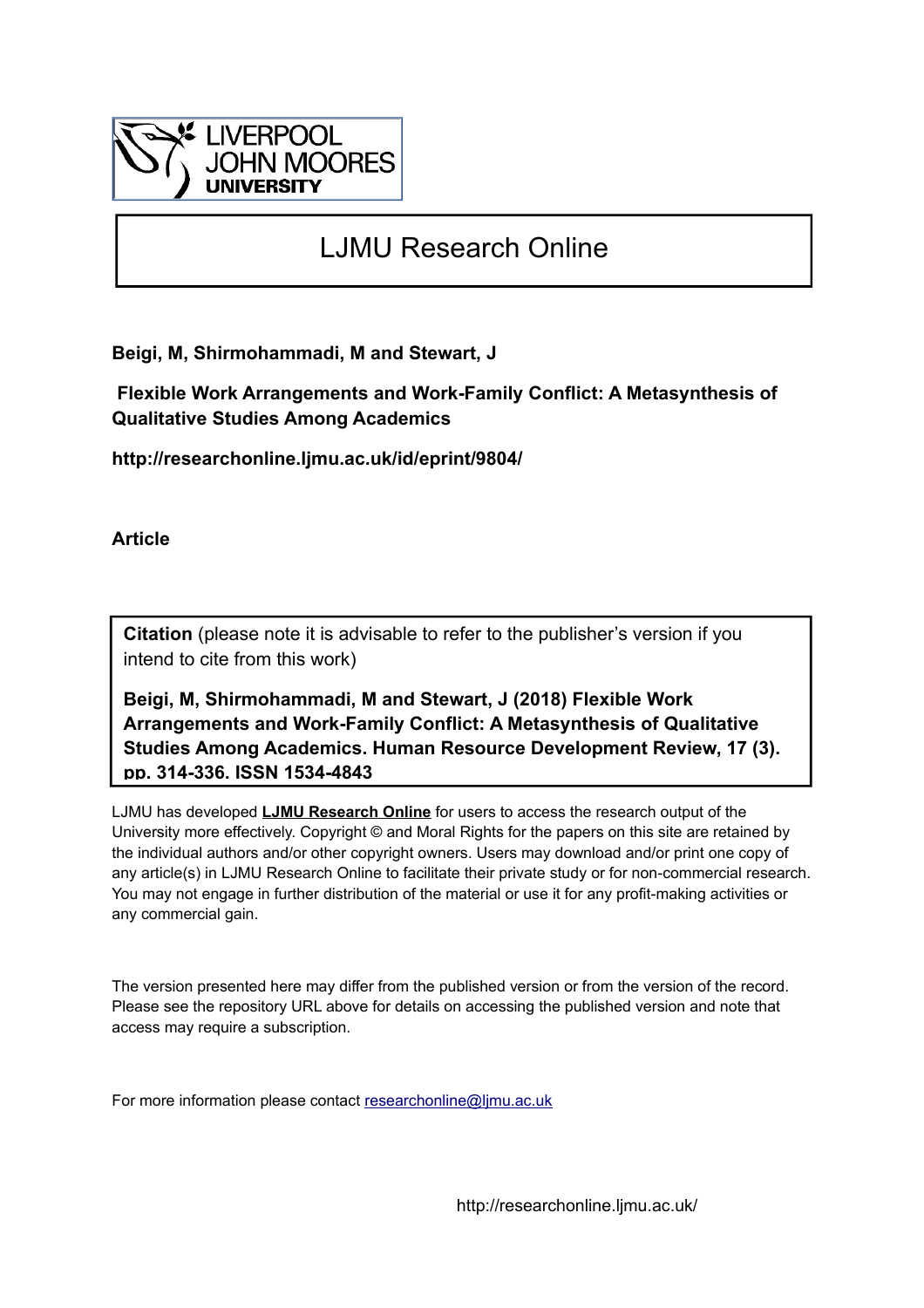Page 1 of 42

Flexible Work Arrangements and Work-Family Conflict: A Meta-Synthesis of Qualitative Studies among Academics

#### **Abstract**

Quantitative research has reported variable and inconsistent findings regarding the relationship between flexible work arrangements (FWA) and work-family conflict (WFC). In this paper, we address this inconsistency through the lens of qualitative research. We synthesise the findings of 45 qualitative studies from a variety of disciplines that have explored work-family interface (WFI) among academics whose profession offers high levels of FWA by nature. Analyzing the findings of these qualitative studies, we developed six themes, of which five could be translated to moderators of the relationship between FWA and WFC. These moderator variables are boundary management preferences, time management skills and approach, career/family stage, nature of an academic job, and workplace culture. Our findings have theoretical, methodological, and practical implications for work-family and HRD scholars and practitioners motivated to improve the quality of employees' work-life through initiation of FWA interventions.

#### **Keywords**

Work-family; Flexible work arrangements; Flextime; Flexplace; Academics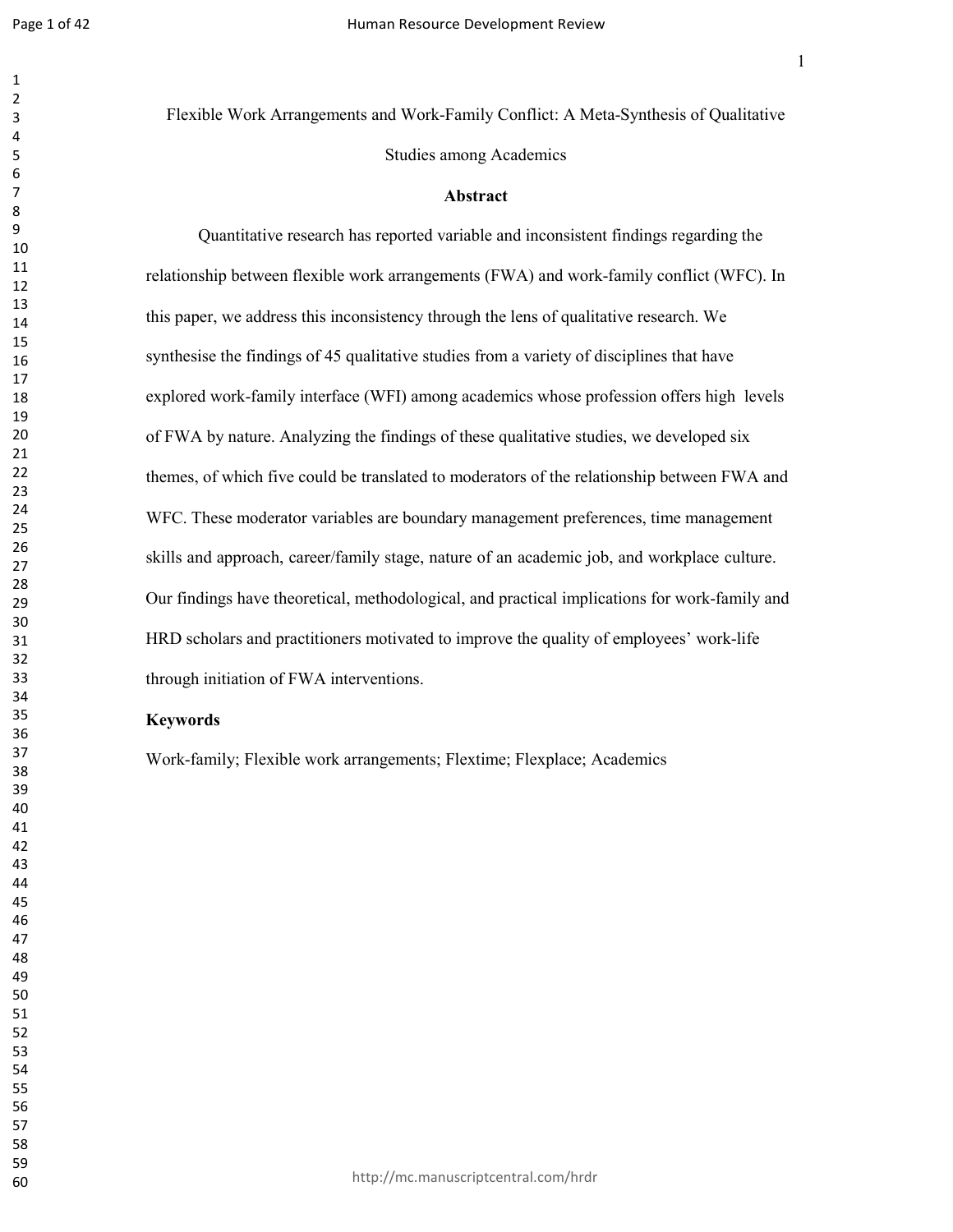# Flexible Work Arrangements and Work-Family Conflict: A Meta-Synthesis of Qualitative Studies among Academics

#### **Introduction**

9 "It's a real privilege that higher education has for all of us, in general. No matter what you<br>10 choose to do with your time as parents, you can work at night after the children go to bed 10 choose to do with your time as parents, you can work at night after the children go to bed, at 11 and at 11 and at 11 and at 11 and 12 and 13 and 13 and 13 and 13 and 13 and 13 and 13 and 13 and 13 and 13 and 13 and 13 11 the computer, or like I do on the weekends. It's a privilege........ [But] it's not a privilege to<br>12 work the long bours that we do and to have the stress that we do, so it's push pull." (Quote 12 work the long hours that we do and to have the stress that we do, so it's push-pull." (Quoted in  $\frac{13}{13}$ Ward & Wolf-Wendel, 2004: 244)

 Flexible work arrangements (FWA) have gained prominence as interventions, 18 preferred or prescribed, to alleviate work-family conflict (WFC) of employees (e.g., Kelly  $\&$  Moen, 2007; Kirkwook & Tootell, 2008; Madsen, 2003; Secret & Swanberg, 2008). More and more companies are moving towards adopting one or multiple forms of FWA. The World at Work (2015) reported that almost 80% of organizations internationally offer some kind of FWA with the most prevalent programs being telework, flextime, and part-time schedules. However, the question of how FWA might reduce employees' WFC remains unanswered (e.g., Kelly et al., 2008), which might affect employers' decisions on continuing to provide such interventions.

 We begin by defining the concept of WFC and flexible work arrangements. WFC, defined as "a form of interrole conflict in which the role pressures from work and family domains are mutually incompatible in some respect" (Greenhaus & Beutell, 1985, p. 77), relies on the theoretical assumption that multiple roles generate strain and incompatibility (Goode, 1960; Kahn, Wolfe, Quinn, Snoek, & Rosenthal, 1964). WFC can occur in two directions often referred to as work-to-family interference and family-to-work conflict interference (Greenhaus & Beutell, 1985). Initially, the concept of FWA was used without a unified definition; overlapping terms referred to different forms of FWA such as flexible work hours and teleworking (Hill et al., 2008). More recently, FWA is used as an overarching term to encompass 'work options that permit flexibility in terms of "where" work is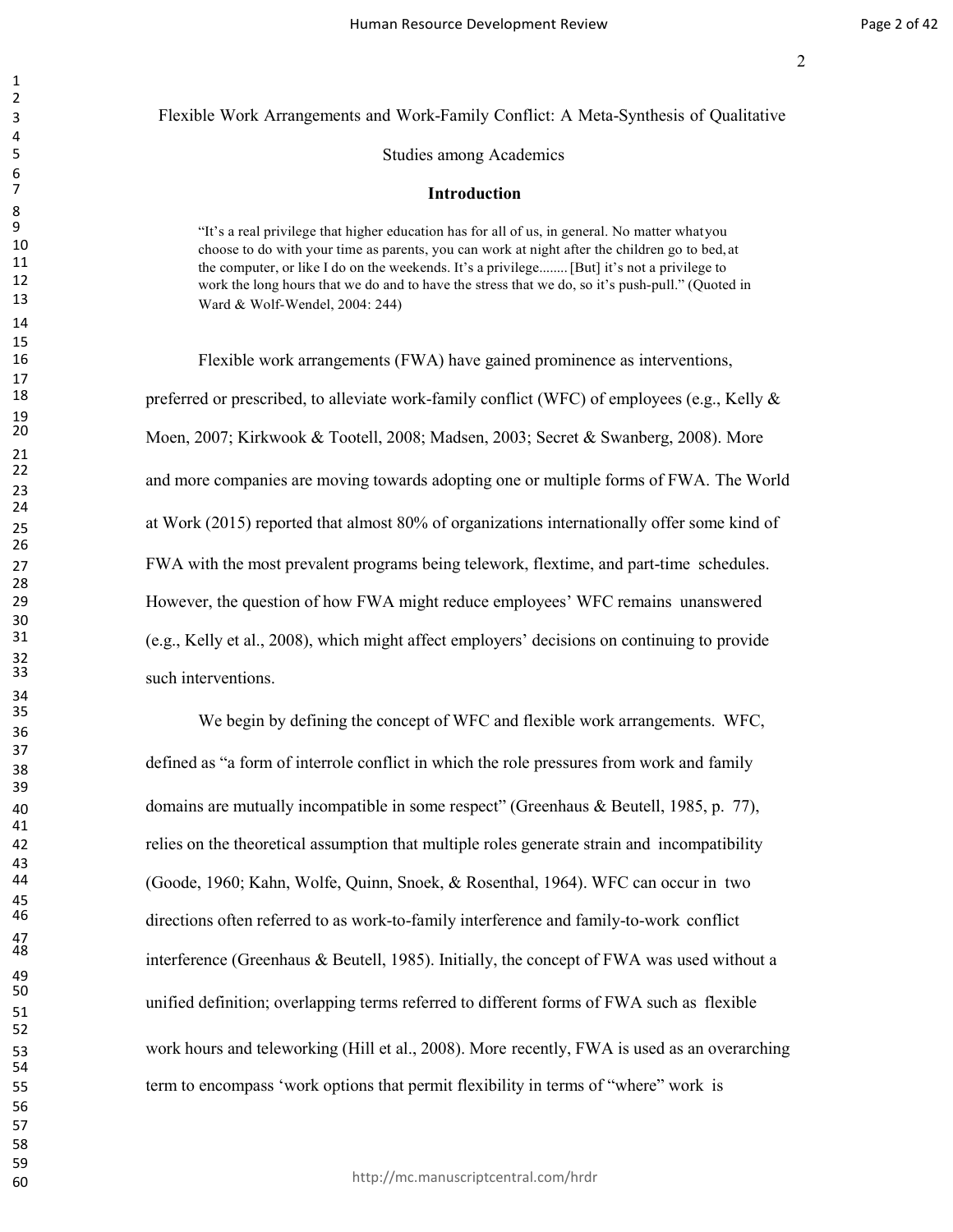completed (often referred to as telecommuting or flexplace) and/or "when" work is completed (often referred to as flextime or scheduling flexibility)' (Allen et al., 2013, p. 345).

Empirical research has reported variable and inconsistent findings regarding the relationship between FWA and WFC (Allen, Johnson, Kiburz, & Shockley, 2013). Five metaanalyses have reported varied magnitudes of effects ranging from medium to non- significant (Allen et al., 2013; Byron, 2005; Gajendran &Harrison, 2007; Mesmer-Magnus &Viswesvaran, 2006; Michel, Kotrba, Mitchelson, Clark, & Baltes, 2011). Variability in the degree of connections was fueled by differences in how FWA was conceptualized (Allen & Shockly, 2009) and unexplored moderators of the relationship between reports of FWA and WFC (Mesmer-Magnus &Viswesvaran, 2006).

The meta-analyses that have examined the relationships of FWA and WFC offer limited insight into moderators of the relationship between FWA and WFC. The moderators tested in quantitative reviews primarily comprised demographic variables (i.e., gender, parental status, and marital status) (Allen et al., 2013; Byron, 2005; Gajendran & Harrison, 2007; Michel et al., 2011). As information about other potential moderators is often not included in the sample or FWA description of the reviewed quantitative studies, authors were limited to testing few moderation mechanisms (Gajendran & Harrison, 2007). Mesmer-Magnus and Viswesvaran (2006) invited future studies to investigate other moderators of the relationship between perceptions of an FWA and reports of WFC to provide a clearer picture of the true potential of these FWA programs to assist workers who are struggling with balancing work and family lives.

In this paper, we address the inconsistent findings of meta-analyses on FWA and WFC and the call for exploring variables that moderate the relationship between FWA and WFC through the lens of qualitative research. Therefore, we generate qualitative findings comparable with the results of meta-analyses that examined the relationship between FWA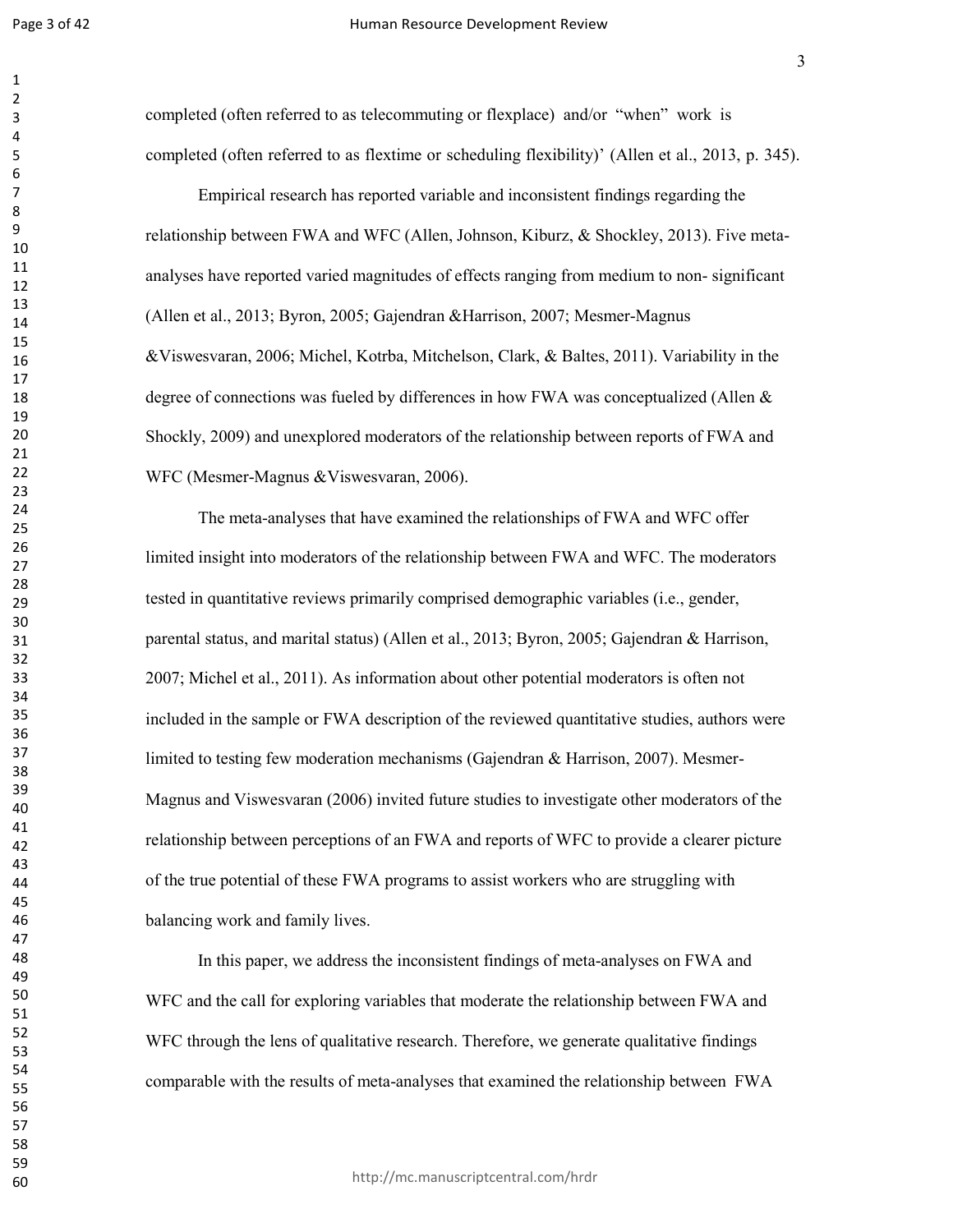and WFC. To that aim, we adopt qualitative meta-synthesis methodology, which has been developed to equate to meta-analyses for qualitative research (Sandelowski & Barroso, 2007). Qualitative research is common among HRD researchers; however, HRD's neighboring scholarly fields such as management and organization studies have recently started to realize the distinctive contribution that reviews of qualitative studies can make to our understanding of certain topics (see Bryman, 2004; Liao, Wayne, & Rousseau 2016). Qualitative meta-synthesis method emerged in response to an increasing use of meta-analyses 18 and exclusion of qualitative findings from major quantitative reviews (Sandelowski & Barroso, 2007; Zimmer, 2006). This method has been widely used and advanced by health and medical disciplines (see Walsh  $&$  Downe, 2005 for a review), but HRD scholars have yet to put the potential of this approach into practice.

We argue that findings of qualitative studies can contribute to the debate on the relationship between FWA and WFC. In line with this argument, Kossek and Lautsch (2017) identified exclusion of 'non-quantitative studies' as a major shortcoming of prior reviews concerning effects of FWA. Qualitative researchers strive to understand how people interpret their experiences and what meaning they attribute to those experiences (Merriam, 2009). The emphasis on meaning of <sup>a</sup> phenomenon enables qualitative studies to "provide insights that are difficult to produce with quantitative research" (Gephart, 2004: 455). In addition to generating theory, producing new constructs, and inducing researchable propositions from data (Lee, Mitchell, & Sablynski, 1999), qualitative research can elaborate on or test relationships that have been subject to prior theorizing (Lee et al., 1999). A study of trends of theoretical contribution in management field revealed that qualitative research has contributed to theory building in part by introducing new mediators or moderators of existing relationships or processes (Colquitt & Zapata-Phelan, 2007), which is aligned with what we present in the current study.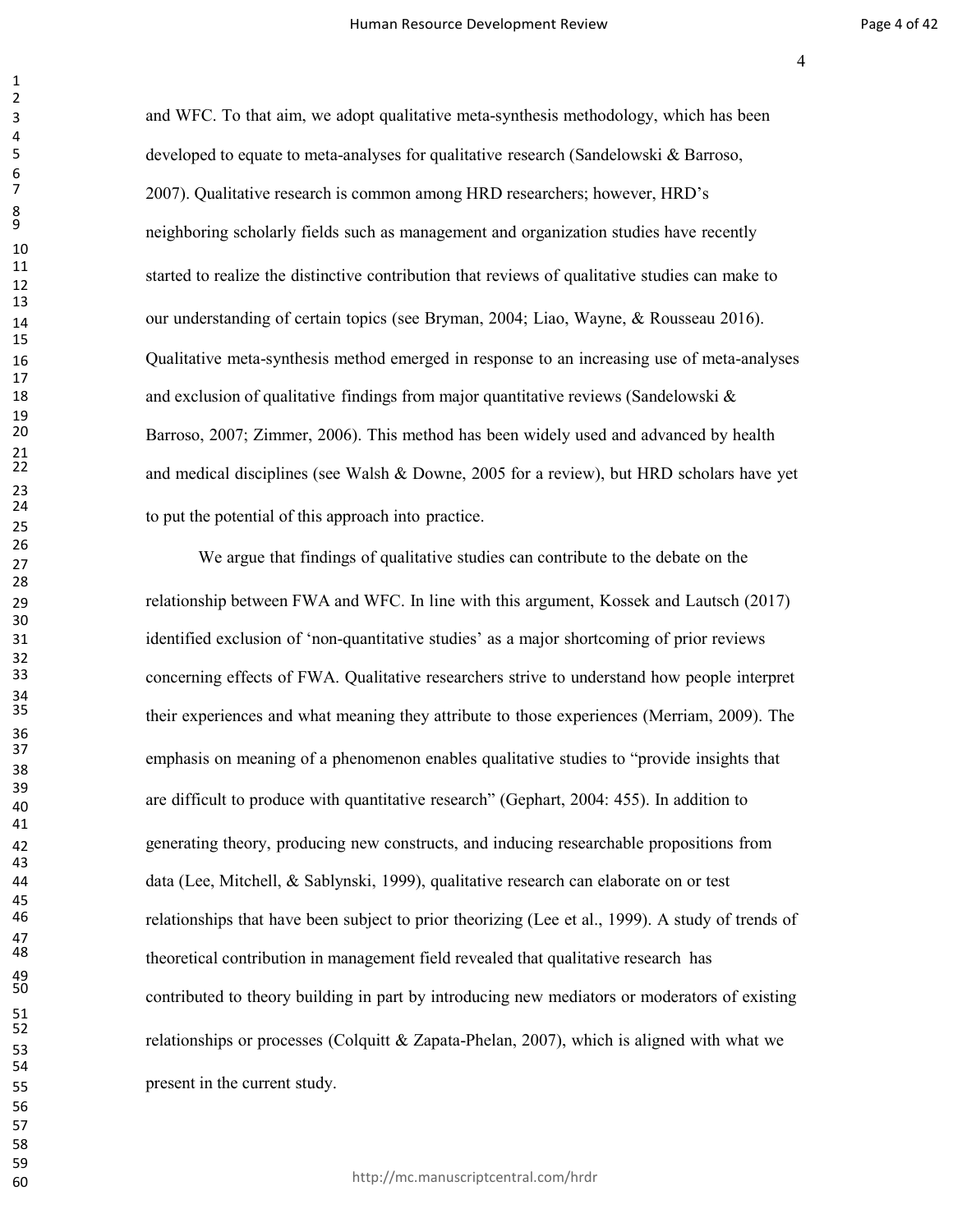To match the inclusion criteria of the meta-analysis studies that reported on connections between FWA and WFC, we focus on a group of qualitative studies that describe WFC among employees of one profession who could be considered as a representative example of the FWA experience, namely faculty members. Therefore, our review synthesises findings of qualitative studies that have explored WFC among academics whose work offers a high level of FWA in terms of where and when to complete work.

Despite the differences between academic job descriptions in different institutions in various countries, they include the common responsibilities of teaching, research, and service (Austin, 2003; Finkelstein, 1984). Different higher education institutions might put various levels of emphasis on each of these responsibilities, but in almost all cases, the job descriptions allow for multiple levels of FWA, especially in terms of 'where' and 'when' work is completed. Academics can fulfill part of their professional responsibilities at home or anywhere off campus (Heijstra & Rafnsdottir, 2010). For example, academics have discretion in deciding when (and where) to conduct their research, prepare for their classes, mark student assignments, and meet their students. Due to this flexibility, scholars across multiple disciplines have shown interest in how academic staff combine their personal and professional lives (e.g., academic medicine (Brown, Fluit, Lent, & Herbert, 2011); family studies (Baker, 2010); higher education (Bentley & Kyvik, 2012); and management (Santos & Cabral-Cardoso, 2008)).

We seek to answer the following questions in this review: (i) What do we know about the WFC experiences of academics, whose profession offers a high level of FWA by nature?; and (ii) What are the theoretical implications of the reviewed studies for the association between FWA and WFC and for the HRD field? Our review uncovers five moderator variables that are specifically important in our understanding of the relationship between FWA and WFC (see Gajendran & Harrison, 2007). We rationalize our focus on a single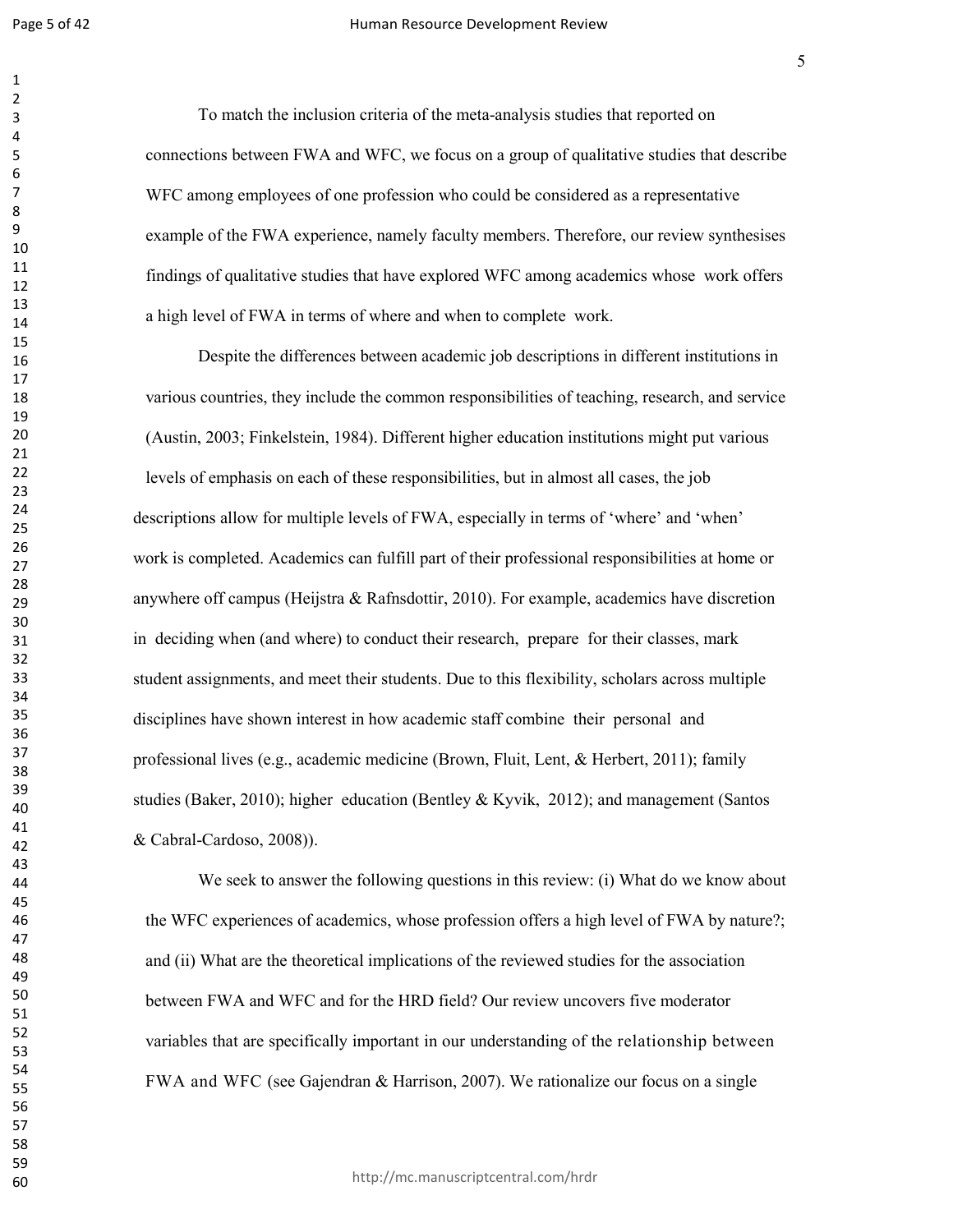occupation by following the argument that occupational characteristics play an important role in how workers benefit from FWA (e.g., Baltes, Briggs, Huff, Wright, & Neuman, 1999; Kossek, Lautsch, & Eaton, 2009; Kossek & Lautsch, 2017). Also, it seems that work-family scholars in different deciplines, due to their common access to academics for data collection, have generated an adequate number of articles on this population to enable a qualitative meta-14 synthesis.

 Coducting this review is significant for HRD research and scholarship because one of the main purposes of the field has been to identify factors that help develop and unleash human expertise for improved performance of employees and organizations (Morris, 2012; Swanson  $\&$  Holton, 2001). Although more and more individuals and organizations grapple with issues of WFC, it appears that HRD's involvement in WFC reduction and the provision of FWA has remained modest (Kahnweiler, 2008). Initiation of flexible work options and reduction of work-family conflict can be two possible venues to achieve such goals (Madsen, 2003; Pitt-Catsouphes, Matz-Costa, & MacDermid, 2007; Rogier, & Padgett, 2004). We hope that by examining the link between WFC and FWAs, this review paves the way for future HRD scholars and practitioners who want to contribute to reducing employees' WFC and improve the effectiveness of FWA.

#### **Method**

 We adopted a qualitative meta-synthesis approach to conduct our review (Sandelowski & Barroso, 2007). Qualitative meta-synthesis begins with "a systematic and comprehensive retrieval of all of the relevant reports of completed qualitative studies in a target domain of empirical inquiry" (Sandelowski & Barroso, 2007, p22). This step is similar to the search process of a systematic literature review (e.g. Higgins & Green, 2008) and integrative literature review (Callahan, 2010 and 52<br>2014), but solely focuses on short-listing and including qualitative studies (see Sandelowski &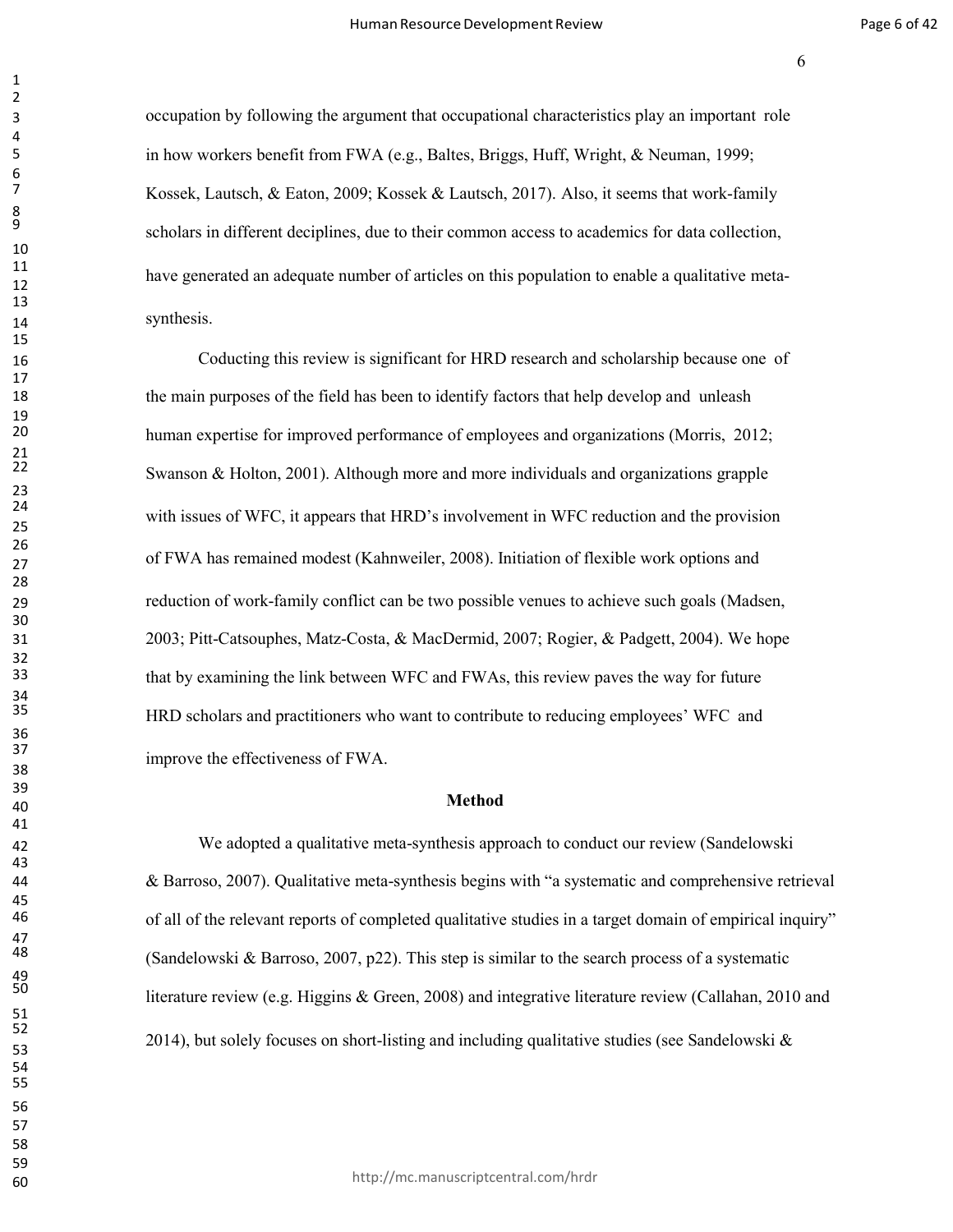Barroso, 2007 for the full comparison with different types of reviews). The second step in conducting a qualitative meta-synthesis involves a process of comparing and contrasting findings across qualitative studies and generating a new integrative interpretation of the phenomenon (Saini and Shlonsky. 2012).

We started with conducting a broad multidisciplinary search in the fields of education (including human resource development (HRD)), psychology, sociology, and management. The databases we used included ERIC (via EBSCO), PsychInfo, Academic Search Premier (via EBSCO), Sociological Abstracts (via CSA), and Business Search Complete (via EBSCO). The following keywords were used independently and combined to generate as many publications as possible: work-family/life combined with conflict, interface, balance, integration, enrichment, spillover, boundary, stress, relationship, and responsibility combined with faculty, professor, university teacher, academician, academia, and academic. Despite our focus on WFC, we decided to include several work-family conceptualizations, mainly due to the qualitative nature of the studies we included in the review. In other words, qualitative scholars explored the interface of work and family from multiple perspectives and did not feel a need to confine themselves to using the term WFC. The search, which was completed in April 2017, generated 375 publications. After screening the search results to make sure they report a qualitative study, include discussion of WFC, work-family imbalance or issues, and have participants selected from four-year university faculty members (not college or highschool), a total of 45 publications met all the criteria to be included in the review.

To compare and contrast findings across studies and to generate a new integrative interpretation of the phenomenon (Saini & Shlonsky, 2012), we read all the short-listed 45 papers and extracted the findings that focused on academics' WFC with regard to FWA (flexibility in terms of where and when to complete work). Then, we used thematic analysis to synthesize the qualitative findings; this method enables finding emergent themes and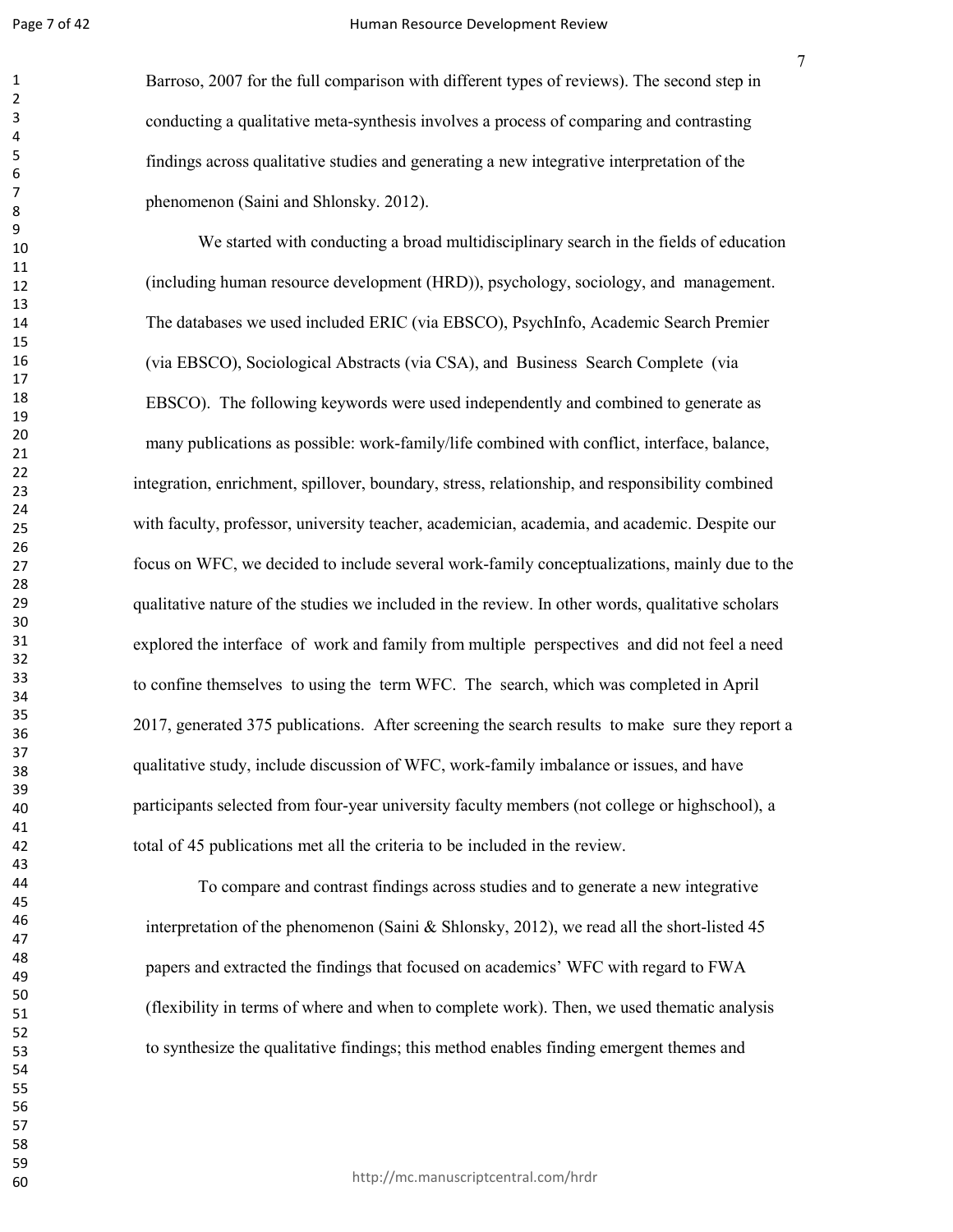categories across studies (Saini & Shlonsky, 2012). We read findings of each article line by line and coded concepts; afterwards we compared, contrasted, and translated concepts into themes across studies. Themes include common elements and content in the findings across studies. Our analysis progressed until the point of redundancy in emerging themes has been reached. <sup>A</sup> sample of the <sup>45</sup> papers was cross-checked for consistency of interpretation by at least two researchers. This process led to the identification of six themes, described below.

#### **Synthesis of Qualitative Findings**

18 Our review comprises accounts of academics from a wide range of disciplines— including HRD and higher education, management, medicine, family studies, and engineering—published in 33 journals, encompassing 13 different countries. The first 11 studies in our dataset of 45 publications were published from <sup>1991</sup> to 2008, and had solely female research participants. It might be that the issues female academics struggled with during the late 1990s and the first decade of the 21st century outnumbered those of their male counterparts. However, six of the more recent studies in the dataset—published from 2012 to 2014—had male-only participants, which might demonstrate that currently both genders have issues balancing work and family. The qualitative studies were conducted in the United states (31 studies), Canada (10 studies), Australia and New Zealand (3 studies), and Finland (1 study).

 Below, we present our findings associated with FWA with regards to academics' WFC. Five of the six themes we present can be translated to moderators that might affect how FWA is associated with WFC (see Figure 1).

> Insert Figure 1

53 As illustrated in the six themes discussed below, the first theme is concerned with our<br>54 general focus regarding FWA and WFC. The next three themes are mainly relevant to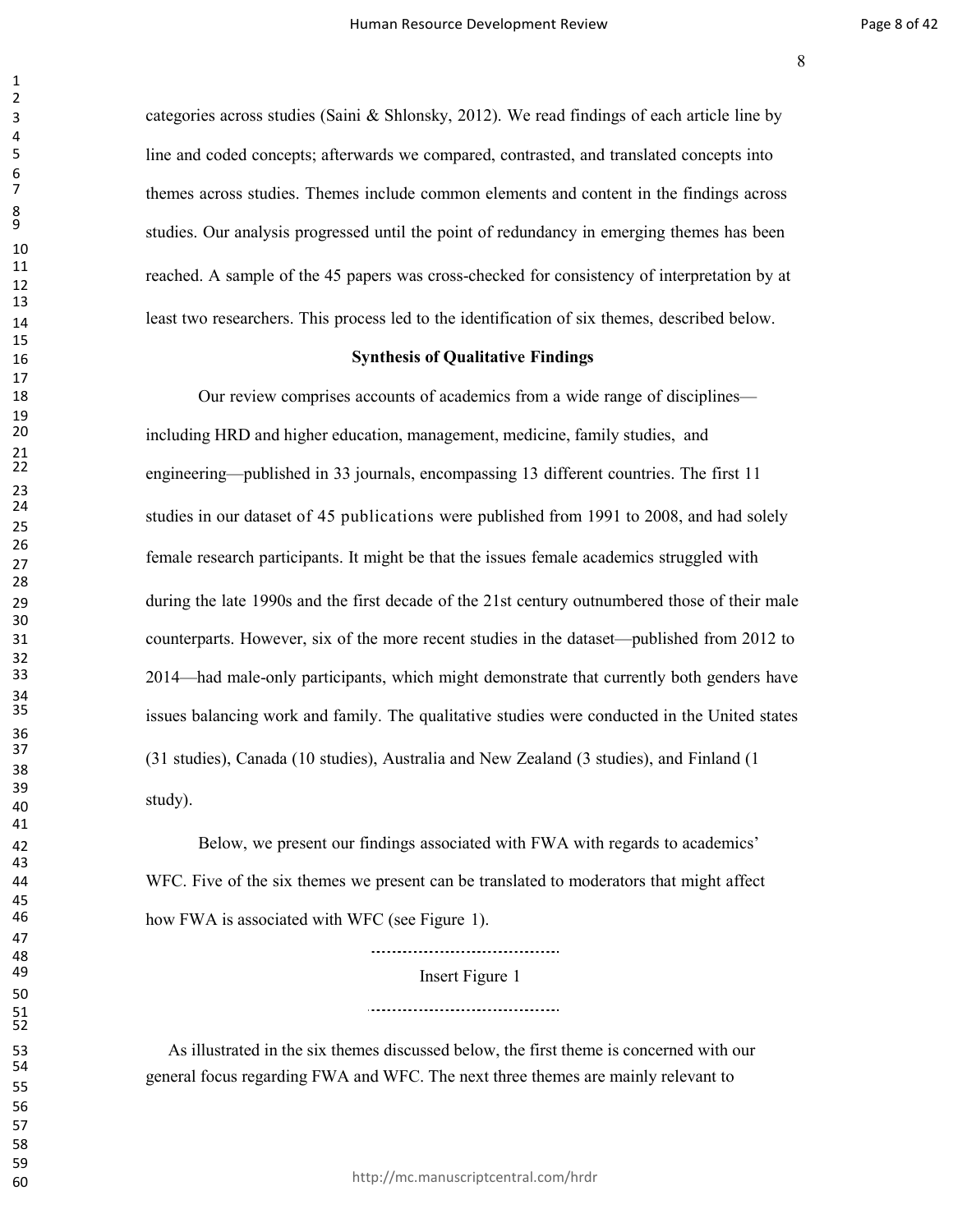individual differences and how FWA and WFC might be different based on individual-level differences. The two final themes were associated with the nature of the job and organizational culture, which were typically beyond individual differences.

## *Valuing FWA while Experiencing WFC*.

Regardless of their field of study, academics found it challenging to make decisions about the interface of professional and personal lives and found this process to be cyclical and dynamic (Brown et al., 2011). It seems as if the greedy nature of work and family (Takahashi et al., 2014) and the unique characteristics of the academic profession lead to this ongoing challenge. Therefore, academics needed to make trade-offs to managed the interface of the two domains; some perceived "balacne" to be a "myth" and suggested sustainability to be a more accurate term (Perrakis & Martinez, 2012).

Almost all academics valued the flexible nature of their jobs (e.g., Rafnsdóttir & Heijstra, 2013; Ward & Wolf-Wendel, 2004; Wilton & Ross, 2017; Wolf-Wendel & Ward, 2015) and were not willing to give up the autonomy and flexibility provided by the academic environment to switch to nine-to-five work hours (e.g., Heijstra & Rafnsdóttir, 2010). Many respondents mentioned that they entered academia due to its flexible nature (e.g., Eddy  $\&$ Gaston-Gayles, 2008; Penney et al., 2015; Sallee & Pascale, 2012; Trepal & Stinchfield, 2012).

Academics also believed that flexibility played a positive role in how they managed their WFC (e.g., Damiano-Teixeira, 2006; Rafnsdóttir & Heijstra, 2013; Santos & Cabral-Cardoso, 2008; Wilton & Ross, 2017). Many studies showed that the flexible nature of the academic job was advantageous to family life and to parenting (e.g., Nikunen, 2012; Toffoletti & Starr, 2016). This flexibility allowed academics to spend time with their children (e.g., Eddy & Gaston-Gayles, 2008; Sallee & Pascale, 2012), to take their children to school and support their activities (e.g., Perrakis & Martinez, 2012; Raiden & Räisänen, 2013), and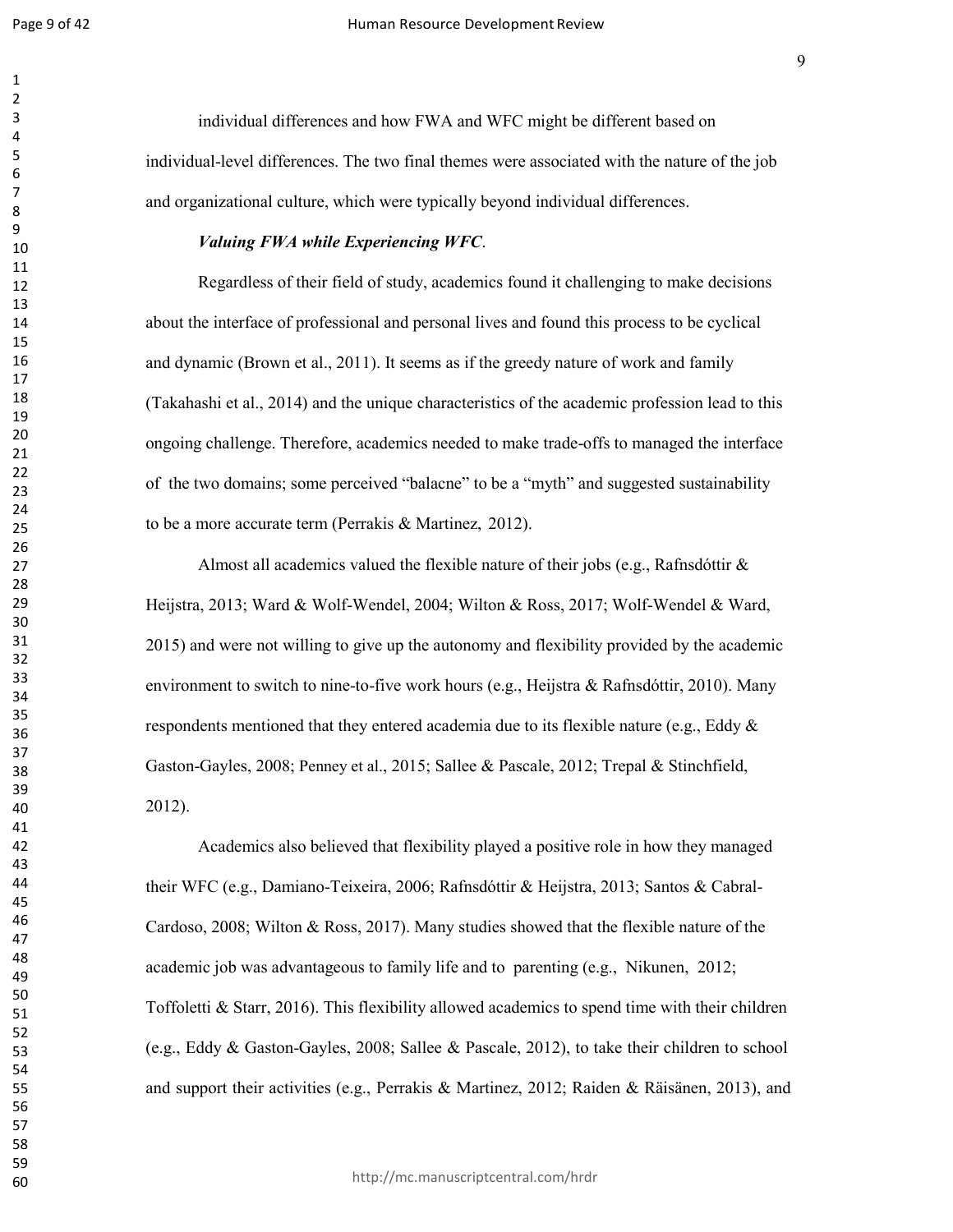to attend to their sick children (e.g., Damiano-Teixeira, 2006; Rafnsdóttir & Heijstra, 2013; Sallee & Pascale, 2012; Weigt & Solomon, 2008).

Grasso, Reilly, & Spikes, 2012; Skachkova, 2007; Thanacoody, Bartram, Barker, & Jacobs, Despite all the above-mentioned benefits of flexible work hours, there were also disadvantages. These included an overlap of work and hobbies (e.g., Heijstra & Rafnsdóttir, 2010), feelings of working all the time (e.g., O'Meara & Campbell, 2011), and difficulty in distinguishing between work life and family life (Penney et al., 2015; Rafnsdóttir & Heijstra, 2013). In addition, although studies showed that academics put a high value on flexibility and 18 believed that it had helped them manage their WFC, almost all studies included in this study confirmed that participants experienced high levels of WFC (e.g., Cherkowski & Bosetti, 2014; Eddy & Gaston-Gayles, 2008; Oates, Hall, & Anderson, 2005; Reddick, Rochlen, 2006). The conflict was reported by both genders, but it was more evident in women's and mothers' accounts (e.g., Baker, 2010; Perrakis & Martinez, 2012; Santos & Cabral-Cardoso, 2008).

 Among the manifestations of the academics' WFC were: unusually long and latenight work hours—including weekends and holidays (e.g., Hall, Anderson, & Willingham, 2004; Raiden & Räisänen, 2013; Solomon, 2011; Takahashi, Lourenço, Sander, & Souza, 2014); a lack of sleep (e.g., Damiano-Teixeira, 2006); the inability to disengage from work when they wished to do so (e.g., Santos, 2014); feeling guilty about failing to fulfill both personal and professional responsibilities (e.g., Sallee, Ward, & Wolf-Wendel, 2016); and mental absence when at home (e.g., Reddick et al., 2012; Takahashi et al., 2014). Such conflict could be partially attributed to the demanding nature of the academic job that will be discussed later in the findings. In other words, academics argued that flexibility by itself did not address all their WFC issues and they needed other types of support to help them maintain a sustainable WFC (e.g., Heijstra & Rafnsdóttir, 2010).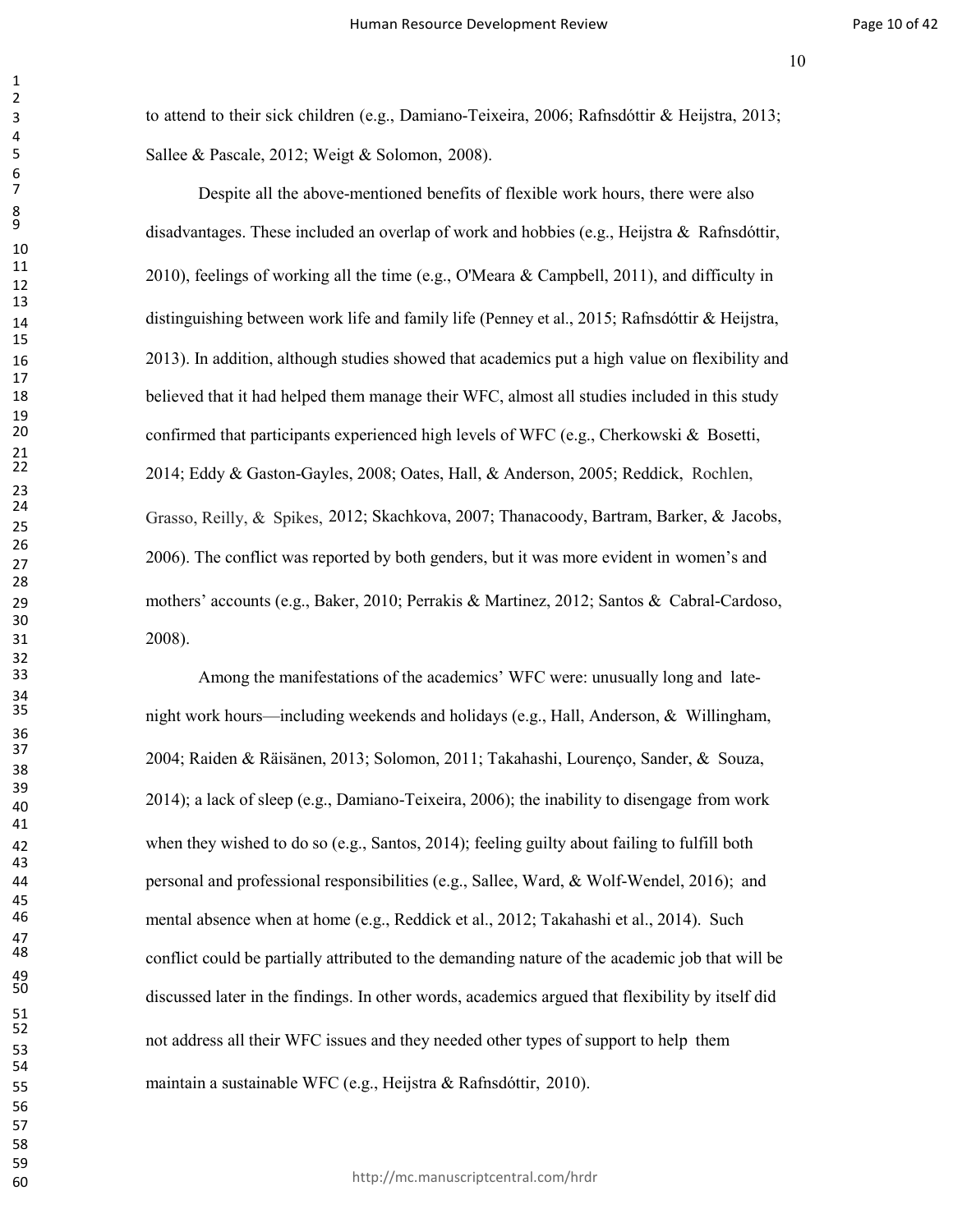## *Moderator One: Boundary Management Preferences*

Academics had different preferences for managing boundaries between their work and family, and that affected how they perceived their WFC. One group preferred to draw a sharp line between their work and family and avoided working at home or leaving work to take care of family responsibilities (e.g., Hall et al., 2004; Poronsky, Doering, Mkandawire-Valhmu, & Rice, 2012); this group is referred to as separators (Ashforth, Kreiner, & Fugate, 2000; Kreiner, Hollensbe, & Sheep, 2009). The other group preferred permeable work-family boundaries, brought work home and tried to fit work and family together (e.g., Sallee & Hart, 2015), which has been conceptualized as integrators (Ashforth, Kreiner, & Fugate, 2000; Kreiner, Hollensbe, & Sheep, 2009). The degree to which one prefers to separate or integrate work and family roles represents their boundary management preferences (Allen, 2012). The two work-family boundary management preferences among academics are evident in the following quotations:

"I try to avoid everything work-related when I'm at home. I try to work as efficiently as I can while I'm at work. But I have to protect that time." (Brown et al., 2011, p. 1290)

"I like waking up early on Saturdays and Sundays, then the kids want to watch TV. So maybe I will just take my computer and sit with them for 2 or 3 hours. I get a lot of work done and they are just ... watching television." (Rafnsdóttir & Heijstra, 2013, p. 290)

Individuals who adopted each of the two strategies had justifications that made sense with regard to their preferences or work/family stage. In some cases, findings suggested that men preferred, and successfully managed, to separate work and family lives (e.g., Damaske, Ecklund, Lincoln, & White, 2014; Reddick et al., 2012), while women, specifically those who had young children, preferred or had to cross work-family boundaries (Heijstra  $\&$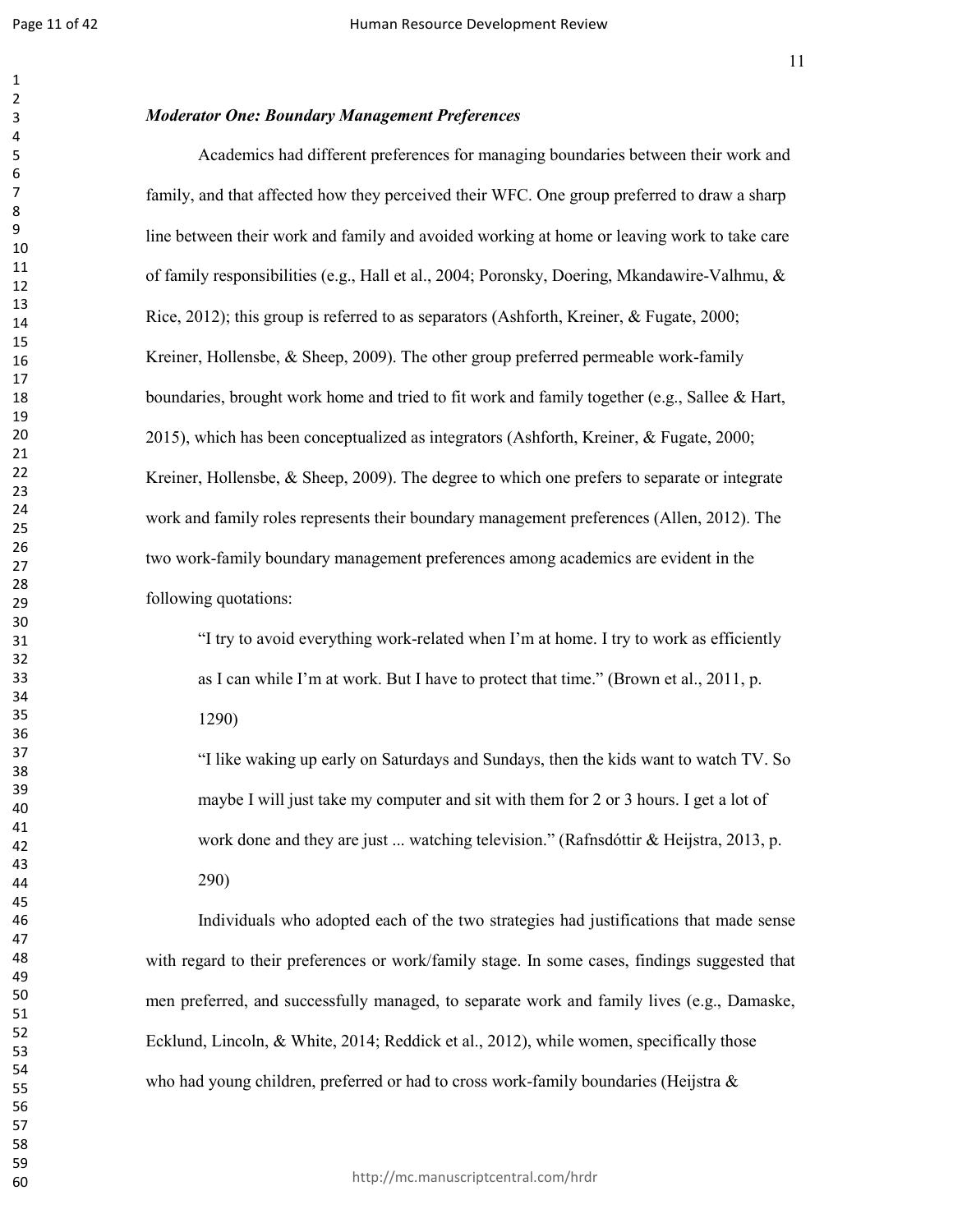Rafnsdóttir, 2010). However, this was not true in all studies (Trepal & Stinchfield, 2012), and both men and women reported adopting both strategies (e.g., Hall et al., 2004; Solomon, 2011; Rafnsdóttir & Heijstra, 2013).

It is noteworthy that some individuals switched from having no boundaries to having a clear boundary or vice versa depending on their career or family stage (Brown et al., 2011). Some participants believed that the only way they could handle work and family responsibilities, especially after their children were born, was by spending fewer hours at 18 work and working at home instead, including late-night or weekend work (O'Meara & Campbell, 2011). Others believed that working at home reduces quality time with their family and children, so they made the most of their time at work (Solomon, 2011).

 Based on the narratives shared by academics, we speculate that boundary management preferences moderate the relationship between FWA and WFC. Integrators are more prone to find FWA helpful in alleviating WFC, while separators might perceive that FWA contributes to their WFC. One justification can be that FWA generate psychological perceptions of autonomy and control over when and where work can be completed (Kossek et al., 2006). A person preferring a rigid boundary between work and family domains might not enjoy the extensive autonomy associated with FWA and may perceive that the permeable boundary increases her WFC. On the other hand, for those with a low preference for separating work and family domains, FWA may solve many of the problems associated with fixed work hours, enable them to take care of family-related and work-related tasks simultaneously, and perceive reduced work-to-family and/or family-to-work conflict.

 *Proposition 1: Individual boundary management preferences moderate the relation of FWA and WFC such that the higher the preference for integrating work and family, the stronger the positive effects of the FWA on lowering WFC.*

*Moderator Two: Time Management Skills*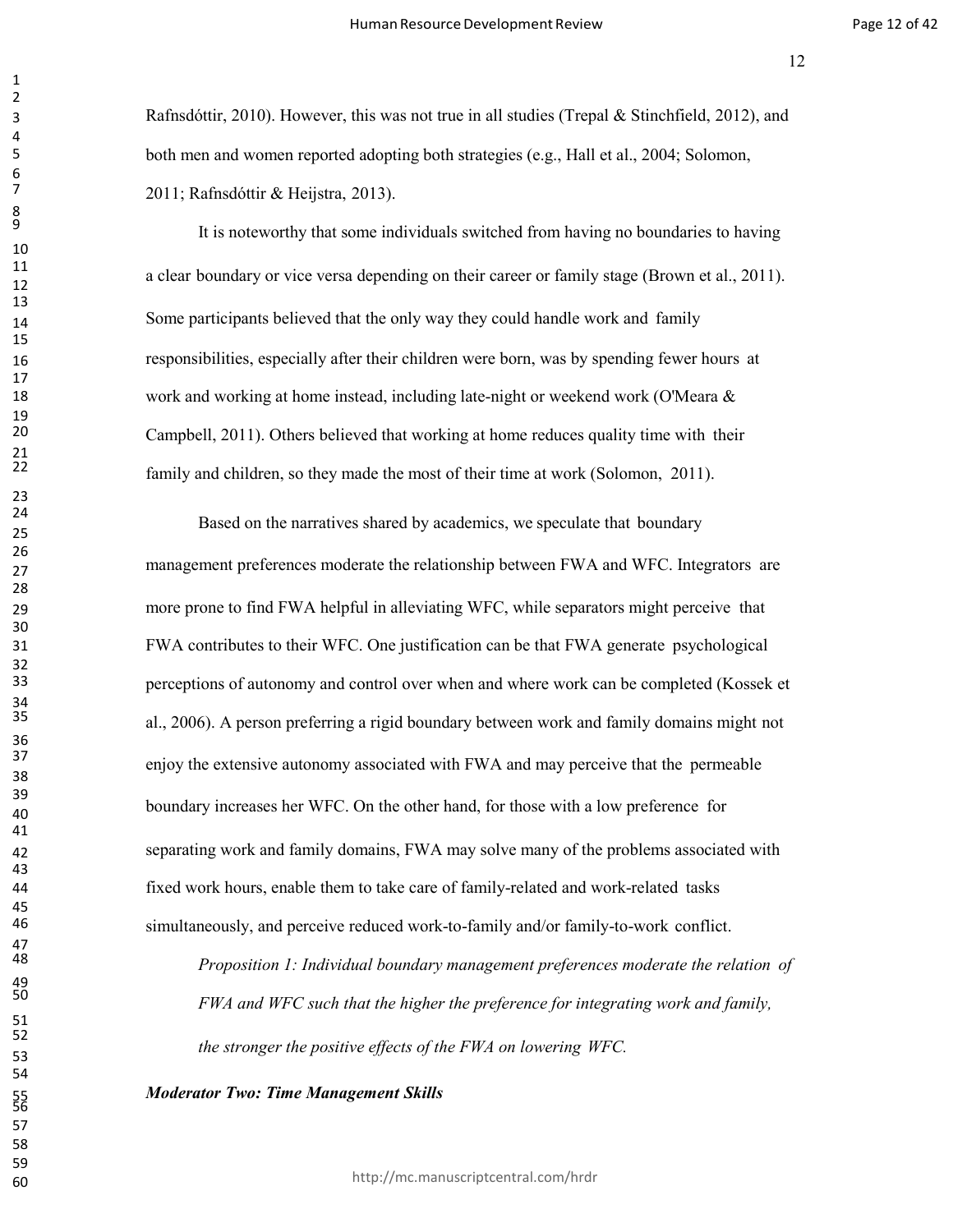FWA provided academics with discretion over managing their time. Other than the fixed time devoted to teaching and administrative meetings, other responsibilities could be performed at times preferred by the individuals. It was evident that some participants interviewed in the studies had a high level of control over managing their time (e.g., Kalet, Fletcher, Ferdman, & Bickell, 2006; Sallee & Hart, 2015), while others thought they were working all the time (e.g., Solomon, 2011). In addition, some academics asserted that they preferred to do one thing at a time—also referred to as *monochronicity* (Kaufman– Scarborough, 2003), while others felt comfortable with doing multiple tasks simultaneously also referred to as *polychronicity* (Kaufman–Scarborough, 2003)).

Having time management skills was perceived as an important contributor to managing WFC (e.g., Kalet et al., 2006). Among the time management strategies that academics adopted were avoiding long commutes (Perrakis & Martinez, 2012), saying no to unnecessary or unwanted projects (Rafnsdóttir & Heijstra, 2013; Reddick et al., 2012), creating space (Ylijoki, 2013), limit-setting (e.g., Kalet et al., 2006), and carefully planning childbirth with regard to career stage (e.g., Wolf-Wendel & Ward, 2006).

The other aspect of this theme had to do with individuals' responses to time demands of their jobs—whether they followed what was expected of them or decided to let go some of the benefits associated with certain activities. For instance, one participant mentioned that "'there are those who distance themselves from this ideal and the image of a proper academic associated with it, perceiving these as some trap into which it is easy to fall, but which must be resisted'" (Ylijoki, 2013, p. 251). In the same vein, some participants believed that their family came first in any situation, and made sure their family demands were the major factor in all their life decisions (Santos, 2015).

Informed by qualitative accounts of academics, we argue that time management skills moderate the relationship between FWA and WFC. FWA gives individuals autonomy and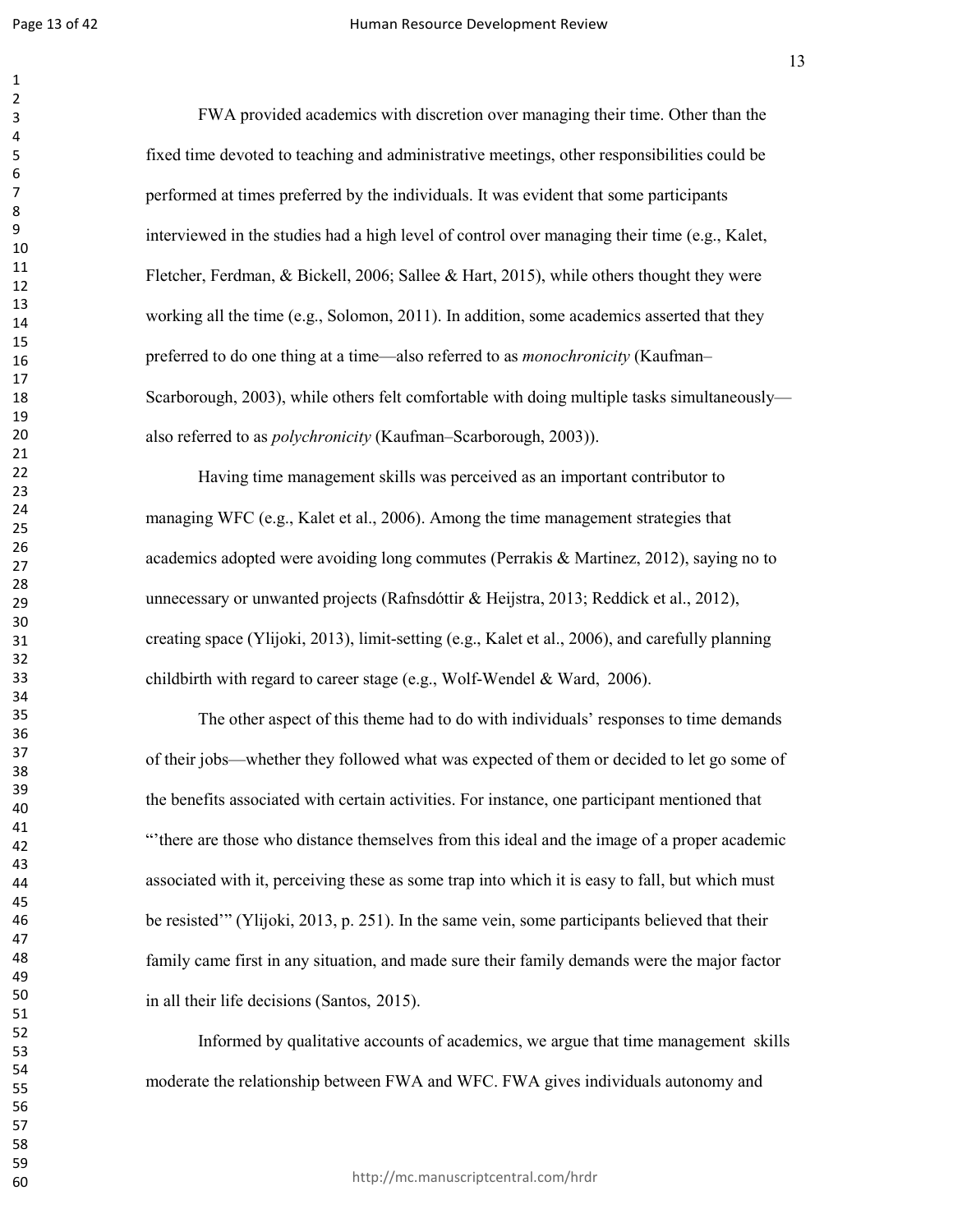freedom in using their time and deciding when to accomplish their work responsibilities. According to self-determination theory, the need for autonomy—control over the course of one's life—is an underlying motivation for individuals seeking freedom, a larger choice set, and optional functioning (Deci & Ryan, 2000). However, research based on this theory has shown that too many options often lead to choice overload that subsequently makes choices 14 less attractive (Allen & Shockly, 2009; Clark, 2000). We believe that individuals who have multiple options for using their time might or might not make effective use of it, which **affects** how they experience WFC.

 Effective management of WFC is increasingly becoming a self-management competency (Kossek & Lautsch, 2012; Kossek, Ruderman, Braddy, & Hannum, 2012). Time management skills are categorized under self-management (Claessens, Van Eerde, Rutte, & Roe, 2007) and include setting goals and priorities, using mechanics of time management to 29 schedule and plan activities, and having a preference for organization (Fenner & Renn, 2010). Therefore, those who are competent in using their time develop plans for making the best of the time options provided by FWA, while those less competent in time management might struggle with prioritizing and planning for such options. Success or failure in managing time might contribute most to time-based conflict, which is one of the three forms of WFC suggested by Greenhaus and Beutell (1985). Time-based conflict denotes that the time requirements of one role limits the time available for fulfilling the requirements of the other role. Having FWAs requires the individual to decide when to devote time to work-related or family-related tasks, and a lack of time-management competencies might make it difficult to make such decisions.

 *Proposition 2: Individual time management skills moderate the relation of FWA and WFC such that the more skillful the individual in managing the time allocated to work and family demands, the stronger the positive effects of the FWA on lowering WFC.*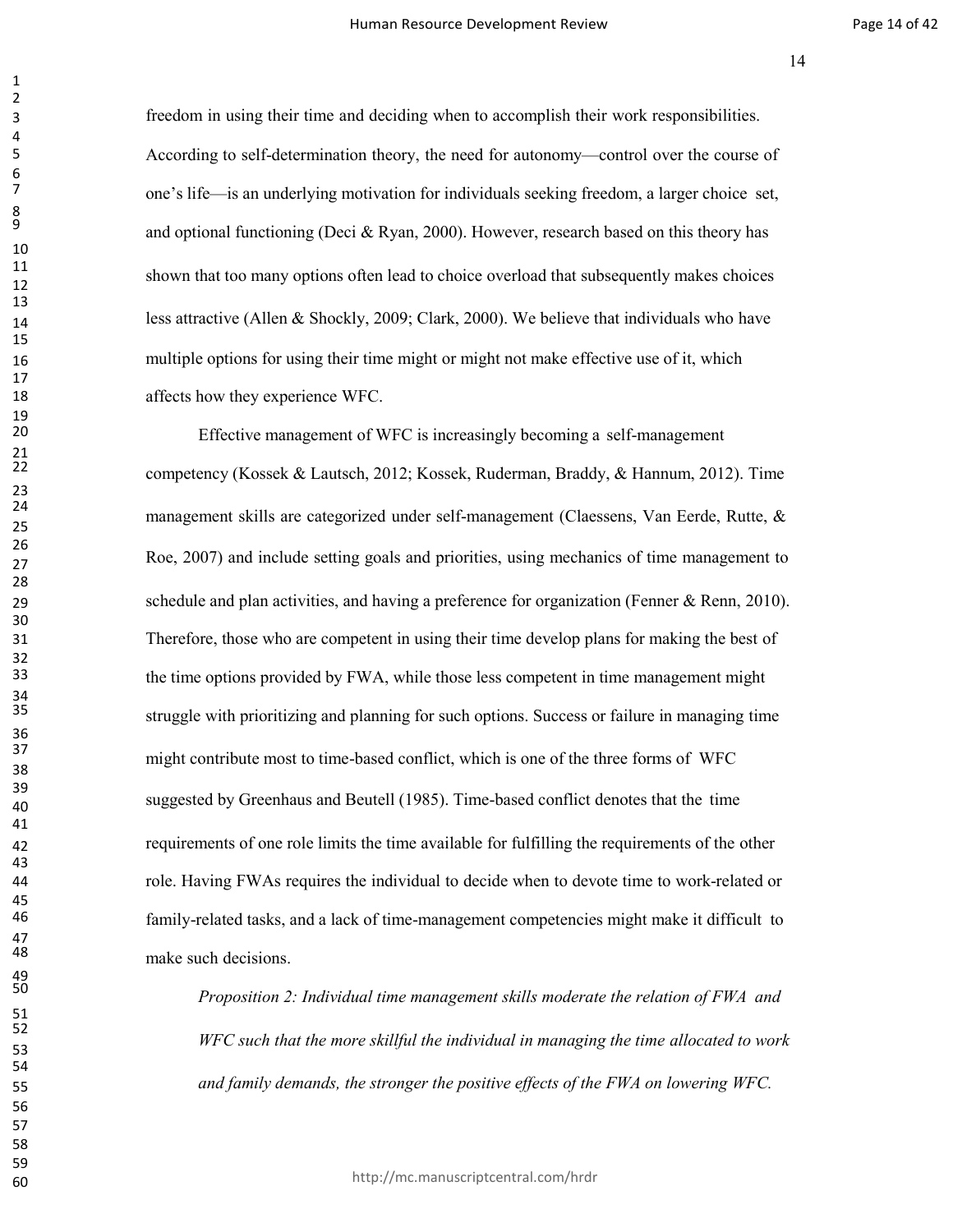#### *Moderator Three: Career or Family Stage*

Perceptions of academics' WFC were not the same throughout their different career or family stages. Marriage (e.g., Damiano-Teixeira, 2006; O'Meara & Campbell, 2011; Schlehofer, 2012), childbirth, and having young children (e.g., Armenti, 2004; Heijstra & Rafnsdóttir, 2010; Strong et al., 2013; Toren, 1991) were highlighted as WFC antecedents among faculty members. Some participants clearly mentioned that their WFC increased after childbirth (e.g., Hirakata & Daniluk, 2009) or parenting (Darcy et al., 2012). Family stage, especially parenting age, make a significant difference in the experience of WFC (Darcy et al., 2012). Family-to-work conflict has been found to be higher for parents with pre-school children and lower among groups with older children (Roehling, Moen, & Batt, 2003); WFC then declines at later family stages (Moen & Yu, 2000).

Among different career stages, promotion for early-career academics (e.g., Ward & Wolf-Wendel, 2004) mainly those with young children (e.g., Acker, Webber, & Smyth, 2016; Armenti, 2004) contributed most to academics' WFC. In the early stages of their careers, individuals are more pressured to sacrifice personal/family lives in the interest of career advancement (Greenhaus & Beutell, 1995; Martins, Eddleston, & Veiga, 2002). As individuals grow older (in mid-career and maturity stages) they place a greater emphasis on balance between their work and family lives when assessing their careers (Cohen, 1991).

*Proposition 3: Individual's career/family stage moderates the relation of FWA and WFC such that during career/family stages with high demands, higher positive effects of the FWA on lowering WFC can be expected.*

## *Moderator Four: Nature of the Job*

Findings from our analysis revealed the unique nature of academic work, creatively described as 'silver linings and dark clouds' by Ward and Wolf-Wendel (2004). On the positive side, academic staff enjoy academia, appreciate the flexibility and autonomy of their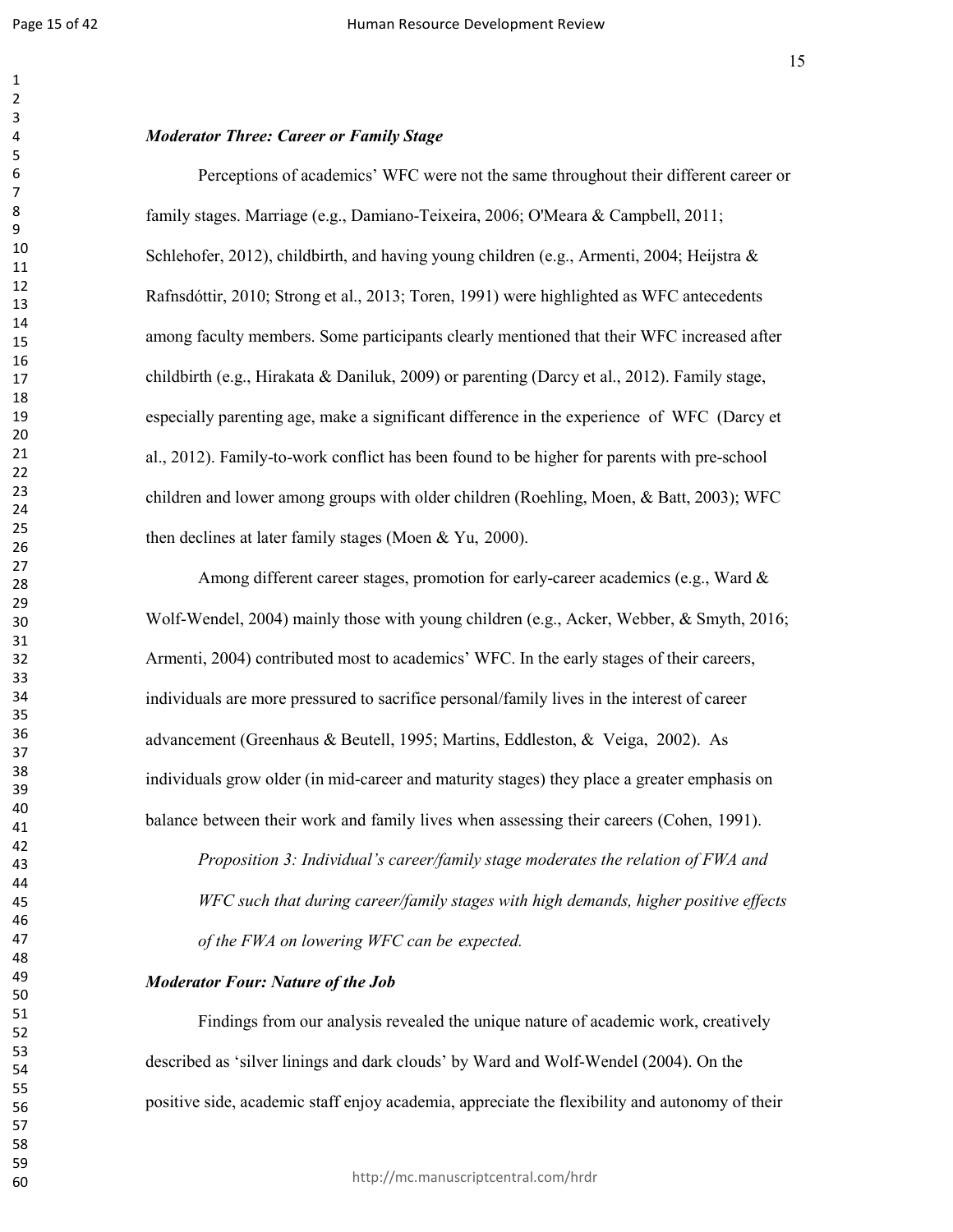3 secupation, and have a sense of personal growth in their profession (e.g., Fox, Fonseca,  $\&$ Bao, 2011; Weigt & Solomon, 2008). On the negative side, they seem to struggle with meeting multiple expectations, the burden of juggling teaching, research, service and mentoring, and the need to keep an eye on the clock (e.g., for tenure), as well to produce tangible results (i.e., publications). As <sup>a</sup> result, most academics extended work hours and non-standard work days, as revealed by almost all the studies we reviewed (e.g., Kachchaf, Ko, Hodari, & Ong, 2015).

24 work on" (Birmingham & Wasburn, 2008, p. 257). Due to ongoing grants and to publications 18 18 Academics asserted that there is no typical day in academia (e.g., Rafnsdóttir & Heijstra, 2013), no end to the academic job tasks (e.g., Trepal & Stinchfield, 2012), and "there is always a manuscript to be written, an article to be read, a funding application to in the pipeline, academics could not take complete advantage of their breaks (e.g., paternity leave), and many kept on working while they were on leave (e.g., Craft & Maseberg-Tomlinson, 2015; Hirakata & Daniluk, 2009).

 Another important aspect of the academic job involved changes brought about by information technology. In many cases, the prevalence of the internet and use of email added to academic staff workloads (e.g., Reddick et al., 2012). Academics praised wide access to the Internet and email and the possibility of working anywhere and anytime; however, these advantages sometimes made disengagement from work difficult, caused expectations of having an around-the-clock work schedule (e.g., Heijstra & Rafnsdóttir, 2010), and were perceived to accelerate the pace of work (e.g., Ylijoki, 2013).

Job characteristics theory (Hackman & Oldham, 1980) partially explains the impact of the nature of the job on how individuals experiences FWA. Research suggests that high-status workers such as managers, and professionals—who often possess high levels of autonomy over their work schedules—are less positively affected by flexible work options (Baltes et al.,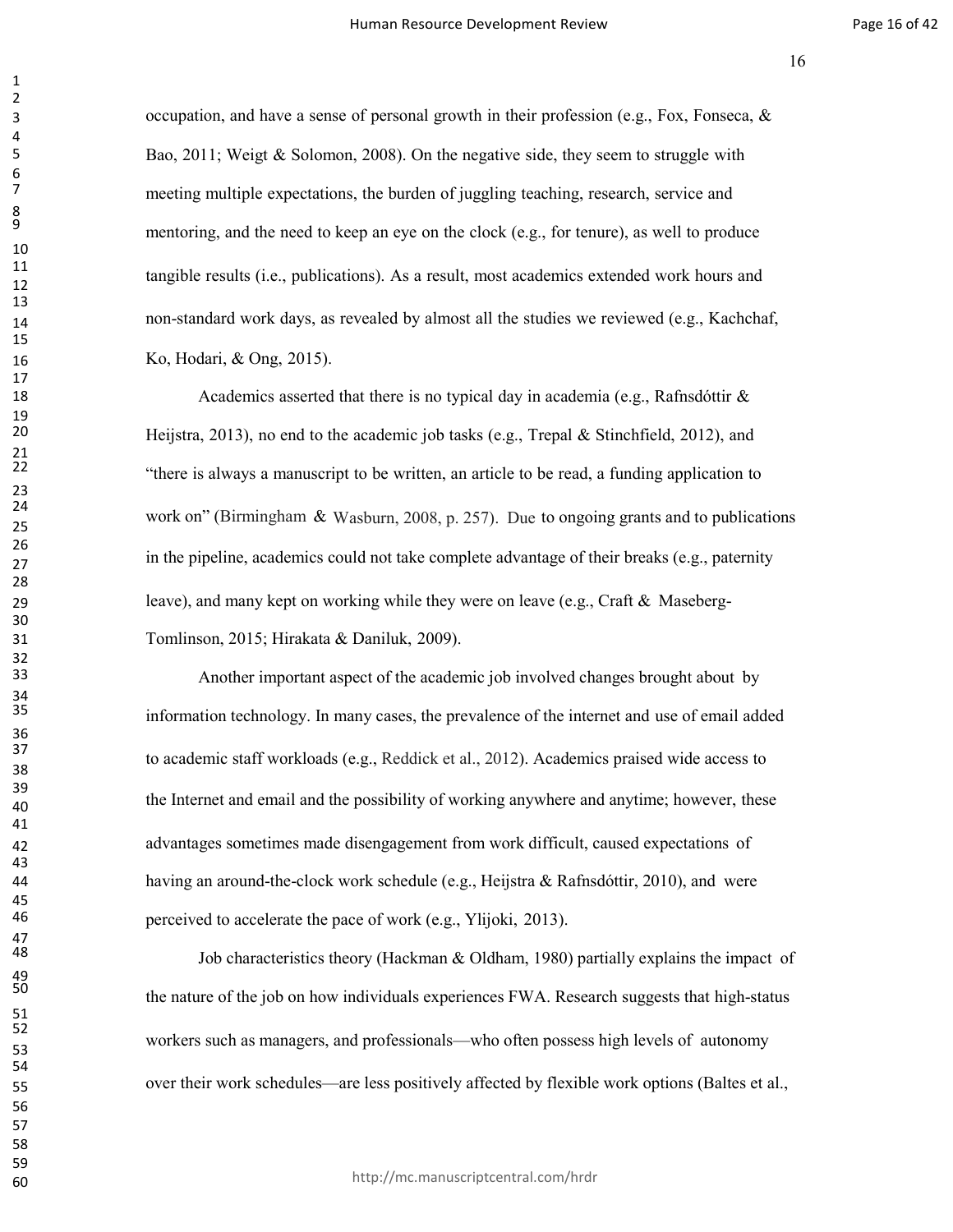1999) because of the high job demands they face (Kelly & Moen, 2007). Also, professionals whose jobs' heavy reliance on portable devices such as pagers, cell phones, and laptops, reflects an on-call work nature, experienced higher flexibility in terms of coordinating schedules and saving time, but greater stress (Desrochers & Sargent, 2004; Chesley, Moen, & Shore, 2003). These paradoxical occupational characteristics (autonomous but high demand, and mobile but constantly connected) increase the probability of working during personal/family time (Kossek, 2016), which may be reflected in the individuals' accounts of WFC.

*Proposition 5: Nature of the job moderates the relation of FWA and WFC such that individuals in jobs that allow for around-the-clock work schedules would benefit less from the positive effects of the FWA on lowering WFC.*

#### *Moderator Five: Family-Friendly Organizational Culture*

environments in general (e.g., Baker, 2010; Hirakata & Daniluk, 2009; Lester, 2013; Sallee, Several participants highlighted the key role of the organizational culture when telling their stories regarding the applications of FWA in managing their WFC. This theme was more evident in the narratives shared by women; however, the recent studies described how male academics perceived the role of organizational culture in their WFC. The most emphasized aspects of the culture were supportive structures, leaders, colleagues, and work 2013). Participants expected to be understood by their employers when having child care or family care responsibilities or issues (e.g., Hall et al., 2004). Academics also expected their families to understand their work pressures (e.g., Rafnsdóttir & Heijstra, 2013), but this was less frequent than their demands for employer support.

One early-career academic asserted: "I have a female dean who is a mother and was a professor while her children were at home. So she knows exactly what I'm going through right now . . . and she is very quick to protect my family." (Hall et al., 2004: 49). Another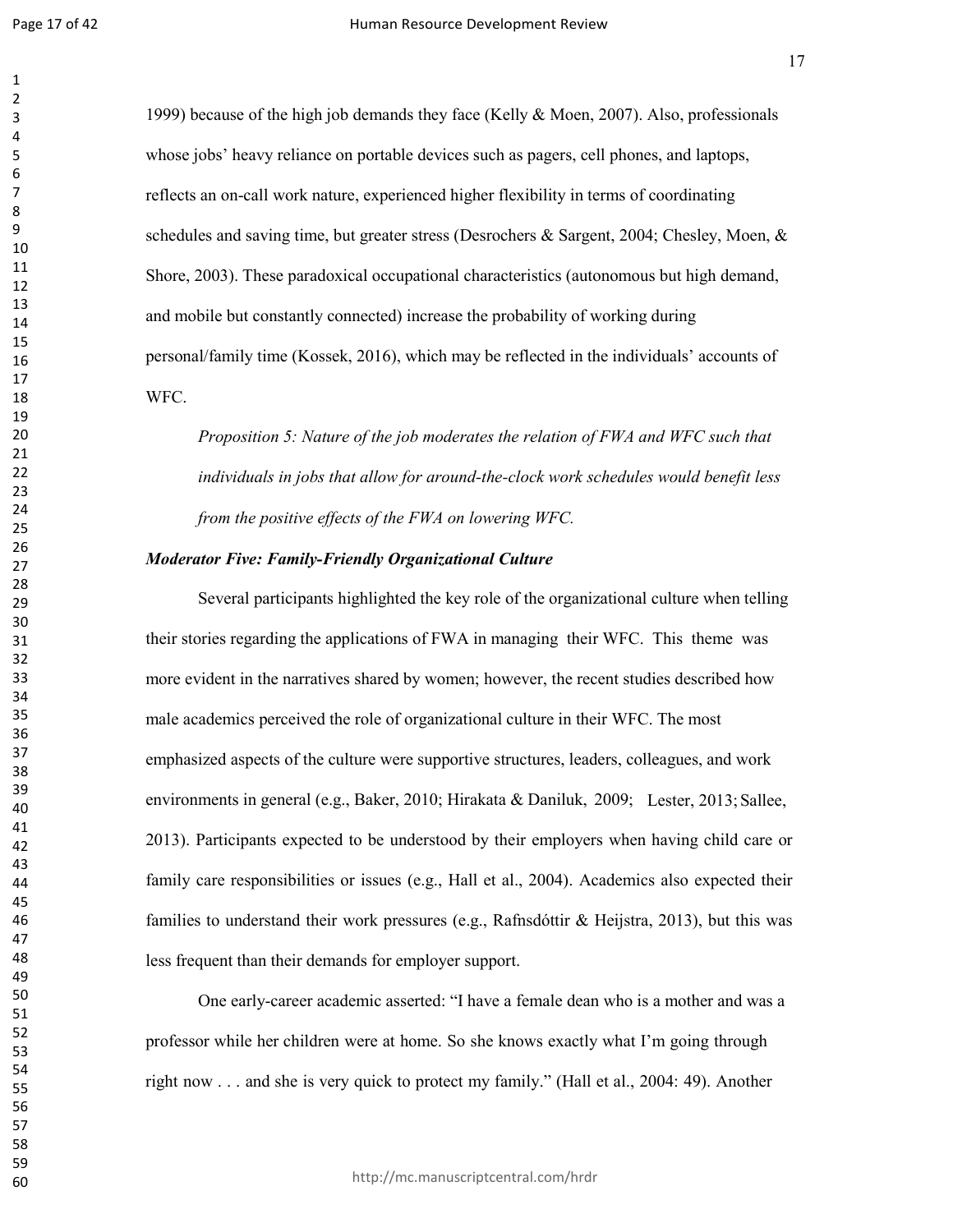senior male academic said "It's not that [universities are] gender blind it's that they're family blind. The two go together of course, but I'm really quite struck and often quite shocked by how invisible family is in a work setting." (Baker, 2010). In cases where the individuals' work-family needs were supported by their workplaces, they expressed more satisfaction with combining their work and family spheres (e.g., Trepal & Stinchfield, 2012).

 *Proposition 6: Organizational culture moderates the relation of FWA and WFC such that the more family-friendly organizational culture, the stronger the positive effects of the FWA on lowering WFC.*

# **Discussion**

 This review contributes to the scholarship concerning the relationship between FWA and WFC by synthesizing the findings of qualitative inquiries exploring WFC among academics, whose occupational nature offers high levels of FWA regarding where and when to complete work. Analyzing these findings, we developed six themes, five of which could be moderators in the relationship between FWA and WFC. Below, we will discuss the theoretical contributions of our findings. We acknowledge that work-family scholars have already discussed many of the themes that emerged from our review. However, we clarify that our findings target the literature involving the relationship between FWA and WFC. We address the gaps reported in meta-analytic reviews that in part examined the effects of FWA on WFC, and we propose that future quantitative researchers consider the recommended moderators.

Almost all studies included in the review revealed that although academics valued the flexible nature of their job and that flexibility helped them manage their work-family demands, they still experienced high levels of WFC, which is consistent with the findings of quantitative studies confirming that faculty members' WFC is relatively high (e.g., 3.43 on a 5-point Likert scale; Grandey & Cropanzano 1999). This demonstrates that, based on the accounts shared by academics who participated in the qualitative studies, FWA help reduce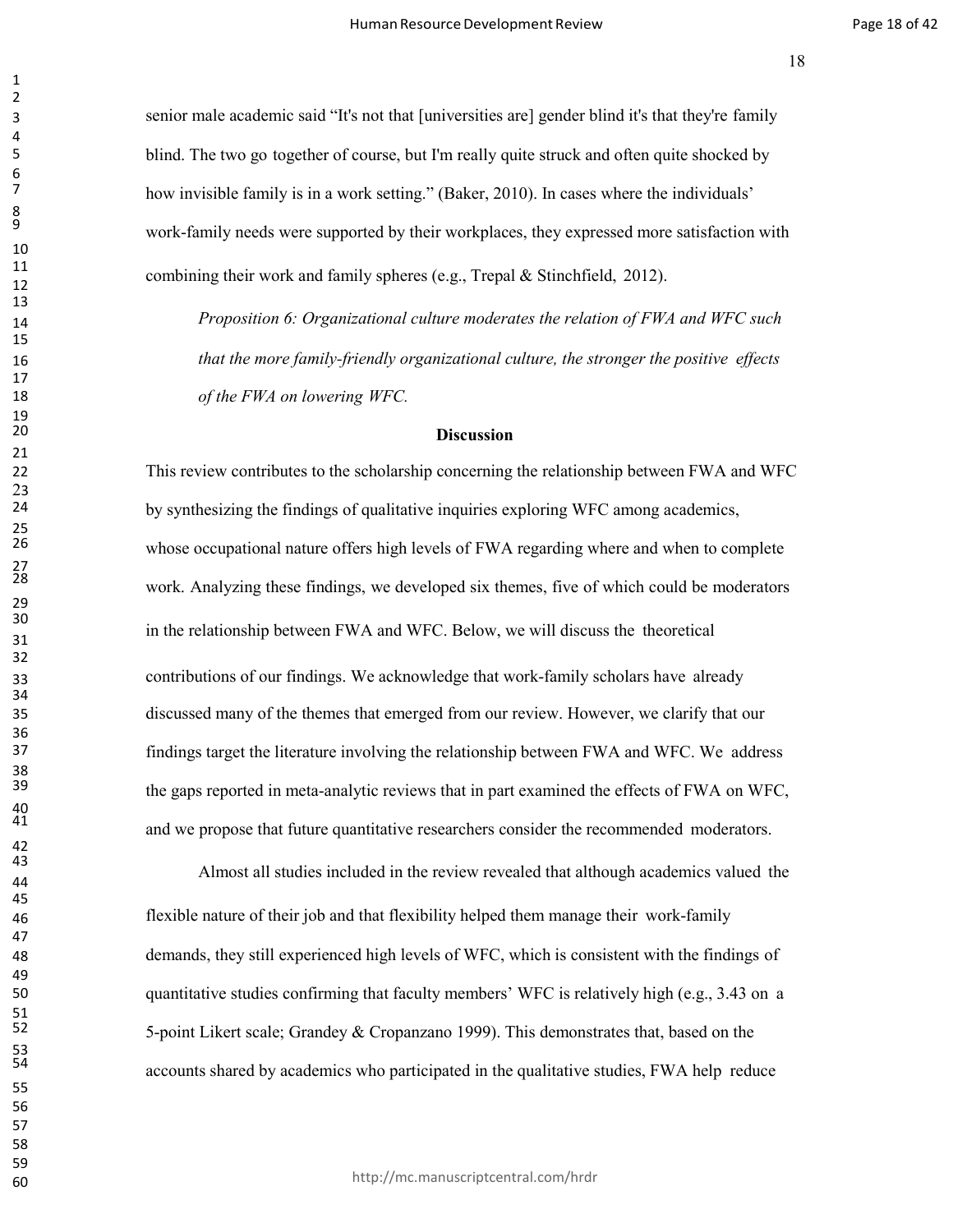WFC, but their effects might be contingent on some moderating variables. As recommended by statisticians, when a study seeks to determine the degree of effects between two variables, it is proper to investigate the impact of moderators (Hayes, 2013). We propose that the themes identified in this review and discussed below, represent five potential moderator variables in the FWA-WFC relationship.

From quantitative reviews, we know that demographic characteristics—e.g., gender and parental status—moderate the impact of FWA on WFC. For example, female workers, and participants with children benefit more from flexible work schedules than men or participants without children (Byron, 2005). In this review, we propose three individual-level moderators. First, boundary management preferences moderate the relationship between FWA and WFC. Specifically, given different preferences for separating or integrating work and family domains, integrators may feel less conflicted if they have highly flexible work arrangements. Second, given that FWA provide individuals with discretion in managing their time, better time management skills may increase the chance of benefiting from FWA in alleviating WFC. Third, career and family stages affect the amount of time and energy employees have to invest in career or family activities. Thus, employees parenting young children and those in early career stages are more likely to benefit from FWA to decrease their WFC.

Our findings regarding individual-level moderators (i.e., boundary management preferences, time management skills, and career/family stage) contribute to the debate about the role of individual differences in managing WFC. Work-family scholarship has paid less attention to individual differences than to employer-centered and workplace solutions for employees' WFC (Allen, 2012). It seems that work-family scholars have avoided looking into the role of individual differences as it would look like "blaming the victim" (Allen, 2012, p. 1185). As a result, most of the recommendations for managing WFC target organizations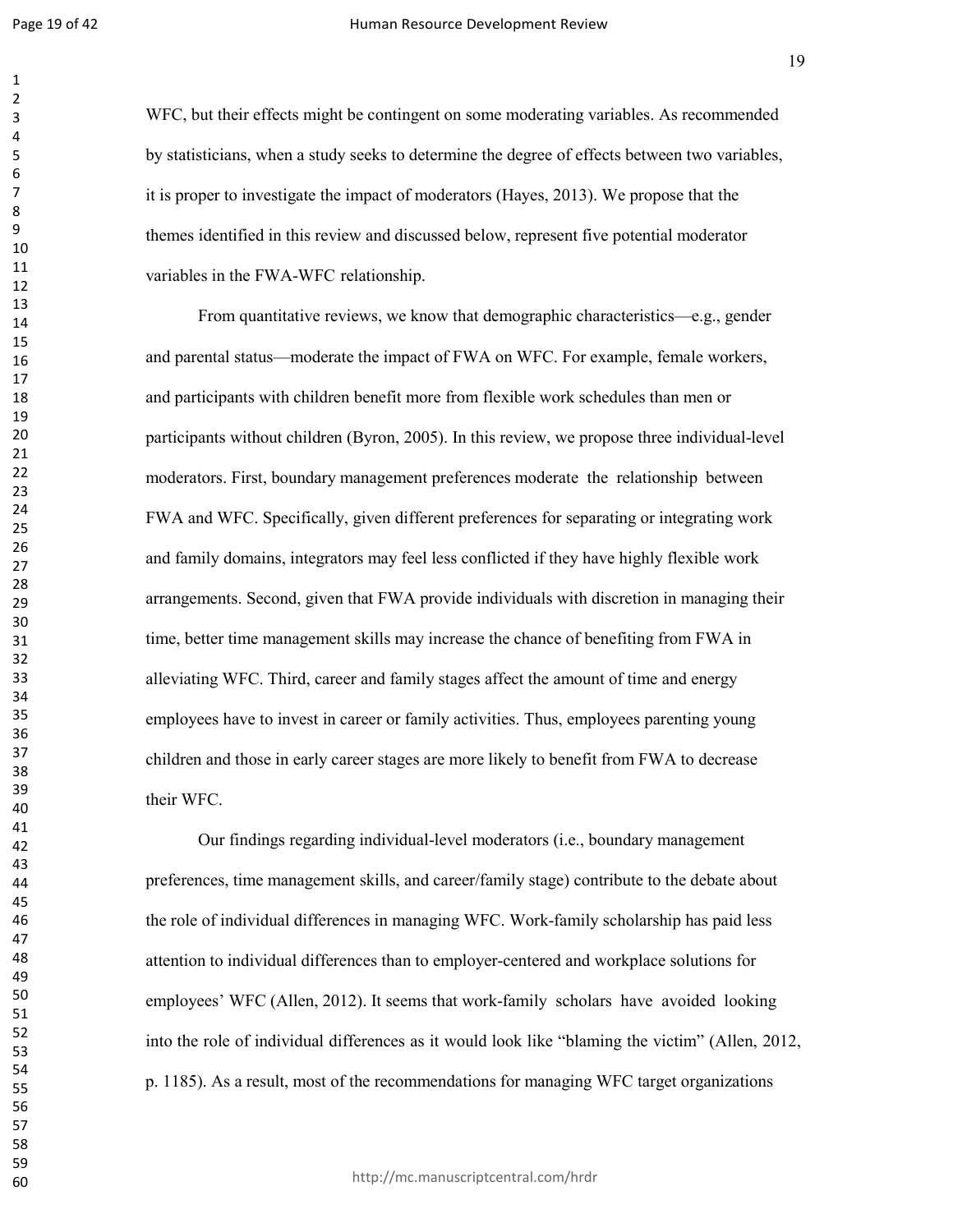and governmental policies. Accounting for individual differences has been called the "missing link" in FWA discourse (Shockley & Allen, 2010, p. 131). Our findings draw attention to three individual difference variables essential to the study of the effects of FWA on individual's experiences of work-family conflict. We invite future quantitative research to measure the degree to which individual differences regarding boundary management 14 preference, time management skills, and family/career stage moderate the impact of FWA on employee WFC.

 The individual-level moderator variables also contribute to the debate about FWA availability and its actual use (Allen et al., 2013). A person with a strong preference for integrating work and family roles or excellent time management skills may be more likely to use FWA to avoid letting work overtake family roles. Parent workers with young children may also be more likely to use and benefit from FWA.

 An insufficient number of quantitative studies have included descriptions of participants' job characteristics or the examined flexible work interventions to enable meta-analyses to test the moderation effects of variables other than individual demographic differences (Mesmer-Magnus & Viswesvaran, 2006). The only non-demographic moderator examined in FWA meta-analyses has been telecommuting intensity. That study showed FWA was more beneficial to high-intensity commuters (i.e., 2.5 or more days per week working remotely) than to low-intensity commuters (i.e., less than 2.5 days) (Gajendran & Harrison, 2007). In our review, we propose that the nature of the job and family-friendly organizational culture are moderators that explain effects beyond individual differences. First, the nature of the job—specifically, a job that allows for an around-the-clock work schedule—may diminish the positive effects of FWA on lowering WFC. Second, given that a family-friendly organizational culture supports workers' work-family needs, such a culture improves the chance of alleviating WFC through FWA.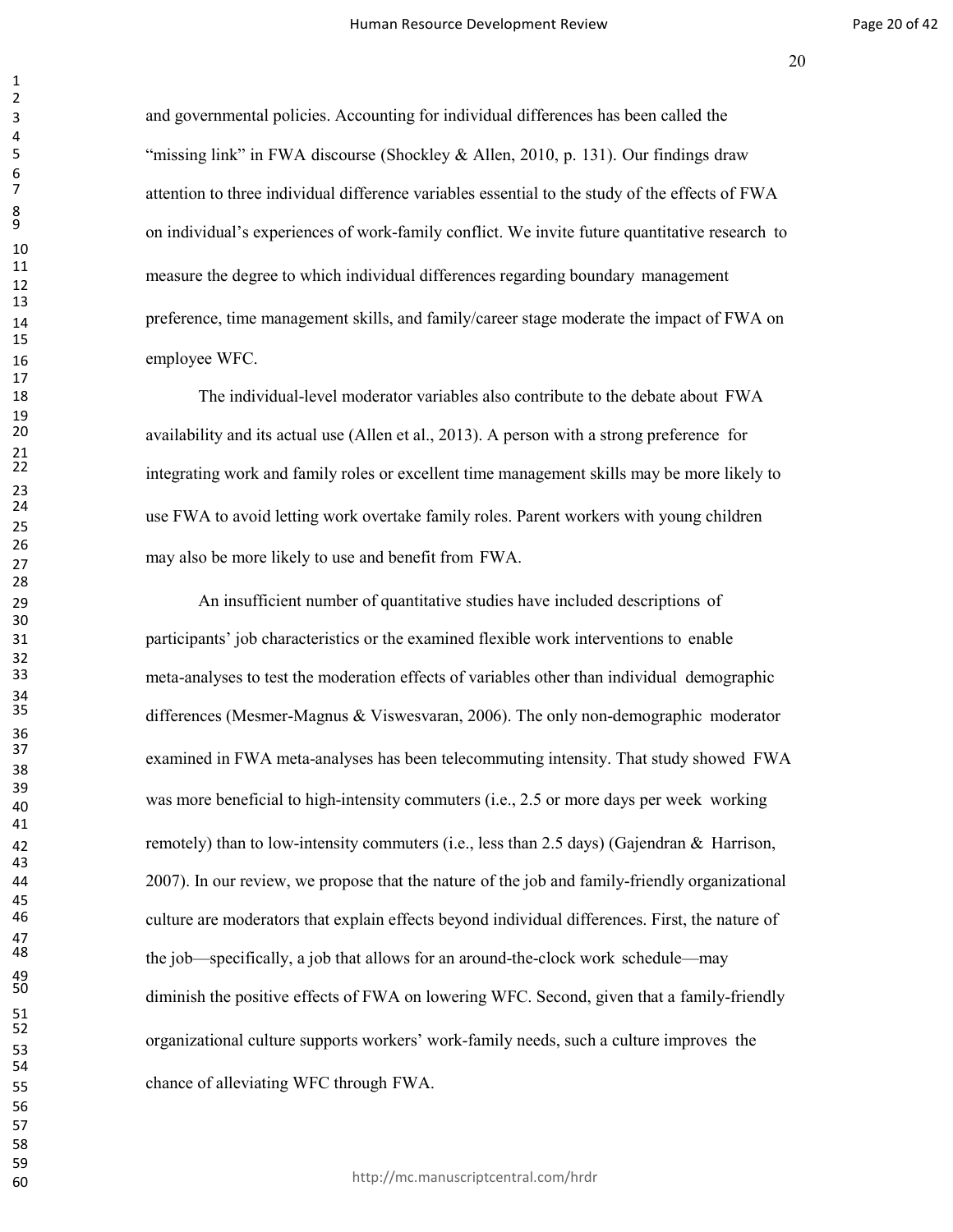Our proposition regarding the nature of the job supports work-family scholars advocating for an occupational perspective (see Kossek & Lautsch, 2017 for a review). Proponents of this view urge work-family researchers to explore the range of work-family experiences specific to particular occupations (Parasuraman & Greenhaus, 2002). In this review, we found that the occupational characteristics of academic jobs partially account for how individuals interpret the effects of FWA on their WFC. An academic job has a relatively unique characteristic of not only being accountable to the immediate employing organization of the individual, but also the wider academic community (Baruch & Hall, 2004; Harley, Muller-Camen, & Collin, 2004). Therefore, there might be no end to the number of scholarly publications and contributions that an individual could produce (Neumann, 2009). The heavy burden of never-ending requirements to publish more might not have been viable had the nature of the job not been flexible. That the majority of participants in the qualitative studies valued the flexible nature of their jobs—and some had even selected their job because of its flexible nature— might be valuable in this respect as well. Thus, the nature of the job moderator raises the question of whether the flexible work arrangements induce excessively high levels of work (Cech & Blair-Loy, 2014; Kelly & Moen, 2015). It calls attention to the possibility that in jobs with high demands, especially those with around-the-clock characteristics, where workers are able to work whenever and wherever, the effects of FWA may not reduce WFC, but may actually increase it (Thomas, 2014).

We reviewed the FWA-WFC relationship among academics where the nature of the job allows a significant amount of work to be performed at different hours, around-the-clock, and even away from the office. The nature of the job moderator can apply to occupations with similar characteristics such as an on-call medical doctor, in which sustaining boundaries between work and family spheres is difficult because individuals have little control over the placement and transcendence of family boundaries (Desrochers & Sargent, 2004). Other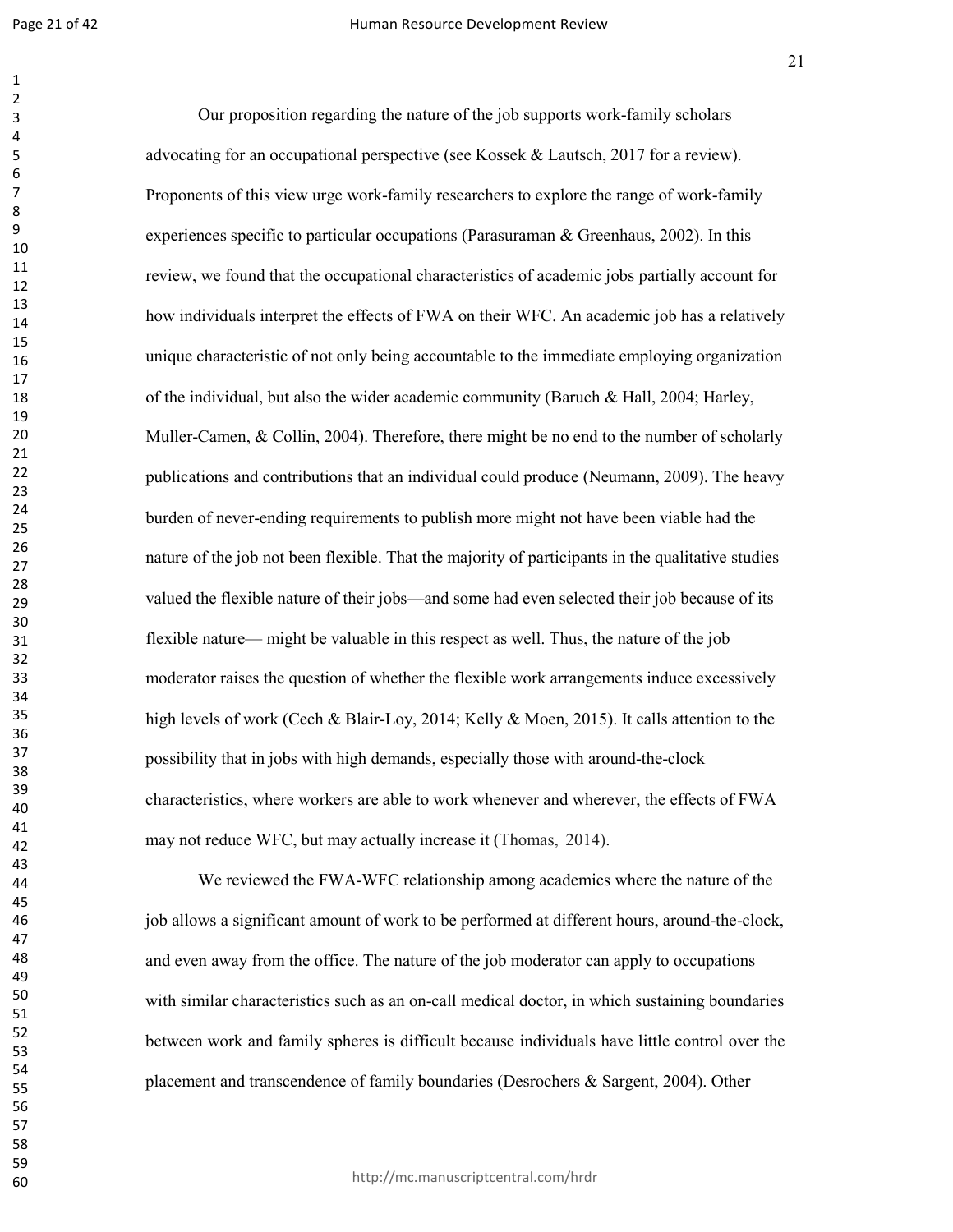occupations might have additional specific characteristics that modify how individuals interpret the impact of FWA on their WFC.

 The broad literature on family-friendly benefits suggests that despite the availability of work-family policies including FWA in many organizations, workers who can significantly benefit from it avoid using it (Kossek, Baltes, & Matthews, 2011; Sweet, Pitt- Catsouphes, & Boonn, 2016). Using FWA is not a standard way of working in many workplaces, and many employees still believe that using FWA signals to their supervisor or 18 manager that they are not committed to the organization (De Menezes & Kelliher, 2017; Kelly & Moen, 2007; Rogier & Padgett, 2004). Our findings emphasize the importance of an organizational culture that supports flexible workers and their family-related issues. We suggest that future research on the relationship between FWA and WFC should examine the extent of the moderation effect of an organizational culture that supports workers' family-related responsibilities.

 It is important to highlight that this review only included qualitative papers that focused specificities would have added to the depth of our findings. Our findings rely on the reported accounts of the qualitative data included in the studies, and we could not access the actual datasets due to privacy and ethical considerations. Finally, we only included the qualitative papers that studies academics and published their papers in the English language. Adding languages other than English could have enriched our findings.

#### **Methodological Implications**

 In this paper, we demonstrated that qualitative research can not only contribute to building theories (Lee et al., 1999) that can be tested and extended by quantitative research (Bansal & Corley, 2012), but also can be useful in contributing to understanding some of the inconsistencies in quantitative findings. Rather than speculating about the reasons for the

47

49<br>50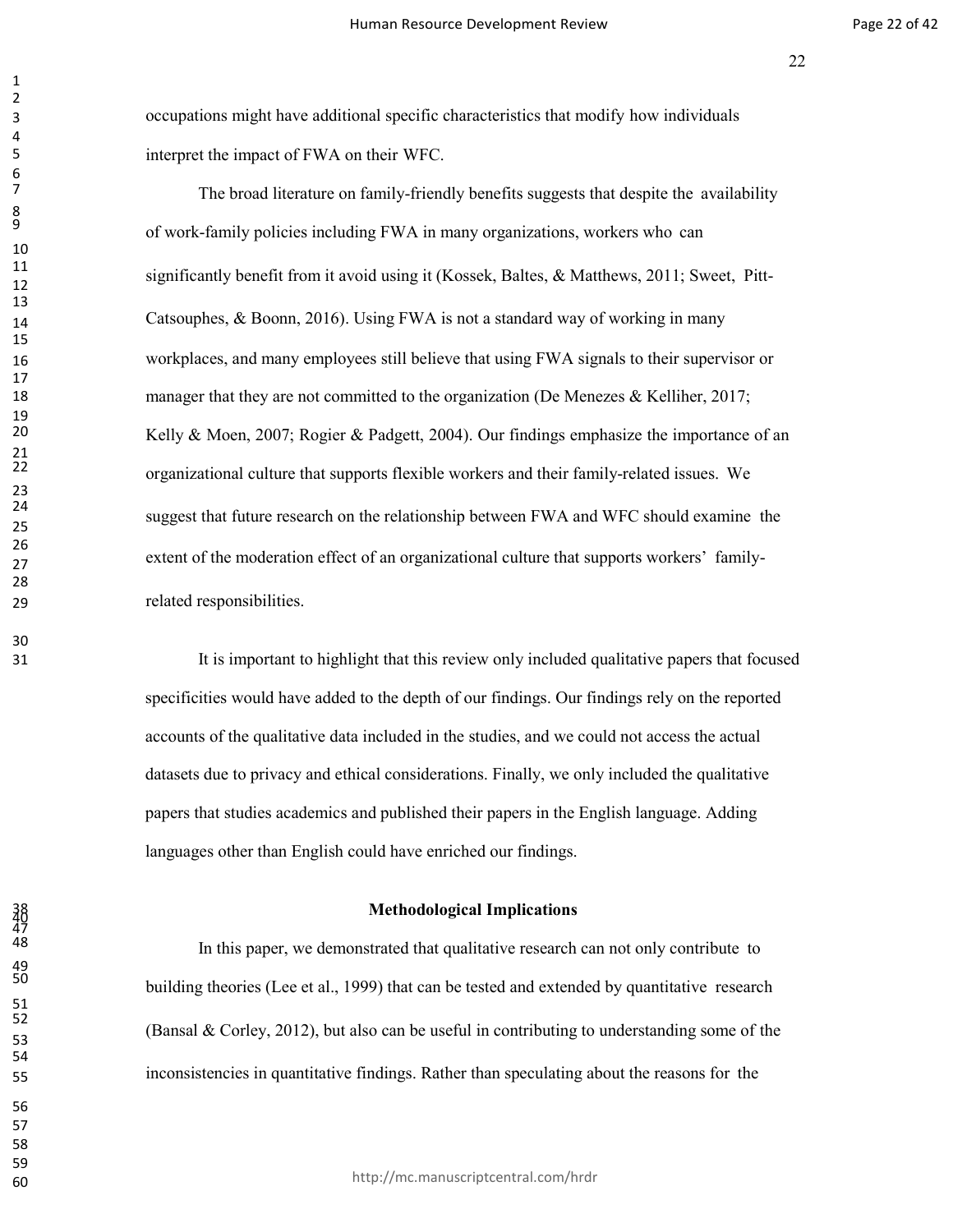inconsistencies, we might conduct qualitative inquiries or synthesize the findings of qualitative studies that target those inconsistencies. We argue that the narratives shared by the participants of qualitative research provide researchers with thick descriptions that have the potential to work hand-in-hand with quantitative scholars' endeavors in extending theories. We demonstrated that combining the findings of qualitative studies can be more commonly used to bring qualitative research into the mainstream of inquiry, and further legitimize the use of qualitative approaches (Sandelowski & Barroso, 2007). Synthesizing qualitative research findings using a meta-synthesis approach will create an opportunity to use the available research evidence without methodological prejudice (Sandelowski & Barroso, 2007). Since qualitative research is common in the field of HRD, we encourage future HRD scholars to conduct qualitative meta-synthesis to make theoretical contributions to our understanding of topics dominantly studied through qualitative methods. We hope our review sets an example of the benefits of using this approach in the field of HRD.

## **Practical Implications**

Our findings have practical implications for HRD practitioners who need to design, determine or evaluate the provision of flexible work options. We demonstrated that employees' boundary preferences, time management skills, family and/or career stage, nature of the job, and family-friendly organizational culture might be considered before investing in one-size-fits-all FWA initiatives. To be satisfied with the introduction of their FWA (if their outcome criterion is WFC), organizations need to consider individual differences between employees. Specifically, in the case of costly interventions, we advise HRD practitioners to consider the variables suggested in this review in their decisions about the type and length of flexible work interventions. For example, costly FWA may be offered during the highpressure early career or early parenting stages of individual workers. In addition, HRD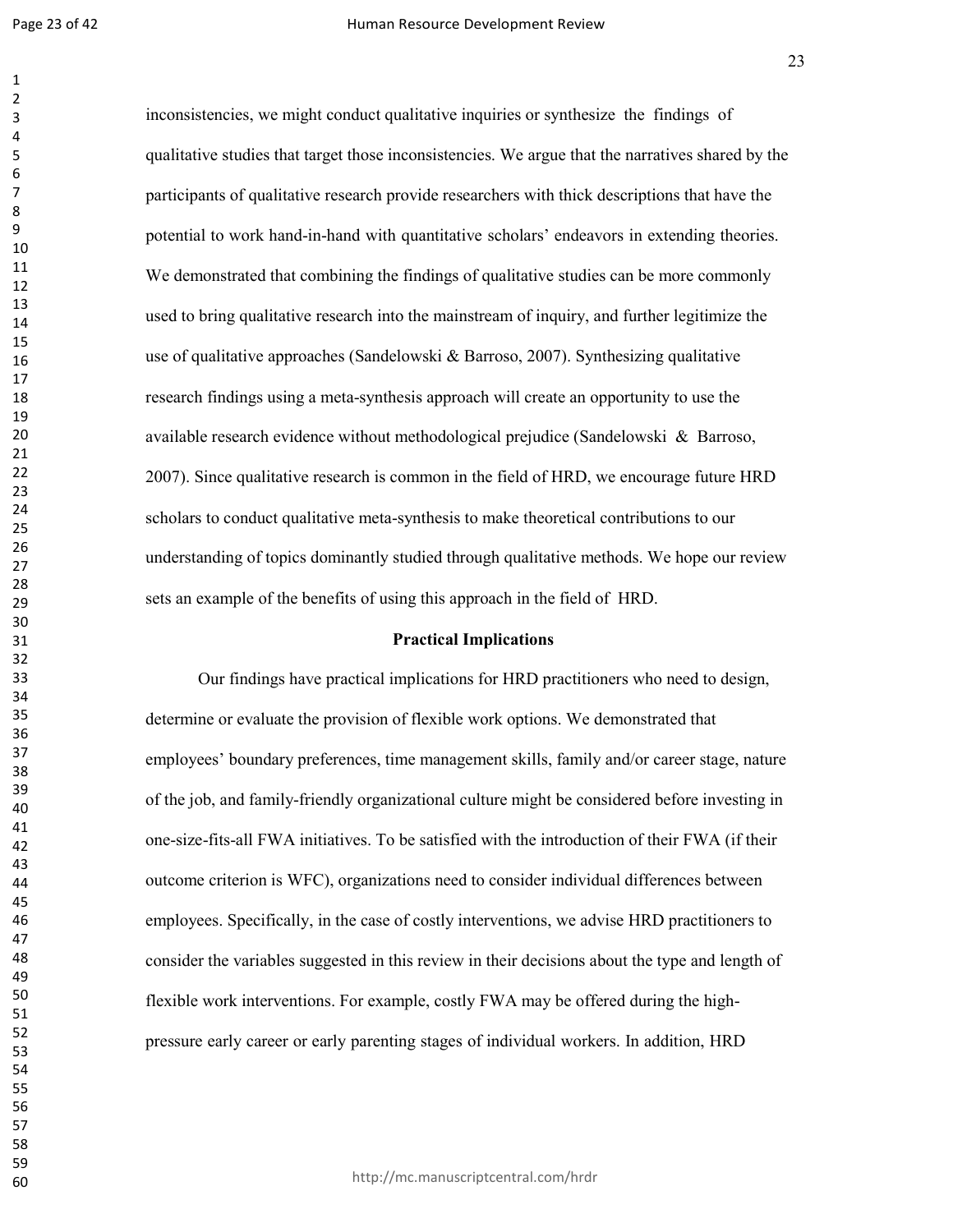practitioners could usefully take account of our findings in their wider work on designing career development interventions, and in providing career support advice to individuals.

 HRD practitioners may take a case-by-case approach instead of a generic one-sizefits-all approach towards offering flexibility solutions to alleviate WFC. As discussed in this paper, integrators (employees who prefer to combine work and family) may welcome/use FWA more and benefit from it more than separators (employees who prefer to maintain a boundary between work and family). HRD practitioners might offer relevant workshops, for example work-home time management skills, to the integrators to facilitate the ultimate goal of FWA, which is to improve work-life balance.

This review provided support that specific job and occupational characteristics can determine how much FWA can influence WFC. When designing FWA solutions for different groups of professionals, the specific characteristics of their jobs and occupations need to be taken into consideration. For example, additional components, such as productivity training (Nippert-Eng, 2008), may be needed to ensure the effectiveness of flexibility in reducing WFC. In cases of jobs that are heavily dependent on technology, FWA may be more effective if accompanied by strategies such as forced quiet hours (Perlow, 2012) that require employees to be disconnected from the digital devices for certain hours of the day.

Organizational HRD units offering FWA as a work–family benefit, may find that their employees experience greater reductions in WFC through a supportive culture for family concerns. This culture could be enhanced through cultural change initiatives such as "Results Only Work Environment" to encourage the notion that increased flexibility is beneficial (Kelly & Moen, 2007, p. 496), and/or initiatives that communicate mindfulness about work– family conflicts such as "no meeting Mondays" (Kelly et al., 2008, p. 310). HRD interventions on leadership and management development can also focus on relevant supportive leadership skills, as well as on building appropriate organizational cultures.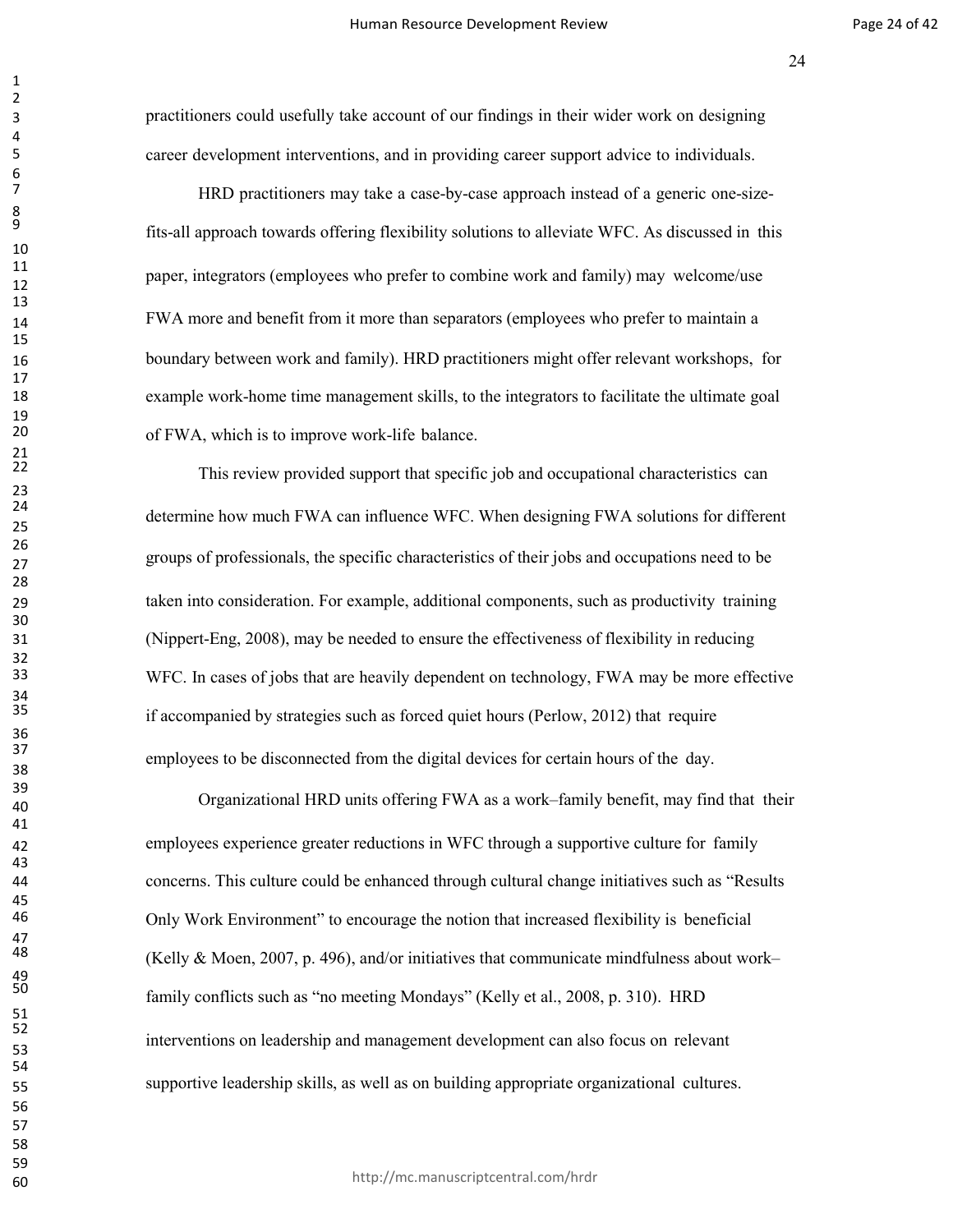#### **References**

Note: References marked with an asterisk indicate the studies included in this review. \*Acker, S., Webber, M., & Smyth, E. (2016). Continuity or change? Gender, family, and

academic work for junior faculty in Ontario universities. *NASPA Journal about Women in Higher Education*, *9*(1), 1-20.

- Allen, T. D. (2012). The work-family interface. In Steve W. J. Kozlowski (Ed.), *Oxford Handbook of Industrial and Organizational Psychology* (1163-1198). Oxford: Oxford University Press.
- Allen, T. D., Johnson, R. C., Kiburz, K. M., & Shockley, K. M. (2013). Work–family conflict and flexible work arrangements: Deconstructing flexibility. *Personnel Psychology*, *66*(2), 345-376. DOI:doi.org/10.1111/peps.12012
- Allen, T. D., Golden, T. D., & Shockley, K. M. (2015). How effective is telecommuting? Assessing the status of our scientific findings. *Psychological Science in the Public Interest*, *16*(2), 40-68. DOI:10.1177/1529100615593273
- \*Armenti, C. (2004). 'Women faculty seeking tenure and parenthood: Lessons from previous generations'. *Cambridge Journal of Education*, *34*(1), 65-83.
- Ashforth, B. E., Kreiner, G. E., & Fugate, M. (2000). 'All in a day's work: Boundaries and micro role transitions'. *Academy of Management Review*, *25*(3), 472-491. DOI: 10.2307/259305
- Austin, A. E. (2003). Creating a bridge to the future: Preparing new faculty to face changing expectations in a shifting context. *The Review of Higher Education, 26*(2), 119-144.
- \*Baker, M. (2010). Choices or constraints? Family responsibilities, gender and academic career. *Journal of Comparative Family Studies*, 1-18.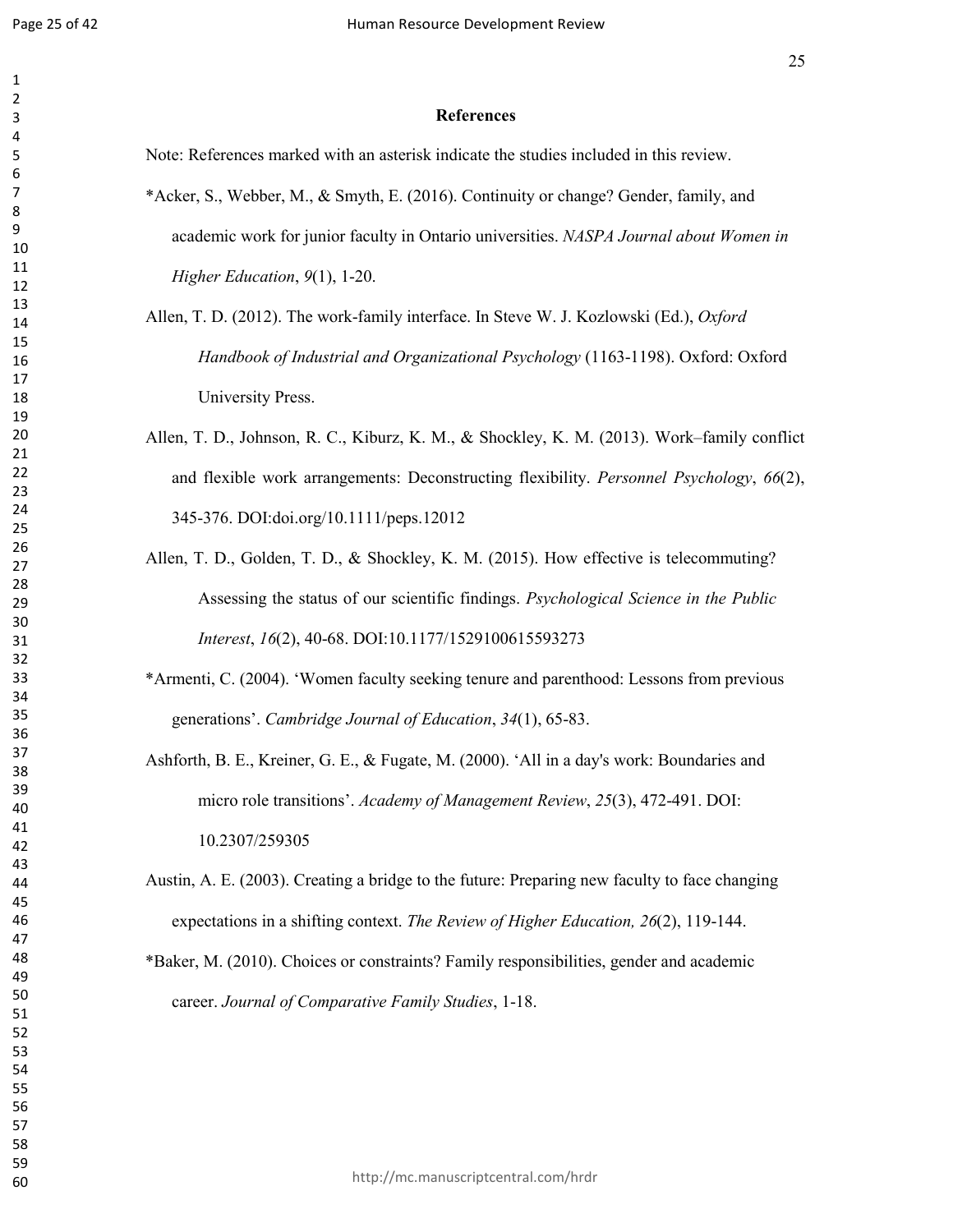- Baltes, B. B., Briggs, T. E., Huff, J. W., Wright, J. A., & Neuman, G. A. (1999). Flexible and compressed workweek schedules: A meta-analysis of their effects on work-related criteria. *Journal of Applied Psychology*, *84*(4), 496.
- Bansal, P. & Corley, K. (2012). Publishing in AMJ—Part 7: What's different about qualitative research? *Academy of Management Journal*, *55*(3), 509-513.
- 14 Baruch, Y., & Hall, D. T. (2004). The academic career: a model for future careers in other sectors? *Journal of Vocational Behavior, 64*(2), 241-262.
- 18 Bentley, P. J., & Kyvik, S. (2012). Academic work from a comparative perspective: a survey of faculty working time across 13 countries. *Higher Education*, *63*(4), 529-547.
- Berg, B. L., Lune, H., & Lune, H. (2004). *Qualitative Research Methods for the Social Sciences*. Boston, MA: Pearson.
- of Women Engineering and Technology. *Journal of Women and Minorities in Science* Birmingham, S. G., & Wasburn, M. H. (2008). On or off the Tenure Track: the Work Lives *and Engineering*, *14*(4), 411-425.
- Bluhm, D. J., Harman, W., Lee, T. W., & Mitchell, T. R. (2011). Qualitative research in management: A decade of progress. *Journal of Management Studies, 48*(8), 1866-1891.
- \*Brown, J. B., Fluit, M., Lent, B., & Herbert, C. (2011). Seeking balance: the complexity of choice-making among academic surgeons. *Academic Medicine*, *86*(10), 1288-1292.
- Bryman, A. (2004). Qualitative research on leadership: A critical but appreciative review. *The Leadership Quarterly*, *15*(6), 729-769.

 Byron, K. (2005). A meta-analytic review of work–family conflict and its antecedents. *Journal of Vocational Behavior*, *67*(2), 169-198.

 Callahan, J. L. (2010). Constructing a manuscript: Distinguishing integrative literature reviews and conceptual and theory articles. *Human Resource Development*

*Review, 9*(3), 300-304.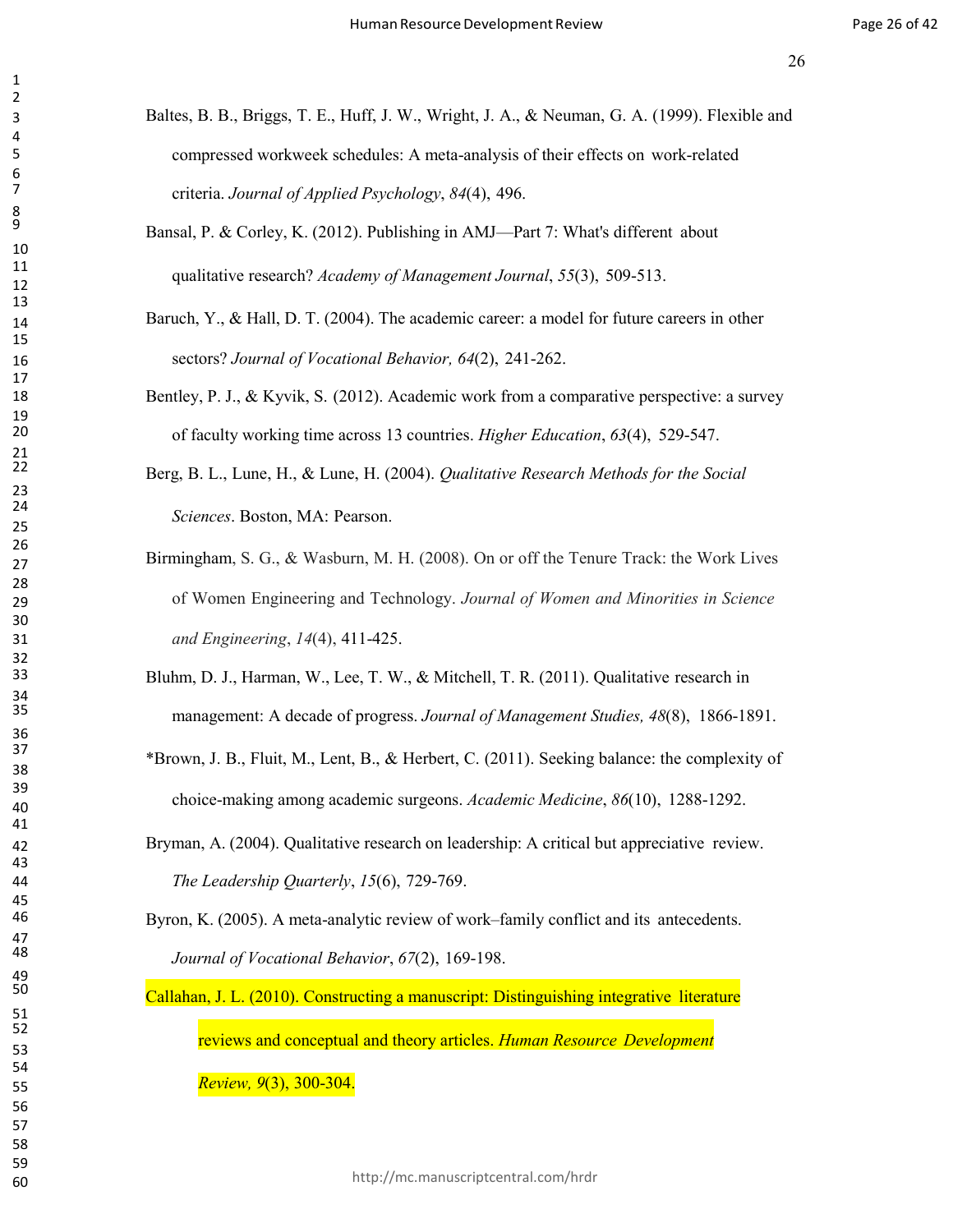| Callahan, J. L. (2014). Writing literature reviews: A reprise and update. <i>Human Resource</i> |
|-------------------------------------------------------------------------------------------------|
| Development Review, 13(3), 271-275.                                                             |
| Catano, V., Francis, L., Haines, T., Kirpalani, H., Shannon, H., Stringer, B., & Lozanzki, L.   |

(2010). Occupational stress in Canadian universities: A national survey. *International Journal of Stress Management, 17*(3), 232-258. DOI:

<http://dx.doi.org/10.1037/a0018582>

Cech, E. A., & Blair-Loy, M. (2014). Consequences of flexibility stigma among academic scientists and engineers. *Work and Occupations, 41*(1), 86-110.

Chesley, N., Moen, P., & Shore, R. P. (2003). The new technology climate: Work and family in the information age, in P. Moen (Ed.), *It's about time: Couples' career strains, strategies, and successes*. Ithaca, NY: Cornell University Press.

- \*Cherkowski, S., & Bosetti, L. (2014). Behind the veil: Academic women negotiating demands of femininity. *Women's Studies International Forum*, *45*, 19-26.
- Claessens, B. J., Van Eerde, W., Rutte, C. G., & Roe, R. A. (2007). A review of the time management literature. *Personnel review, 36*(2), 255-276.

Clark, S. C. (2000). Work/family border theory: A new theory of work/family balance. *Human Relations, 53*(6), 747-770.

- Cohen, A. (1991). Career stage as a moderator of the relationships between organizational commitment and its outcomes: A meta-analysis. *Journal of Occupational Psychology*, (3), 253-268.
- Colquitt, J. A., & Zapata-Phelan, C. P. (2007). Trends in theory building and theory testing: A five-decade study of the Academy of Management Journal. *Academy of Management Journal*, *50*(6), 1281-1303.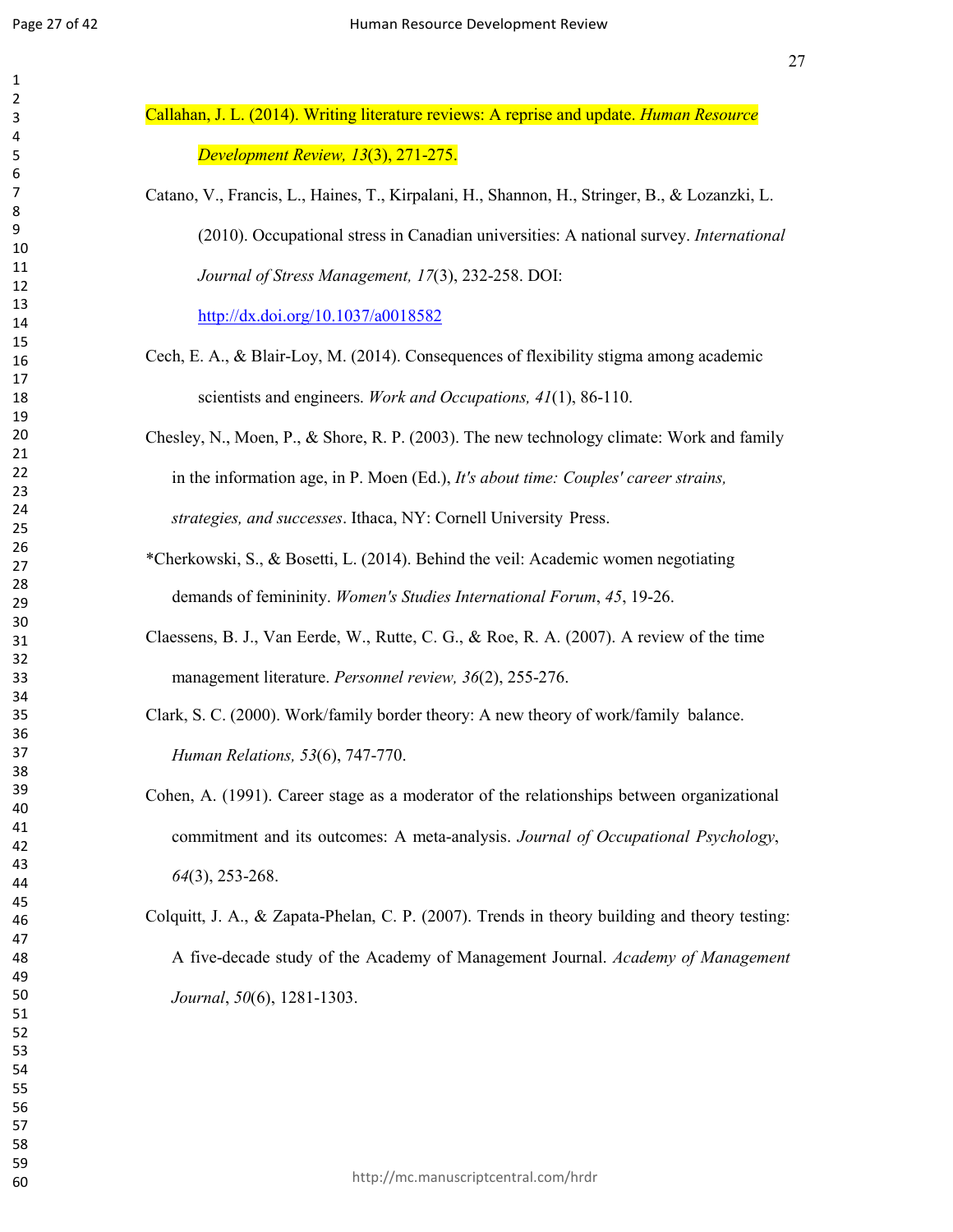- \*Craft, C. M., & Maseberg-Tomlinson, J. (2015). Challenges Experienced By One Academic Mother Transitioning From Maternity Leave Back to Academia. *NASPA Journal about Women in Higher Education*, *8*(1), 66-81.
- \*Damaske, S., Ecklund, E. H., Lincoln, A. E., & White, V. J. (2014). Male scientists' competing devotions to work and family: Changing norms in a male-dominated profession. *Work and Occupations*, *41*(4), 477–507.
- \*Damiano-Teixeira, K. M. (2006). Managing conflicting roles: A qualitative study with female faculty members. *Journal of Family and Economic Issues*, *27*(2), 310-334.
- Darcy, C., McCarthy, A., Hill, J., & Grady, G. (2012). Work–life balance: One size fits all? An exploratory analysis of the differential effects of career stage. *European Management Journal*, *30*(2), 111-120.
- Deci, E., & Ryan, R. (2000). The "what" and "why" of goal pursuits: Human needs and the self-determination of behavior. *Psychological Inquiry*, *11*, 227–268.
- De Menezes, L. M., & Kelliher, C. (2017). Flexible Working, Individual Performance, and Employee Attitudes: Comparing Formal and Informal Arrangements. *Human Resource Management, 56*(6), 1051-1070.
- Desrochers, S., & Sargent, L. D. (2004). Boundary/Border Theory and Work-Family Integration. *Organization Management Journal*, *1*(1), 40-48.
- \*Eddy, P. L., & Gaston-Gayles, J. L. (2008). New faculty on the block: Issues of stress and support. *Journal of Human Behavior in the Social Environment*, *17*(1-2), 89-106.
- Fang, M., Nastiti, T., & Chen, C. V. (2011). The tug of work and family: A study of the sources of the work-family conflict among Indonesian lecturers. *International Journal of Management and Enterprise Development, 11*(2), 127-141.

doi[:http://dx.doi.org/10.1504/IJMED.2011.044634](http://dx.doi.org/10.1504/IJMED.2011.044634)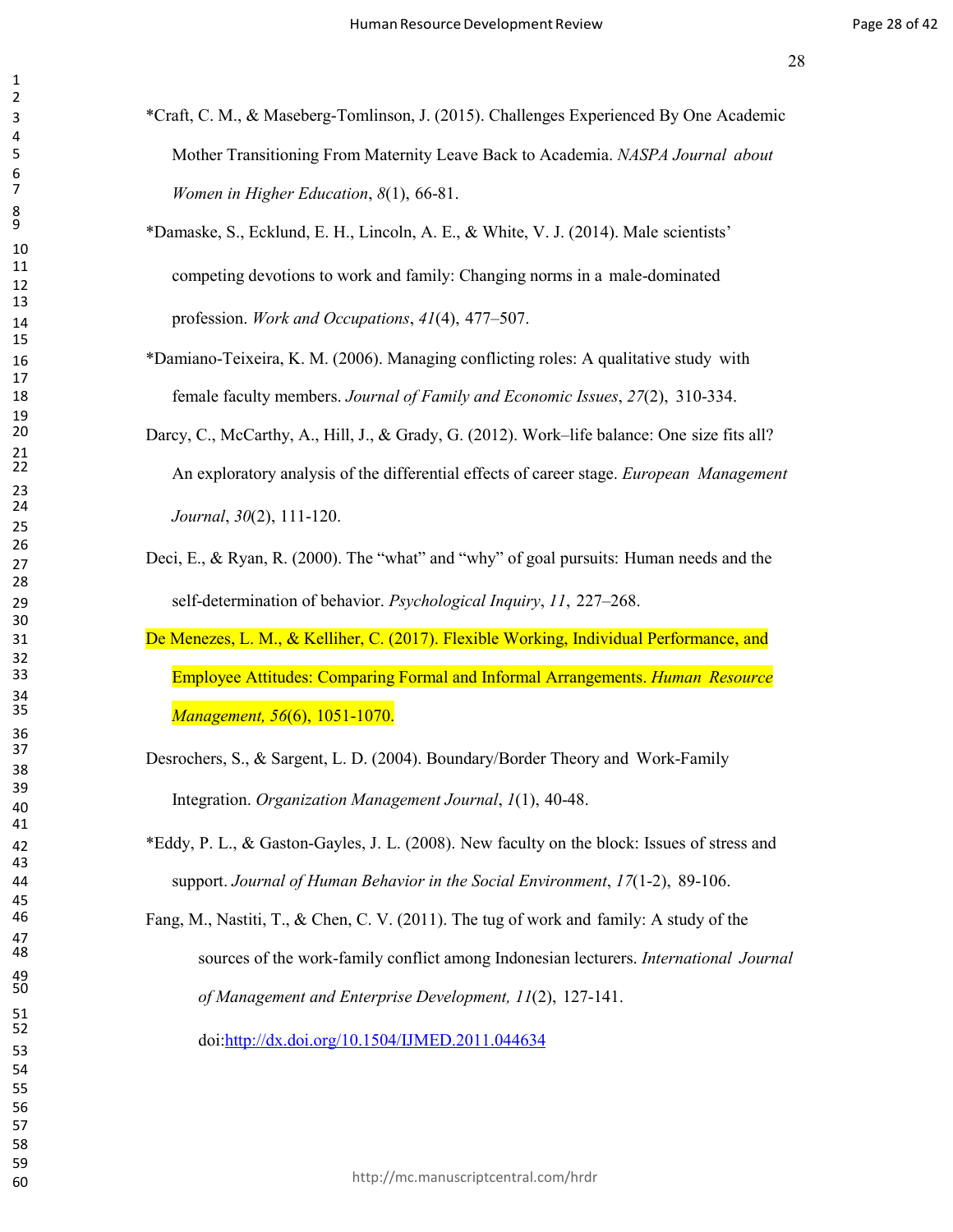| Fenner, G. H., & Renn, R. W. (2010). Technology-assisted supplemental work and work-to-    |
|--------------------------------------------------------------------------------------------|
| family conflict: The role of instrumentality beliefs, organizational expectations and time |
| management. Human Relations, 63(1), 63-82.                                                 |
| Finkelstein, M. (1984). The American Academic Profession. Columbus: Ohio State             |
| University Press.                                                                          |
| Fox, M. F., Fonseca, C., & Bao, J. (2011). Work and family conflict in academic science:   |
| Patterns and predictors among women and men in research universities. Social Studies of    |
| Science, 41(5), 715-735.                                                                   |
| Gajendran, R. S., & Harrison, D. A. (2007). The good, the bad, and the unknown about       |
| telecommuting: meta-analysis of psychological mediators and individual consequences.       |
| Journal of Applied Psychology, 92(6), 1524.                                                |
| Gephart, R. (2004). From the editors: Qualitative research and the academy of management   |
| journal. Academy of Management Journal, 47(4), 454-462.                                    |
|                                                                                            |

- Grandey, A. A., & Cropanzano, R. (1999). The conservation of resources model applied to work–family conflict and strain. *Journal of Vocational Behavior, 54*(2), 350-370. DOI: <http://dx.doi.org/10.1006/jvbe.1998.1666>
- Greenhaus, J. H., & Beutell, N. J. (1985). Sources of conflict between work and family roles. *Academy of Management Review*, *10*(1), 76-88.

Goode, W. J. (1960). A theory of role strain. *American Sociological Review*, *25*, 483–496.

Hackman, R., & Oldham, G. (1980). *Work Redesign*. Reading, MA: Addison-Wesley.

\*Hall, M. E. L., Anderson, T. L., & Willingham, M. M. (2004). Diapers, dissertations, and other holy things: The experiences of mothers working in Christian colleges and universities. *Christian Higher Education*, *3*(1), 41-60.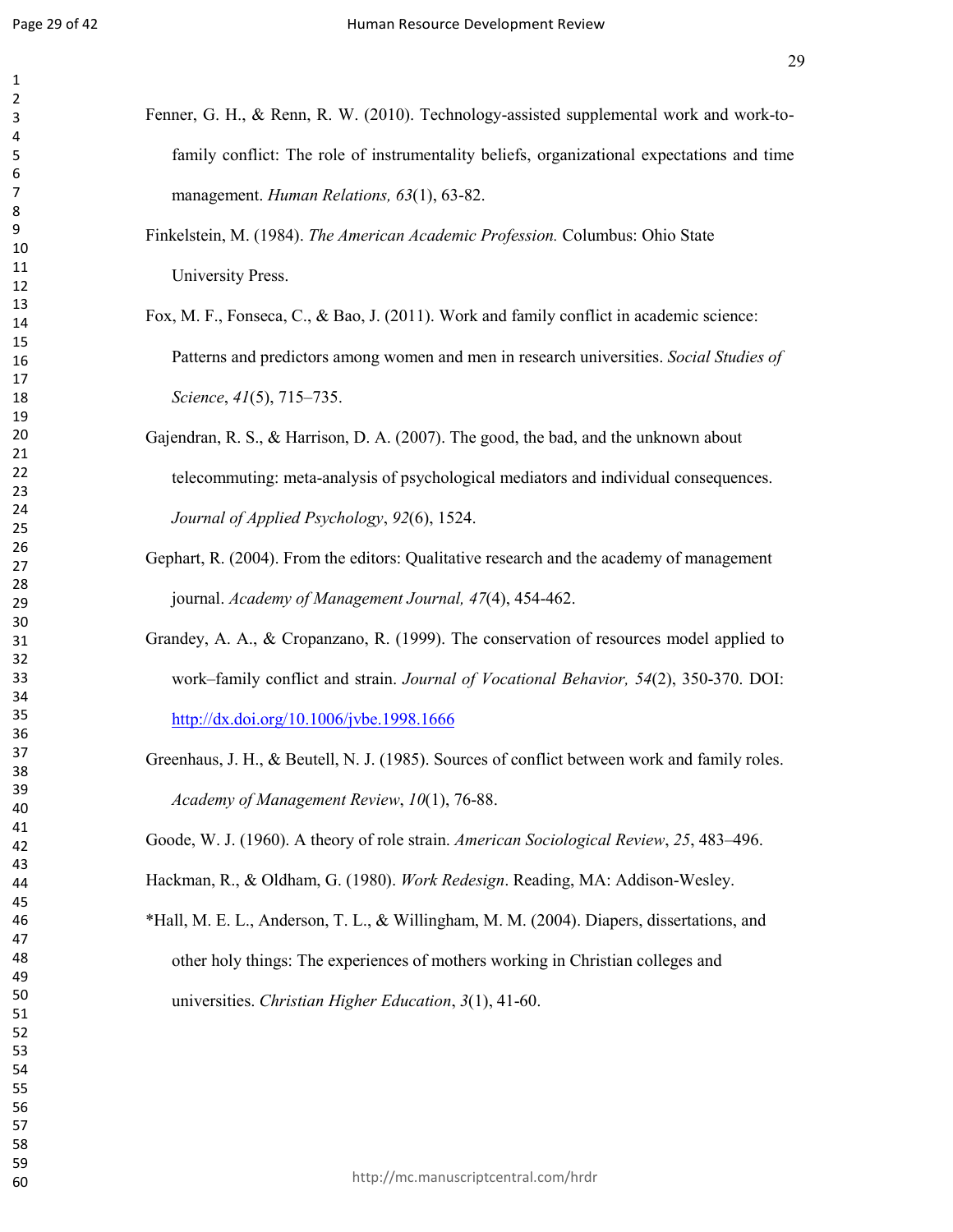- Harley, S., Muller-Camen, M., & Collin, A. (2004). From academic communities to managed organizations: The implications for academic careers in UK and German universities. *Journal of Vocational Behavior, 64*(2), 329-345.
- Hayes, A. F. (2013). *Introduction to Mediation, Moderation, and Conditional Process Analysis: A Regression-Based Approach*. New York: Guilford Press.
- \*Heijstra, T. M., & Rafnsdóttir, G. L. (2010). The Internet and academics' workload and work–family balance. *The Internet and Higher Education*, *13*(3), 158-163.
- Higgins, J. P., & Green, S. (2008). *Cochrane Handbook for Systematic Reviews of Interventions*. Chichester: Wiley-Blackwell.
- Hill, E. J., Grzywacz J. G., Allen S., Blanchard V. L., Matz-Costa C., Shulkin S., Pitt- Catsouphes M. (2008). Defining and conceptualizing workplace flexibility. *Community, Work & Family*, *11*(2), 149–163.
- \*Hirakata, P. E., & Daniluk, J. C. (2009). Swimming upstream: The experience of academic mothers of young children. *Canadian Journal of Counselling and Psychotherapy/Revue canadienne de counseling et de psychothérapie*, *43*(4), 284-293.
- \*Kachchaf, R., Ko, L., Hodari, A., & Ong, M. (2015). Career–life balance for women of color: Experiences in science and engineering academia. *Journal of Diversity in Higher Education*, *8*(3), 175-191.
- Kahn, R. L., Wolfe, D. M., Quinn, R. P., Snoek, J. D., & Rosenthal, R. A. (1964). *Organizational Stress: Studies in Role Conflict and Ambiguity*. New York: Wiley.
- \*Kalet, A. L., Fletcher, K. E., Ferdman, D. J., & Bickell, N. A. (2006). Defining, Navigating, and Negotiating Success: The Experiences of Mid-Career Robert Wood Johnson Clinical Scholar Women. *Journal of General Internal Medicine*, *21*(9), 920-925.
- Kahnweiler, W. M. (2008). The workilife conundrum: Will HRD become more involved?. *Human Resource Development Quarterly*, *19*(1), 75-83.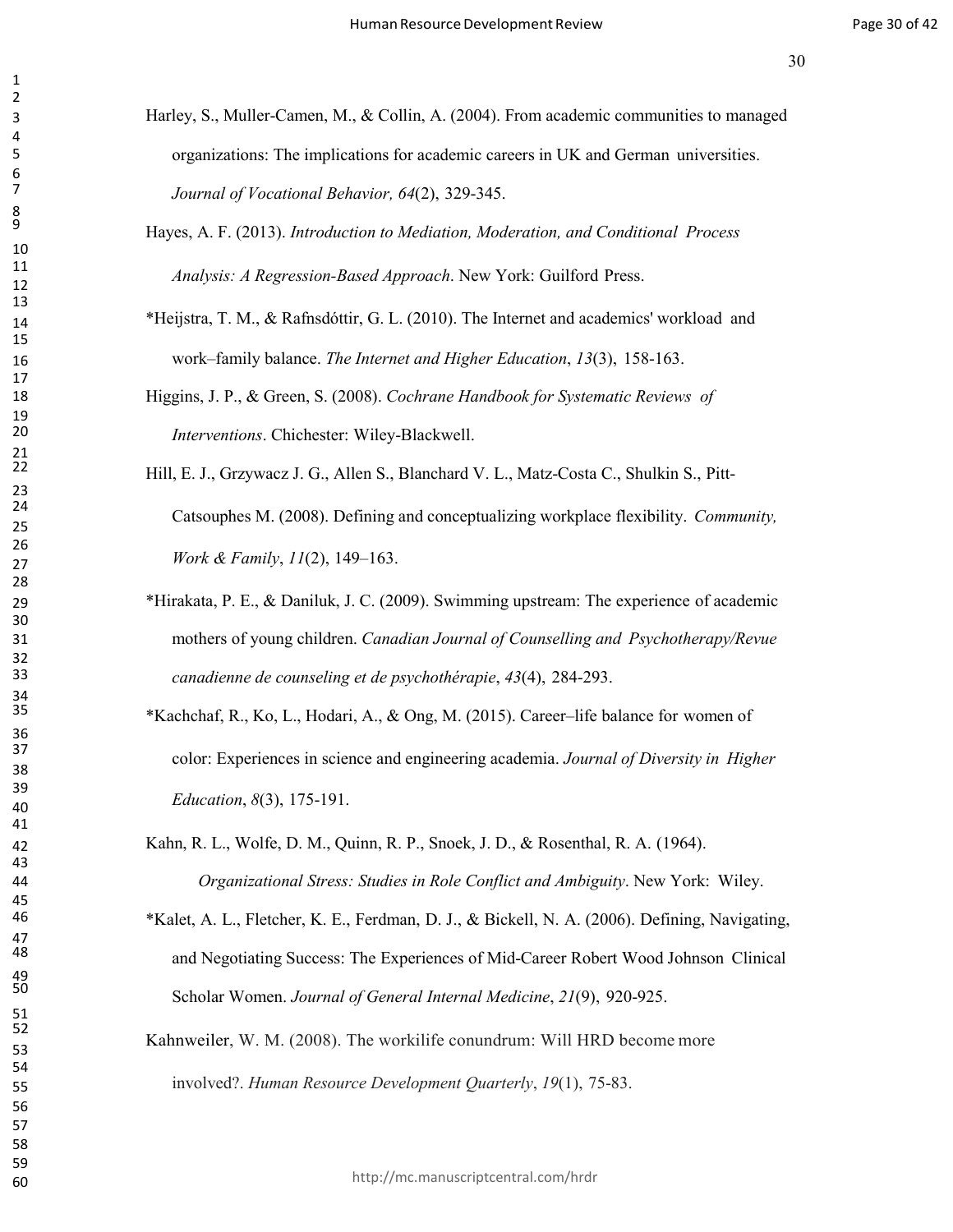- Kaufman–Scarborough, C. (2003). Two perspectives on the Tyranny of Time: Polychronicity and Monochronicity as depicted in Cast Away. *The Journal of American Culture*, *26*(1), 87-95.
- Kelly, E. L., & Moen, P. (2007). Rethinking the clockwork of work: Why schedule control may pay off at work and at home. *Advances in Developing Human Resources, 9*(4), 487- 506.
- Kelly, E. L., Kossek, E. E., Hammer, L. B., Durham, M., Bray, J., Chermack, K., ... & Kaskubar, D. (2008). Getting There from Here: Research on the Effects of Work–Family Initiatives on Work–Family Conflict and Business Outcomes. *The Academy of Management Annals*, *2*(1), 305-349.
- Kirkwood, J., & Tootell, B. (2008). Is entrepreneurship the answer to achieving work-family balance? *Journal of Management and Organization*, *14*(3), 285-302. doi: https://doi.org/10.1017/S183336720000328X
- Kossek, E. E., Lautsch, B. A., & Eaton, S. C. (2006). Telecommuting, control, and boundary management: Correlates of policy use and practice, job control, and work–family effectiveness. *Journal of Vocational Behavior, 68*(2), 347-367.
- Kossek, E., Lautsch, B. & Eaton, S. (2009). "Good teleworking": Under what conditions does teleworking enhance employees' well-being? In Yair Amichai-Hamburger, (Ed.), *Technology and Psychological Well-being* (148-173)*,* Cambridge: Cambridge University Press.
- Kossek, E. E., Baltes, B. B., & Matthews, R. A. (2011). How work–family research can finally have an impact in organizations. *Industrial and Organizational Psychology*, *4*(3), 352-369.
- Kossek E. E. & Lautsch B. A. (2012). Work-family boundary management styles in organizations: A cross-level model. *Organizational Psychology Review*, *2*, 152–171.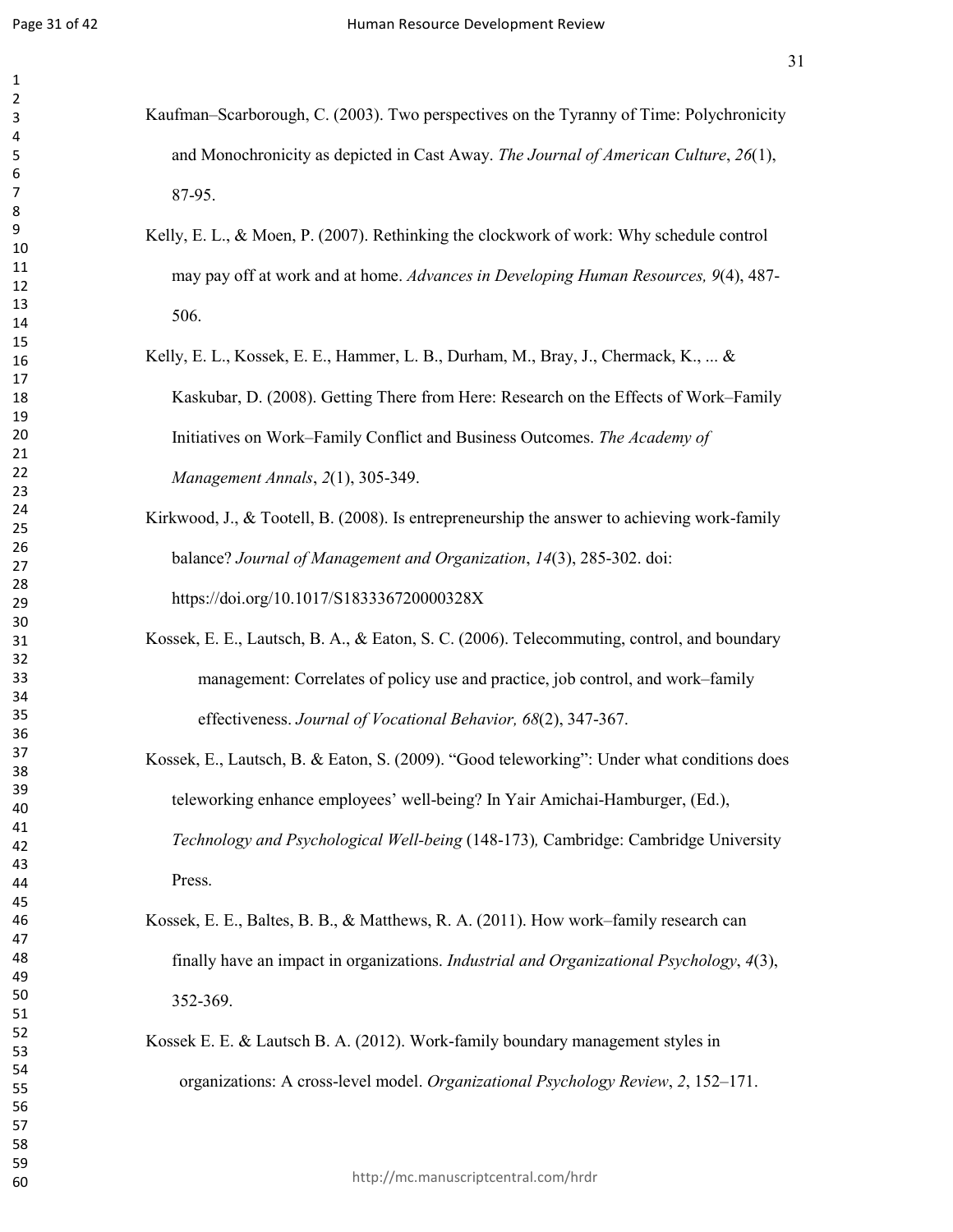- Kossek, E. E., Ruderman, M. N., Braddy, P. W., & Hannum, K. M. (2012). Work–nonwork boundary management profiles: A person-centered approach. *Journal of Vocational Behavior, 81*(1), 112-128.
- Kossek, E. E. (2016). Managing work-life boundaries in the digital age. *Organizational Dynamics, 45*(3), 258-270.
- Kossek E. E. & Lautsch B. A. (2017). Work-Life Flexibility for Whom? Occupational Status and Work-Life Inequality in Upper, Middle, and Lower Level Jobs. *Academy of Management Annals*. DOI: https://doi.org/10.5465/annals.2016.0059
- Kreiner, G. E., Hollensbe, E. C., & Sheep, M. L. (2009). Balancing borders and bridges: Negotiating the work-home interface via boundary work tactics. *Academy of Management Journal, 52*(4), 704-730.
- Lee, T. W., Mitchell, T. R., & Sablynski, C. J. (1999). Qualitative research in organizational and vocational psychology, 1979–1999. *Journal of Vocational Behavior*, *55*(2), 161-187.
	- \*Lester, J. (2013). Work-life balance and cultural change: A narrative of eligibility. *The Review of Higher Education*, *36*(4), 463-488.
- Levinson, D. J., Darrow, C. N., Klein, E. B., Levinson, M. H., & McKee B. (1978). *Seasons of a Man's Life*. New York: Knopf.
- Liao, C., Wayne, S. J., & Rousseau, D. M. (2016). Idiosyncratic deals in contemporary organizations: A qualitative and meta‐analytical review. *Journal of Organizational Behavior*. *37*, S9–S29.
- Lindquist, J. D., & Kaufman-Scarborough, C. (2007). The polychronic—monochronic tendency model PMTS scale development and validation. *Time & Society*, *16*(2-3), 253- 285.
- Madsen, S. R. (2003). The effects of home **i** based teleworking on work **i** family conflict. *Human Resource Development Quarterly*, *14*(1), 35-58.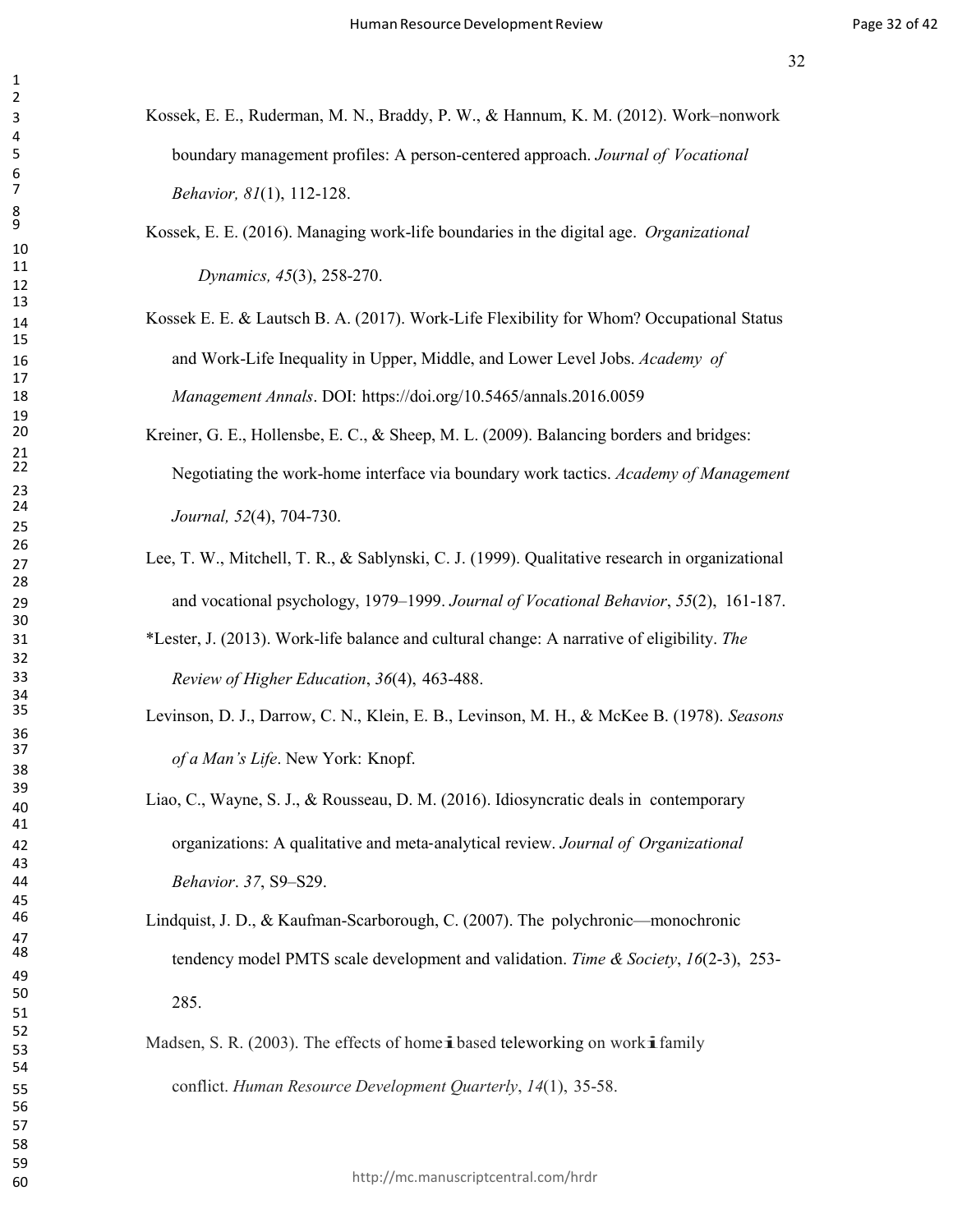- Martins, L. L., Eddleston, K. A., & Veiga, J. F. (2002). Moderators of the relationship between work-family conflict and career satisfaction. *Academy of Management Journal*, (2), 399-409.
	- Merriam, S. B. (2009). *Qualitative Research: A Guide to Design and Implementation*. San Francisco, CA: Jossey-Bass.
	- Mesmer-Magnus, J. R., & Viswesvaran, C. (2006). How family-friendly work environments affect work/family conflict: A meta-analytic examination. *Journal of Labor Research*, (4), 555-574.
	- Michel, J. S., Kotrba, L. M., Mitchelson, J. K., Clark, M. A., & Baltes, B. B. (2011). 'Antecedents of work–family conflict: <sup>A</sup> metaianalytic review'. *Journal of Organizational Behavior*, 32:5, 689-725.
	- Moen, P., & Yu, Y. (2000). Effective work/life strategies: Working couples, work conditions, gender, and life quality. *Social Problems*, *47*(3), 291-326.
	- Moore, D., & Gobi, A. (1995). Role conflict and perceptions of gender roles: The case of Israel. *Sex Roles, 32*(3-4), 251-270. DOI:<http://dx.doi.org/10.1007/BF01544791>
	- Morris, M. L. (2012). Unleashing human expertise through work/life initiatives. *Human Resource Development Quarterly*, *23*(4), 427-439.
	- Murray, N., Tremaine, M., & Fountaine, S. (2012). Breaking through the glass ceiling in the ivory tower: Using a case study to gain new understandings of old gender issues. *Advances in Developing Human Resources, 14*(2), 221-236.
	- Near, J. P., & Sorcinelli, M. D. (1986). Work and life away from work: Predictors of faculty satisfaction. *Research in Higher Education, 25*(4), 377-394.

Neumann, A. (2009). *Professing To Learn: Creating Tenured Lives and Careers in the American Research University*. Maryland: JHU Press.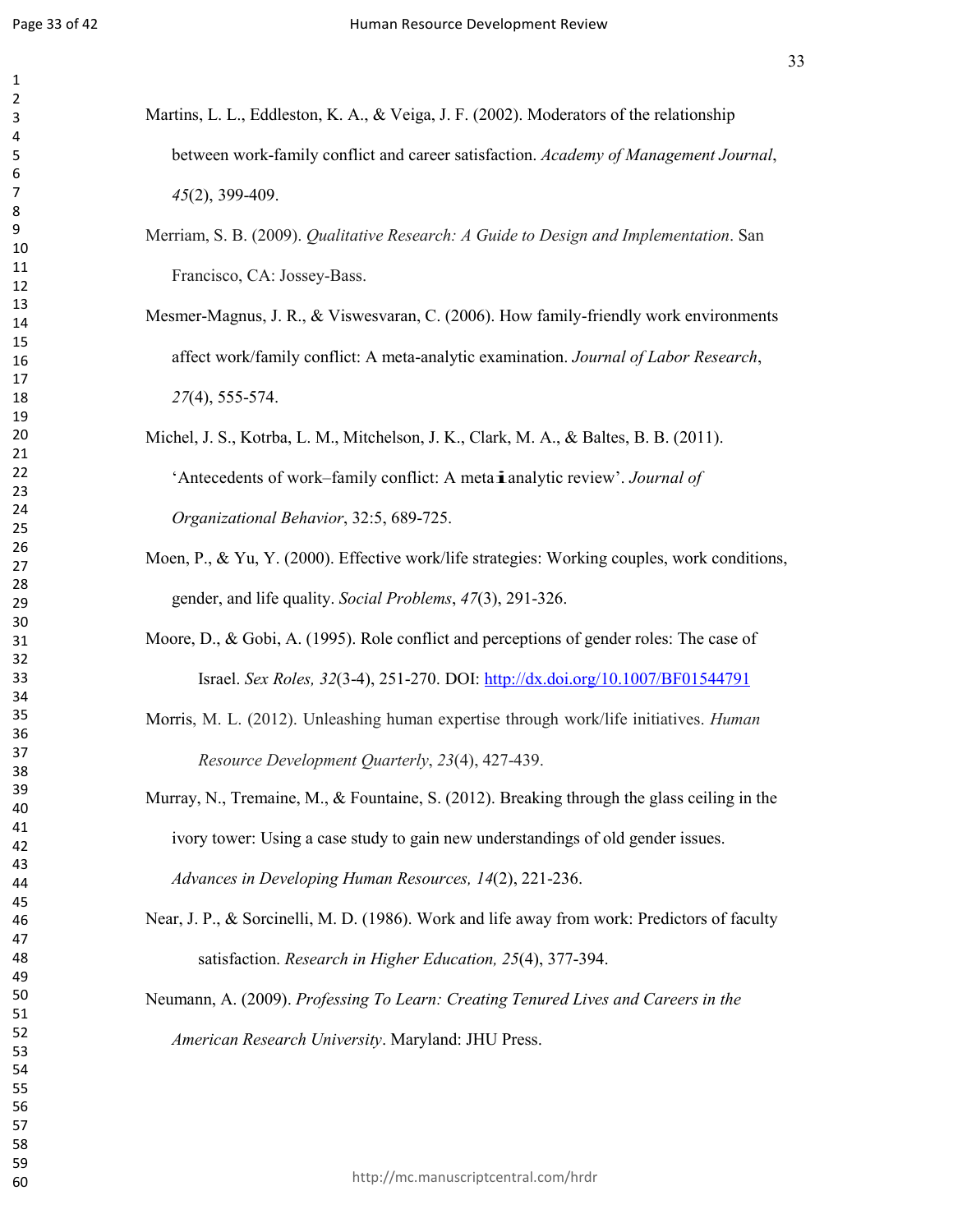- Nichols, L. S., Wanamaker, N., & Deringer, N. (1995). Needs and priorities in balancing paid and family work: A gender and social class analysis. *Family and Consumer Sciences Research Journal, 24*(1), 71-86. DOI: <http://dx.doi.org/10.1177/1077727X950241005>
- \*Nikunen, M. (2012). Changing university work, freedom, flexibility and family. *Studies in Higher Education*, *37*(6), 713-729.
- Nippert-Eng, C. E. (2008). *Home and Work: Negotiating Boundaries through Everyday Life*. Chicago, IL: University of Chicago Press.
	- Mothers in Academia. *Journal of Psychology & Theology*, *33*(3), 210-223. \*Oates, K. L., Hall, M. E. L. H., & Anderson, T. L. (2005). Calling and Conflict: A Qualitative Exploration of Interrole Conflict and the Sanctification of Work in Christian

O'Laughlin, E. M., & Bischoff, L. G. (2005). Balancing parenthood and academia:

Work/family stress as influenced by gender and tenure status. *Journal of Family*

*Issues, 26*(1), 79-106. DOI: <http://dx.doi.org/10.1177/0192513X04265942>

- \*O'Meara, K., & Campbell, C. M. (2011). Faculty sense of agency in decisions about work and family. *The Review of Higher Education, 34*(3), 447-476.
- Parasuraman, S., & Greenhaus, J. H. (2002). Toward reducing some critical gaps in work– family research. *Human Resource Management Review, 12*(3), 299-312.
- \*Penney, S., Young, G., Badenhorst, C., Goodnough, K., Hesson, J., Joy, R., ... & Pelech, S. (2015). Faculty writing groups: A support for women balancing family and career on the

academic tightrope. *The Canadian Journal of Higher Education*, *45*(4), 457.

- Perlow, L. A. (2012). *Sleeping With My Blackberry: How To Break The 24/7 Habit And Change The Way You Work*. Boston, MA: Harvard Business Review.
- \*Perrakis, A., & Martinez, C. (2012). In pursuit of sustainable leadership: How female academic department chairs with children negotiate personal and professional roles. *Advances in Developing Human Resources*, *14*(2), 205-220.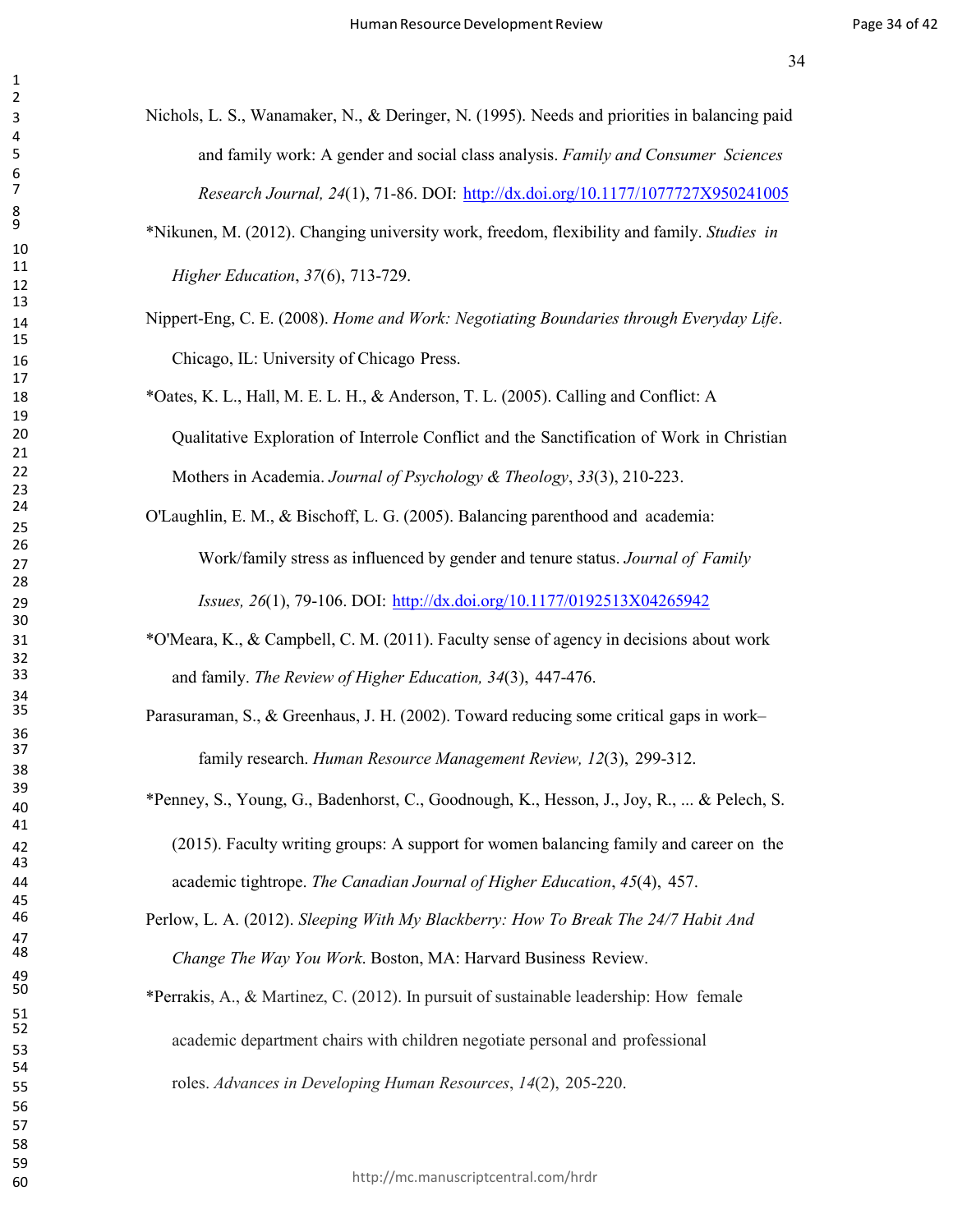| Pitt-Catsouphes, M., Matz-Costa, C., & MacDermid, S. M. (2007). HRD responses to work— |
|----------------------------------------------------------------------------------------|
| family stressors. Advances in Developing Human Resources, 9(4), 527-543.               |

- \*Poronsky, C. B., Doering, J. J., Mkandawire-Valhmu, L., & Rice, E. I. (2012). Transition to the Tenure Track for Nurse Faculty with Young Children: A Case Study. *Nursing education perspectives*, *33*(4), 255-259.
- \*Rafnsdóttir, G. L., & Heijstra, T. M. (2013). Balancing work–family life in academia: The power of time. *Gender, Work & Organization*, *20*(3), 283-296.
- \*Raiden, A. B., & Räisänen, C. (2013). Striving to achieve it all: men and work-family-life balance in Sweden and the UK. *Construction Management and Economics*, *31*(8), 899- 913.
- \*Reddick, R. J., Rochlen, A. B., Grasso, J. R., Reilly, E. D., & Spikes, D. D. (2012). 'Academic fathers pursuing tenure: A qualitative study of work-family conflict, coping strategies, and departmental culture. *Psychology of Men & Masculinity*, *13*(1), 1.
- Roehling, P. V., Moen, P., & Batt, R. M. (2003). Spillover. In P. Moen (Ed.), *It's about Time* (pp. 101-121). Ithaca, NY: Cornell University Press.
- *Quarterly*, *15*(1), 89-106. Rogier, S. A., & Padgett, M. Y. (2004). The impact of utilizing a flexible work schedule on the perceived career advancement potential of women. *Human Resource Development*
- \*Sallee, M. W. (2013). Gender norms and institutional culture: The family-friendly versus the father-friendly university. *The Journal of Higher Education*, 84(3), 363-396.
- \*Sallee, M. W., & Pascale, A. B. (2012). Multiple Roles, Multiple Burdens: the Experiences of Female Scientists with Children. *Journal of Women and Minorities in Science and Engineering*, *18*(2), 135-152.
- \*Sallee, M., & Hart, J. (2015). Cultural navigators: International faculty fathers in the US research university. *Journal of Diversity in Higher Education*, *8*(3), 192.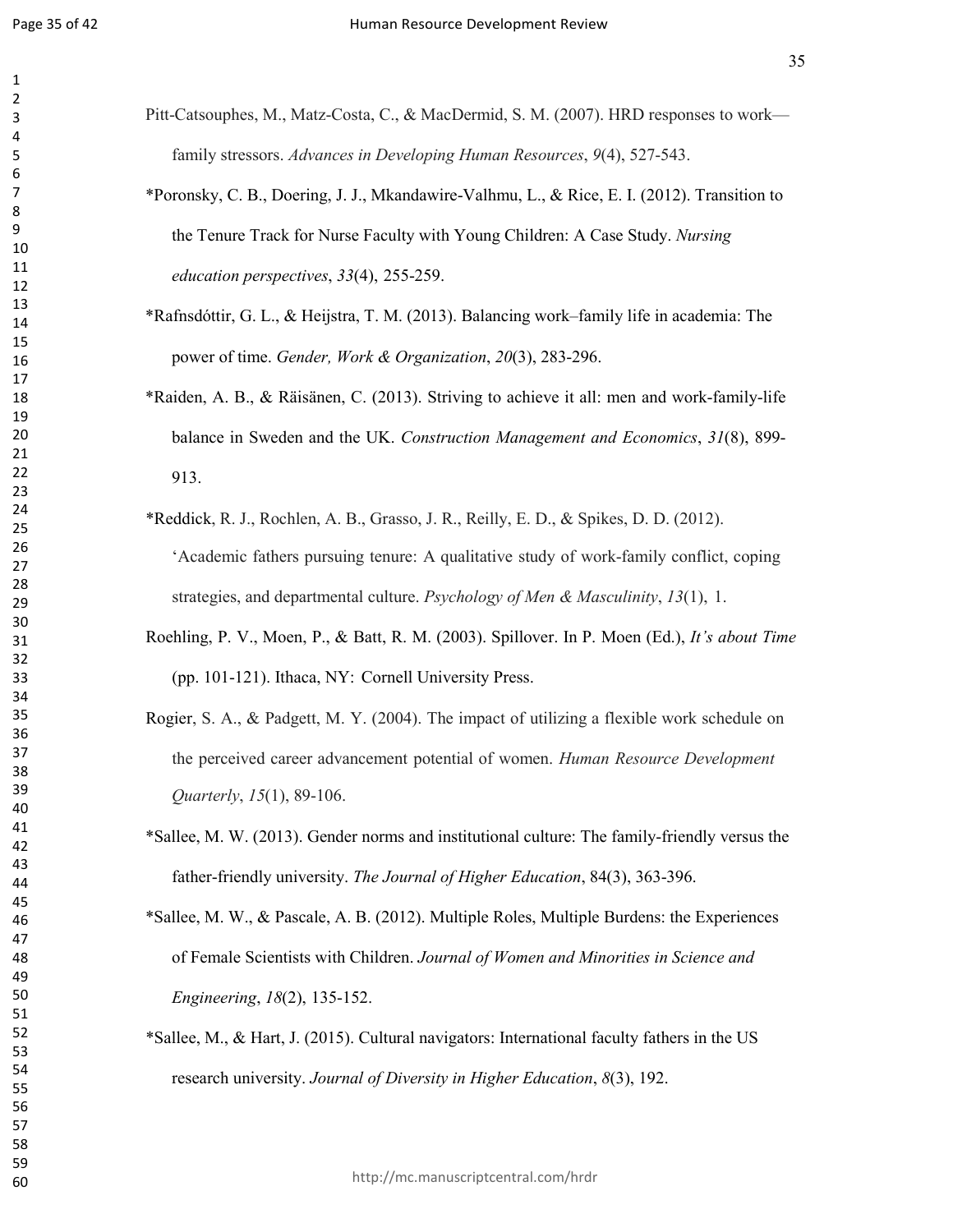- \*Sallee, M., Ward, K., & Wolf-Wendel, L. (2016). Can anyone have it all? Gendered views on parenting and academic careers. *Innovative Higher Education*, *41*(3), 187-202.
	- Sandelowski, M., & Barroso, J. (2007). *Handbook for Synthesizing Qualitative Research*. New York: Springer Publishing Company.
- \*Santos, G. G. (2015). Narratives about work and family life among Portuguese academics. *Gender, Work & Organization*. *22*(1), 1-15.
- \*Santos, G. G., & Cabral-Cardoso, C. (2008). Work-family culture in academia: a gendered view of work-family conflict and coping strategies. *Gender in Management: An International Journal*, *23*(6), 442-457.
	- \*Schlehofer, M. (2012). Practicing what we teach? An autobiographical reflection on navigating academia as a single mother*. Journal of Community Psychology*, *40*(1), 112- 128.
- Schultz, J. B., Chung, Y. L., & Henderson, C. G. (1988). Work/family concerns of university faculty. *Journal of Social Behavior & Personality, 3*(4), 249-264.
- Secret, M., & Swanberg, J. (2008). Work-family experiences and the insights of municipal government employees: A case study. *Public Personnel Management*, *37*(2), 199-221.
- Saini, M., & Shlonsky, A. (2012). *Systematic Synthesis of Qualitative Research*. New York: Oxford University Press.
- \*Skachkova, P. (2007). Academic careers of immigrant women professors in the US. *Higher Education*, *53*(6), 697-738.
- \*Solomon, C. R. (2011). "Sacrificing at the altar of tenure": Assistant professors' work/life management. *The Social Science Journal*, *48*(2), 335-344.
- \*Strong, E. A., De Castro, R., Sambuco, D., Stewart, A., Ubel, P. A., Griffith, K. A., & Jagsi, R. (2013). Work–Life Balance in Academic Medicine: Narratives of Physician-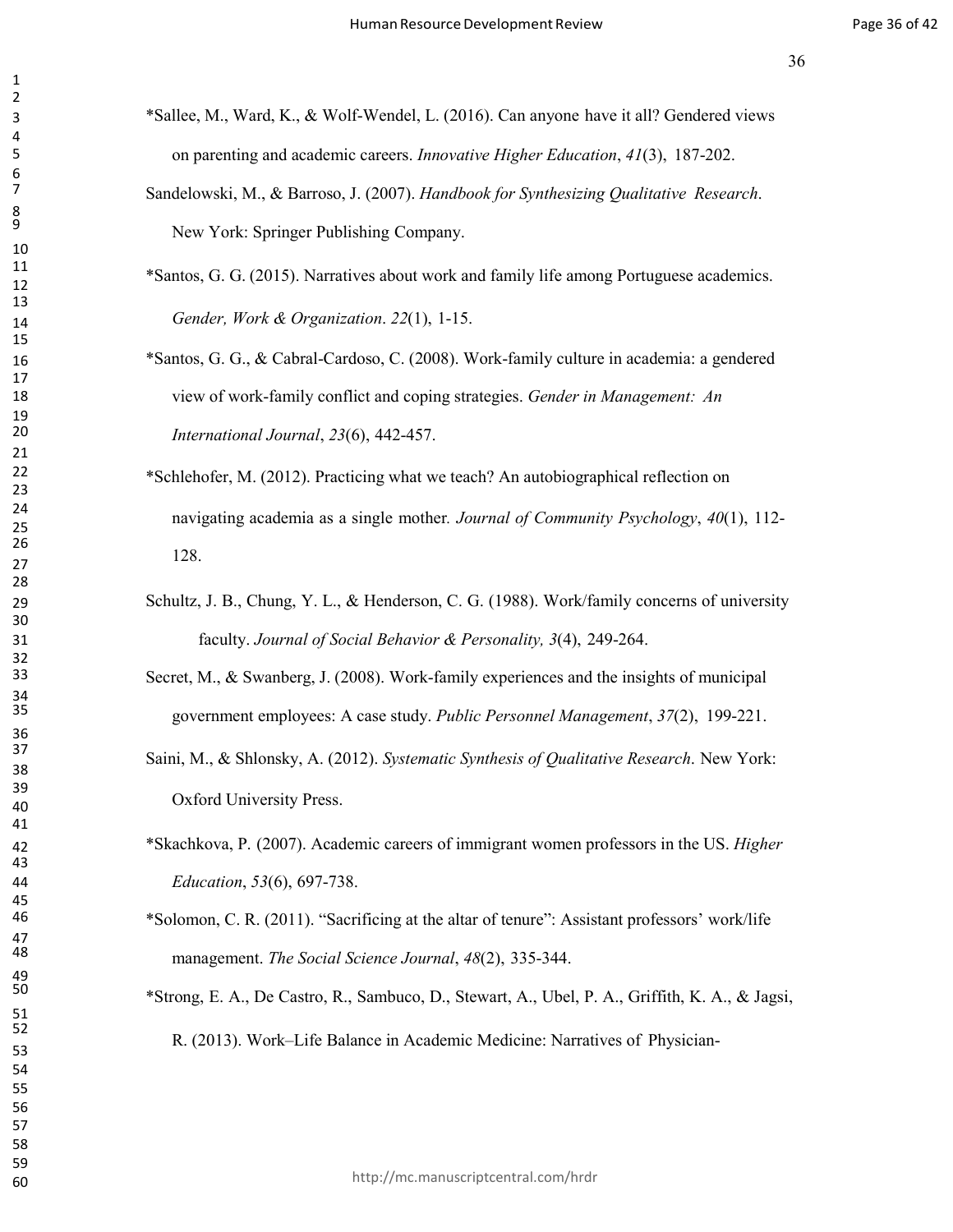Researchers and Their Mentors. *Journal of General Internal Medicine*, *28*(12), 1596- 1603.

- Sweet, S., Pitt-Catsouphes, M., & Boone James, J. (2016). Successes in changing flexible work arrangement use: Managers and work-unit variation in a financial services organization. *Work and Occupations, 43*(1), 75-109.
- \*Takahashi, A. R. W., Lourenço, M. L., Sander, J. A., & Souza, C. P. D. S. (2014). Competence development and work-family conflict: Professors and gender. *Gender in Management: an International Journal*, *29*(4), 210-228.
- \*Thanacoody, P. R., Bartram, T., Barker, M., & Jacobs, K. (2006). Career progression among female academics: a comparative study of Australia and Mauritius. *Women in Management Review*, *21*(7), 536-553.
- 281-295. Thomas, K. J. (2014). Workplace technology and the creation of boundaries: The role of VHRD in a 24/7 work environment. *Advances in Developing Human Resources, 16*(3),
- \*Trepal, H. C., & Stinchfield, T. A. (2012). Experiences of motherhood in counselor education. *Counselor Education and Supervision*, *51*(2), 112-126.
- \*Toffoletti, K., & Starr, K. (2016). Women Academics and Work–Life Balance: Gendered Discourses of Work and Care. *Gender, Work & Organization*, *23*(5), 489-504.
- \*Toren, N. (1991). The nexus between family and work roles of academic women in Israel: Reality and representation. *Sex Roles*, *24*(11-12), 651-667.
- Walsh, D., & Downe, S. (2005). Meta-synthesis method for qualitative research: a literature review. *Journal of Advanced Nursing, 50*(2), 204-211.
- \*Ward, K., & Wolf-Wendel, L. (2004). Academic motherhood: Managing complex roles in research universities. *The Review of Higher Education*, *27*(2), 233-257.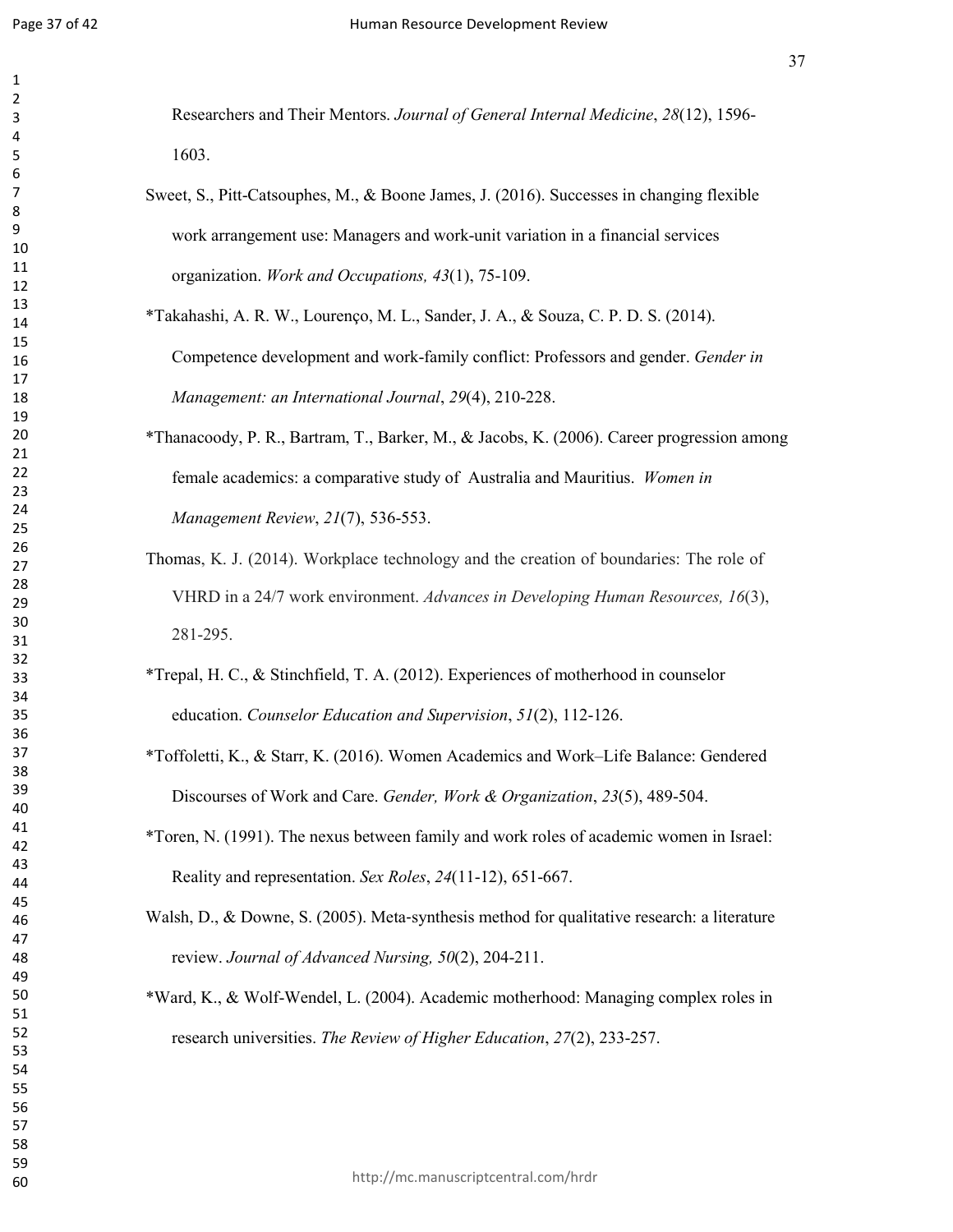- \*Weigt, J. M., & Solomon, C. R. (2008). Work–family Management among Lowiwage Service Workers and Assistant Professors in the USA: A Comparative Intersectional Analysis. *Gender, Work & Organization*, *15*(6), 621-649.
- \*Wilton, S., & Ross, L. (2017). Flexibility, Sacrifice and Insecurity: A Canadian Study Assessing the Challenges of Balancing Work and Family in Academia. *Journal of Feminist Family Therapy*, *29*(1-2), 66-87.
- \*Wolf-Wendel, L. E., & Ward, K. (2006). Academic life and motherhood: Variations by institutional type. *Higher Education*, *52*(3), 487-521.
- \*Wolf-Wendel, L., & Ward, K. (2015). Academic mothers: Exploring disciplinary perspectives. *Innovative Higher Education*, *40*(1), 19-35.
	- World at Work. (2015). *Trends in Workplace Flexibility*. Arizona: World at Work Customer Relations.
- \*Ylijoki, O. H. (2013). Boundary-work between work and life in the high-speed university. *Studies in Higher Education*, *38*(2), 242-255.
	- Zimmer, L. (2006). Qualitative meta‐synthesis: a question of dialoguing with texts. *Journal of Advanced Nursing, 53*(3), 311-318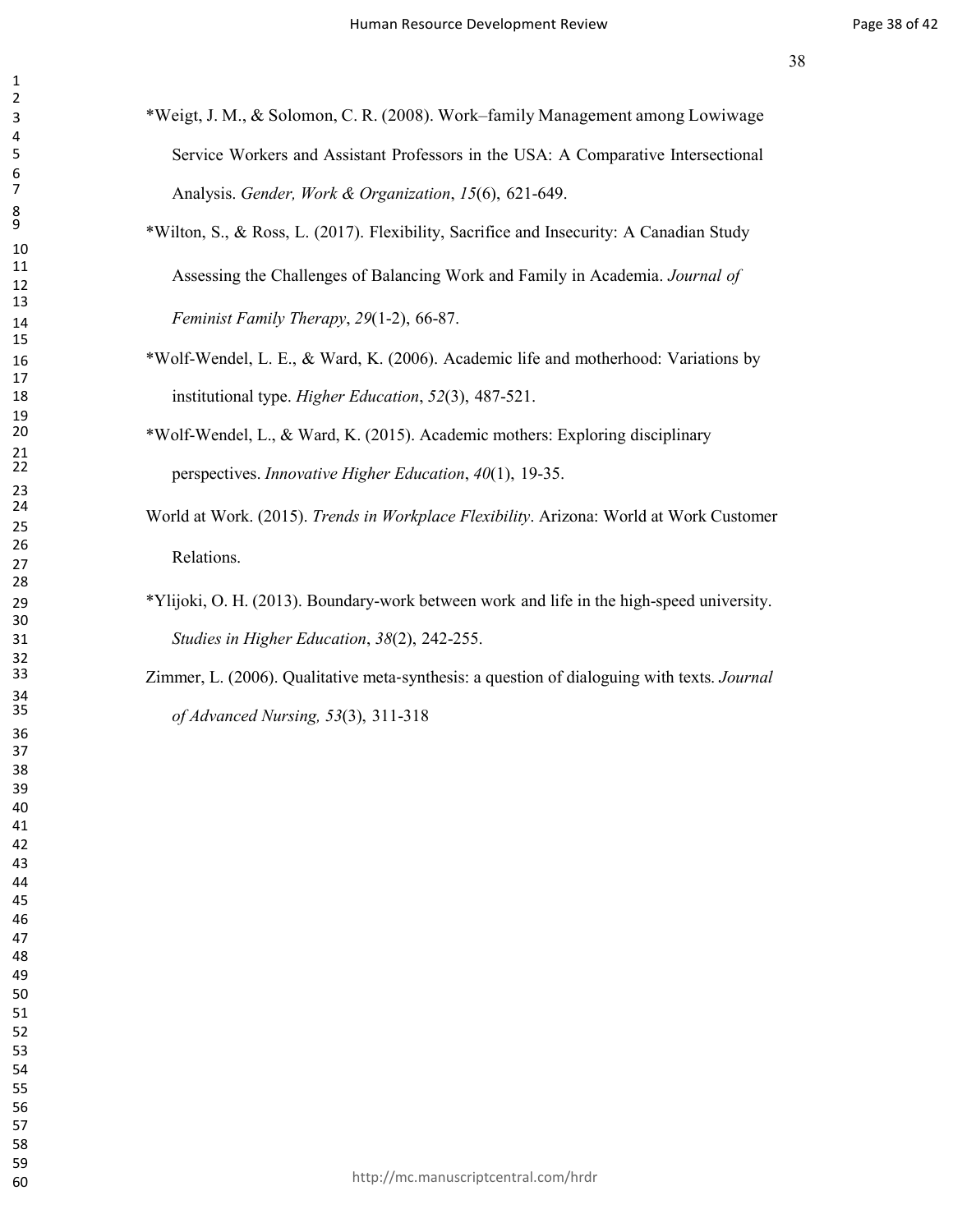

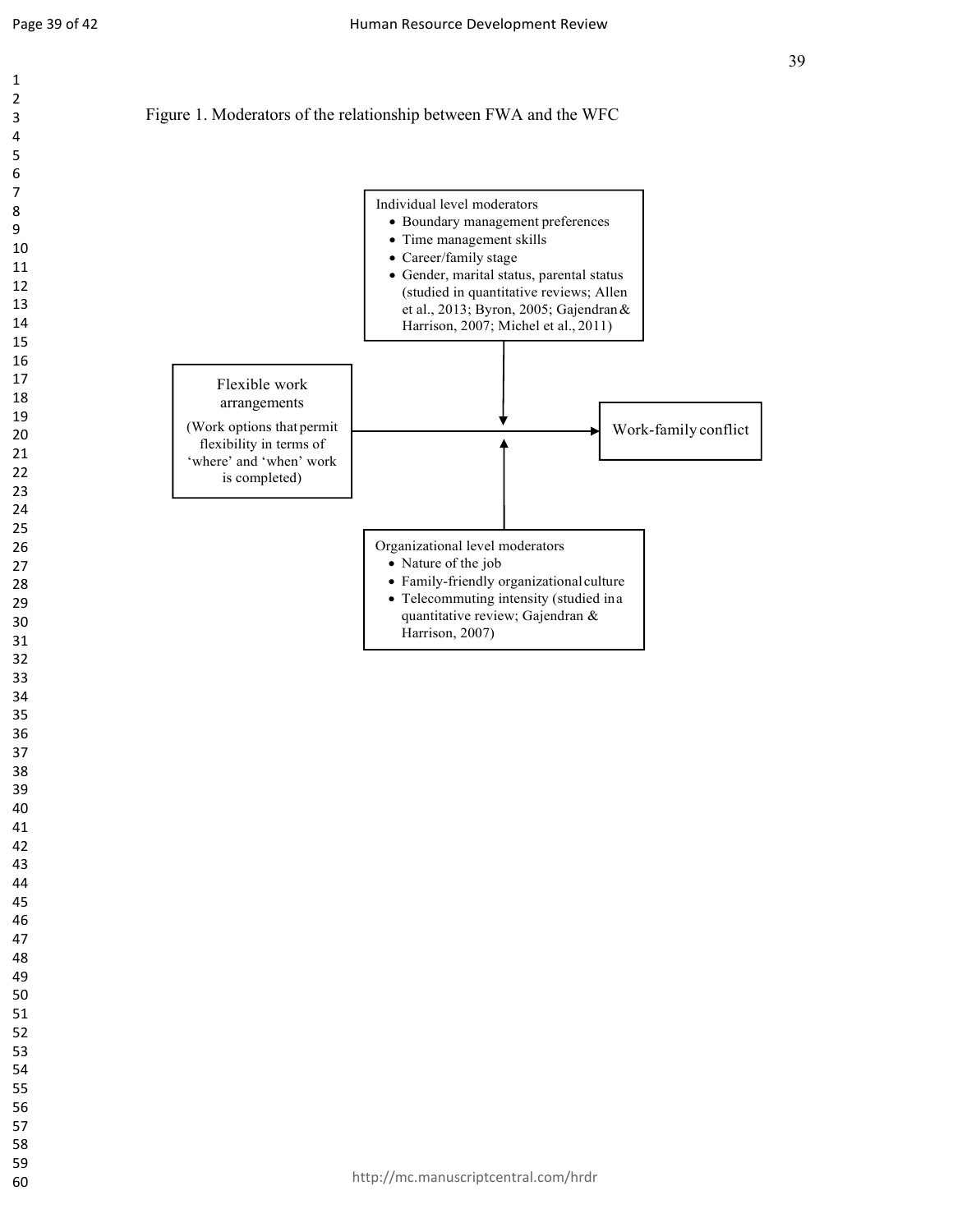3 Thank you for considering our paper for review and publication in *HRDR*. We are very 4 thankful for the helpful comments we received from the two reviewers and the associate 5 editor.

1 2

6<br>7

 $\frac{10}{11}$ 

We have highlighted the changes to our manuscript within the document by using colored 8 text. Below, we have responded to the reviewers' and the associate editor's comments point-<br>by-noint by-point.

11 Once again, thank you for the helpful and constructive feedback, and we look forward to hearing from you. hearing from you.

| #                | Reviewer       | Comment                                                                                                                                                                                                                                                                                                                                                                                                                                                          | <b>Response</b>                                                                                                                                                                                                                                                                                                                                                                       |
|------------------|----------------|------------------------------------------------------------------------------------------------------------------------------------------------------------------------------------------------------------------------------------------------------------------------------------------------------------------------------------------------------------------------------------------------------------------------------------------------------------------|---------------------------------------------------------------------------------------------------------------------------------------------------------------------------------------------------------------------------------------------------------------------------------------------------------------------------------------------------------------------------------------|
| 1.               | AE             | 1. Explain what makes "qualitative meta-<br>synthesis methodology" (p. 4) uniquely<br>different from a generic qualitative literature<br>review methods such as integrative literature<br>review or systematic literature review<br>method. Comparing and contrasting<br>traditional qualitative literature review<br>methods used in HRD with yours might be<br>useful to help readers appreciate<br>the uniqueness of the method you used in this<br>research. | Thank you for your helpful<br>comment. On pages 6-7 we added a<br>definition of the qualitative meta-<br>synethesis approach. We also<br>briefly compared this approach<br>with integrative and systematic<br>literature reviews and provided<br>referece to sources where full<br>comparison of qualitative meta-<br>sysnthesis methodology can be<br>found for future HRD scholars. |
| $\overline{2}$ . | AE             | 2. Clarify the data set you mentioned on page<br>8.<br>Did you classify the selected publications<br>according to different timelines? If so, how<br>did you do that?                                                                                                                                                                                                                                                                                            | The dataset on page 8 refers to the<br>total of 45 publications that met<br>our inclusion criteria; on page 8 we<br>clarified this.<br>We didn't classify the selected<br>articles based on a certain timeline.<br>We have only described a pattern<br>that emerged when examining the<br>participants of the reviwed studies.                                                        |
| 3.               | AE             | 3. Reword the first theme because the current<br>one seems to include two themes.                                                                                                                                                                                                                                                                                                                                                                                | To address this comment we re-<br>labled our first theme to:<br>Valuing FWA while Experiencing<br>WFC                                                                                                                                                                                                                                                                                 |
| 4.               | AE             | 4. You may move the last paragraph to the<br>front of the synthesis section to make it<br>clear.                                                                                                                                                                                                                                                                                                                                                                 | As recommended, we moved the<br>concluding paragraph from the end<br>of the synthesis to page 8-9 before<br>the first theme.                                                                                                                                                                                                                                                          |
| 5.               | AE             | 5. End the manuscript with Limitations does<br>not seem to the best idea, as a reviewer<br>indicated. Why don't you add a conclusion<br>section to allow for a better read?                                                                                                                                                                                                                                                                                      | To avoid being repetitive, instead<br>of writing a conclusion, we moved<br>the limitations paragraph to the end<br>of our discussion section.                                                                                                                                                                                                                                         |
| 6.               | AE             | 6. Correct your writing in APA because there<br>are minor mistakes, particularly in the<br>References section.                                                                                                                                                                                                                                                                                                                                                   | As recommended, we edited the<br>references and corrected them to<br>follow APA formatting.                                                                                                                                                                                                                                                                                           |
| 7.               | AE             | 7. On a technical note, there are a few minor<br>mistakes such as (a) change Eric to ERIC;<br>and (b) check the last citation on page 21.                                                                                                                                                                                                                                                                                                                        | As recommend we changed change<br>Eric to ERIC.<br>The citation on page 21 was<br>removed to address another<br>comment.                                                                                                                                                                                                                                                              |
| 8.               | R <sub>1</sub> | 1) I have gone research in this area through                                                                                                                                                                                                                                                                                                                                                                                                                     | As recommended, we replaced two                                                                                                                                                                                                                                                                                                                                                       |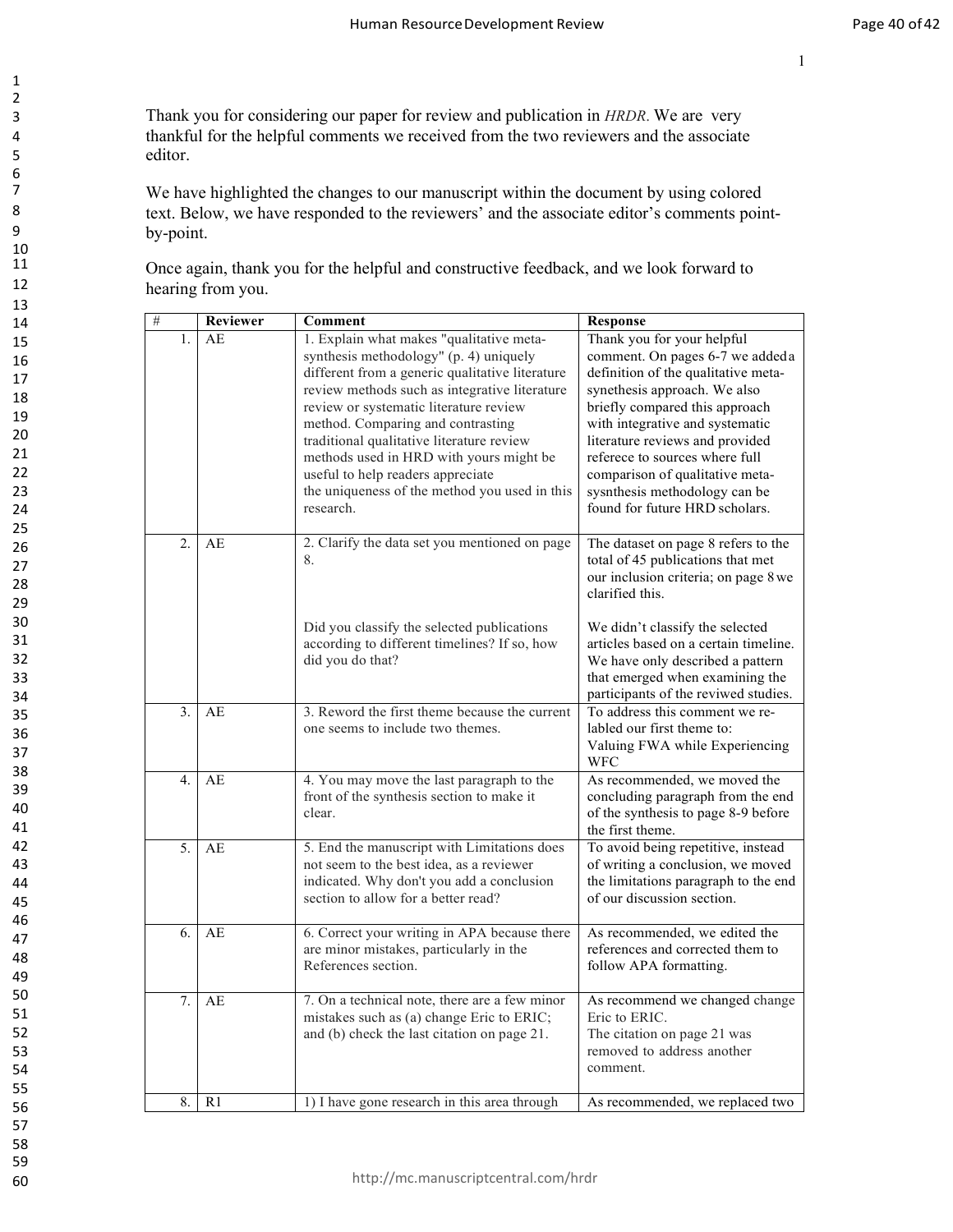| $\#$ | <b>Reviewer</b>    | Comment                                                                                                                                                                                                                                                                                                                                                                                                                                                                                                                 | Response                                                                                                                                                                                                                                                                                                                                                                                                   |
|------|--------------------|-------------------------------------------------------------------------------------------------------------------------------------------------------------------------------------------------------------------------------------------------------------------------------------------------------------------------------------------------------------------------------------------------------------------------------------------------------------------------------------------------------------------------|------------------------------------------------------------------------------------------------------------------------------------------------------------------------------------------------------------------------------------------------------------------------------------------------------------------------------------------------------------------------------------------------------------|
|      |                    | the years, and we are now careful aboutusing<br>the word "balance" as it doesn't give the<br>impression needed. Although you were<br>careful not to use that too much, I would ask<br>that you go back and carefully think about<br>that use. It might be worth adding a line<br>about it and putting "balance" in quotes or<br>something the first time. It is something that<br>is discussed in the literature. You use it a lot<br>on p. 8.                                                                          | of the "balance" terms on page 8<br>with "interface". We used "" for<br>the remaining "balance" terms.                                                                                                                                                                                                                                                                                                     |
| 9.   | R <sub>1</sub>     | 2) P. 4, line 29--I think "preventing" is too<br>strong a word here.                                                                                                                                                                                                                                                                                                                                                                                                                                                    | On page 4, we replaced the phrase<br>"effectiveness of FWA in<br>preventing WFC" with<br>"relationship between FWA and<br>WFC" to eliminate the word<br>"preventing".                                                                                                                                                                                                                                      |
|      | 10. R1             | 3) WFC is such a complex thing (with many<br>causes), so be careful inferring it is all the<br>FWA because these same people would most<br>like have even more WFC if they didn't have<br>FWA. There are lots of reasons as you<br>explain--but just read through your paper<br>again and catch anything that might infer that<br>it is a simple connection. Seems like there<br>were $1-2$ .<br>Page 10 ("compartmentalization" is what<br>some of the literature call when people want<br>to divide work and family). | We appreciate this careful<br>observation. To avoid inferring<br>causal or predictive associations,<br>we replaced "effectiveness of FWA<br>in preventing WFC" with<br>"relationship between FWA and<br>WFC" (Pages 1, 3, 4, 5, and 18).<br>To be consistent in our findings<br>and discussion, we have used then<br>tem "separators" which is also a<br>common terminology in work-<br>family literature. |
|      | 11. R1             | 4) p. 11, line 21--"had to violate work-<br>family boundaries"--word violate really is<br>harsh here. Seems like there are assumptions<br>here that may not be according to the<br>literature.                                                                                                                                                                                                                                                                                                                          | We replaced the word "violate"<br>with "cross".                                                                                                                                                                                                                                                                                                                                                            |
| 12.  | R <sub>1</sub>     | 5), p. 21--most professional jobs now days<br>have the same struggles. It is wide spread and<br>flexibility continues to come up with the<br>latest studies on what millennials and women<br>need to take care of family commitments.<br>Nearly all positions (even sales) are not 9 to<br>5 jobs so most positions struggle with the<br>same issues now.                                                                                                                                                               | We revised the last sentence of the<br>first paragraph on page 21 to<br>reflect this comment.                                                                                                                                                                                                                                                                                                              |
|      | 13. R1             | 6) p. 22, line 18-29; old references with a<br>current topic. There are just a few of those<br>throughout. If you are inferring that it is the<br>case today--then 10 year old references are<br>not great on this changing topic.                                                                                                                                                                                                                                                                                      | We added the following recent<br>reference to this page to address<br>this comment.<br>De Menezes & Kelliher, 2017                                                                                                                                                                                                                                                                                         |
|      | 14. R1             | 7) I don't love limitations at the end, but I'll<br>defer to the editors.                                                                                                                                                                                                                                                                                                                                                                                                                                               | To avoid being repetitive, instead<br>of writing a conclusion, we moved<br>the limitations paragraph to the end<br>of our discussion section.                                                                                                                                                                                                                                                              |
|      | 15. R <sub>2</sub> | My concern is over the FWA-WFC<br>relationship. I have done extensive work in<br>this area, and I believe you were liberal in                                                                                                                                                                                                                                                                                                                                                                                           | We appreciate this careful<br>observation of reviewer 2. We<br>addressed this comment by                                                                                                                                                                                                                                                                                                                   |

59

54